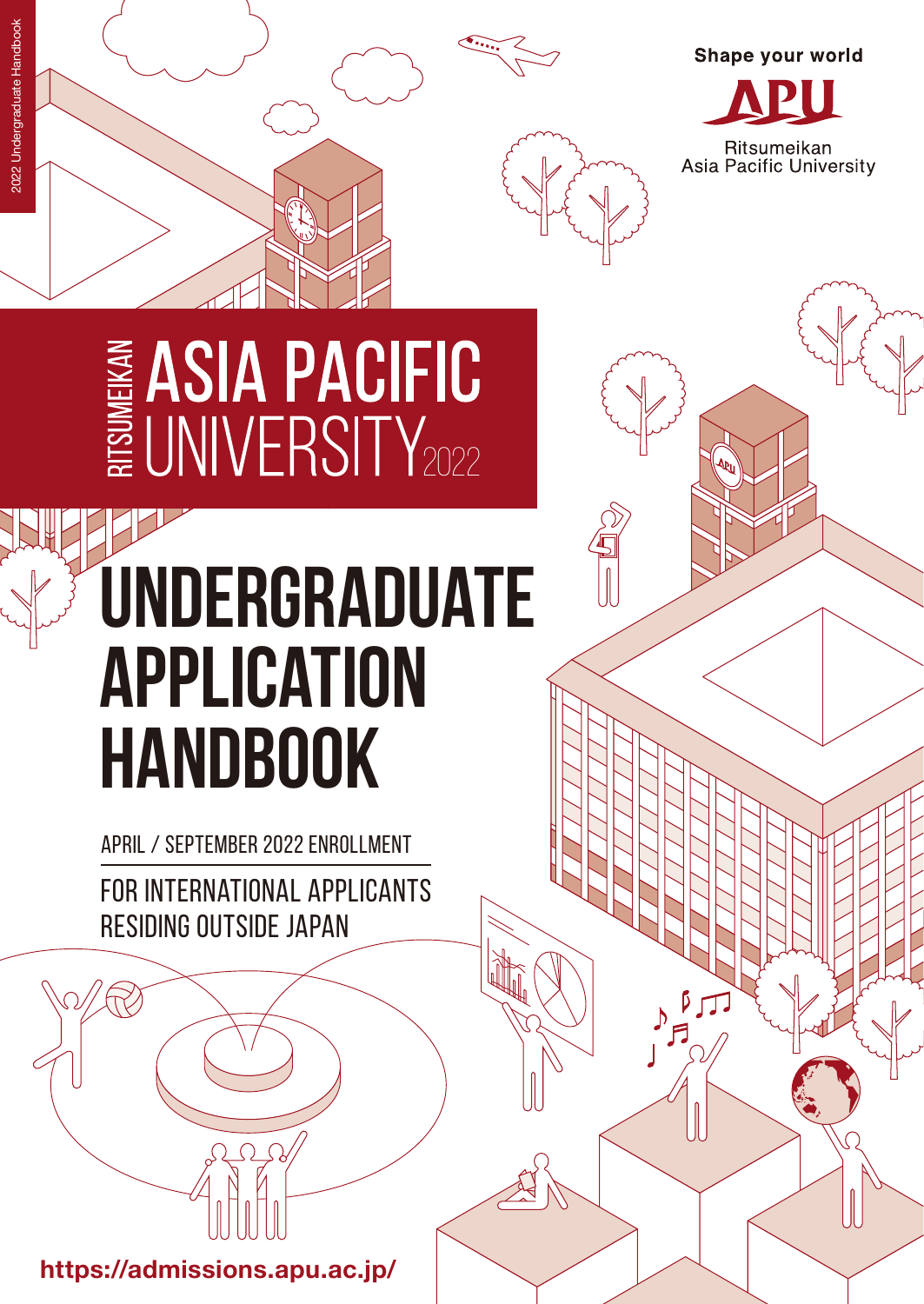#### **2022 Personal Information Policy**

Personal information collected from individuals during the admissions process will be handled in accordance with the following:

- 1. Purpose of Use of Personal Information
	- 1) To carry out the admissions process, such as screening, etc.
	- 2) To notify results
	- 3) To send enrollment-related documents
	- 4) To complete the procedures to attain the Certificate of Eligibility to issue a visa
	- 5) To send the orientation guide for international students
	- 6) To send information on pre-enrollment education
	- 7) To send information on post-enrollment living matters (accommodation services, personal injury insurance, university co-op, etc.)
	- 8) To send various questionnaires after admission
- 2. Management of Personal Information Ritsumeikan Asia Pacific University will manage the personal information of applicants in compliance with relevant laws and regulations. Information will be managed securely to prevent loss, destruction or divulgence.
- 3. Outsourcing services associated with the provision of personal data Ritsumeikan Asia Pacific University may outsource certain work that includes the handling of personal data to a third-party entity having executed an agreement on the proper handling of personal information.
- 4. Statistical Use of Personal Information

Ritsumeikan Asia Pacific University may use data extracted from applicants' personal information to conduct various statistical analysis to be used for surveys and research relating to the admissions process. This data may also be provided to students interested in applying to Ritsumeikan Asia Pacific University. However, the university shall ensure that any information made public cannot be used to identify specific individuals.

Refer to the admissions website for detailed information about APU's GDPR policy (https://admissions.apu.ac.jp/ regulations/).

#### **Organizations Providing Standardized Examinations**

Japanese Language Proficiency Test The Japan Foundation/Japanese Educational Exchange and Services https://www.jlpt.jp Examination for Japanese University Admission (EJU) Japan Student Services Organization (JASSO)

https://www.jasso.go.jp/ryugaku/study\_j/eju/index.html

TOEFL® Test Test of English as a Foreign Language by ETS: Educational Testing Service http://www.ets.org/toefl

IELTS International English Language Testing System by the British Council https://www.ielts.org

Cambridge English Language Assessment Cambridge English Language Assessment by Cambridge Assessment English https://www.cambridgeenglish.org

TOEIC® Test Test of English for International Communication by ETS: Educational Testing Service https://www.ets.org/toeic

PTE Academic Pearson Test of English Academic by PEARSON https://pearsonpte.com/

EIKEN Test in Practical English Proficiency(実用英語技能検定) The Society for Testing English Proficiency https://www.eiken.or.jp

Duolingo English Test https://englishtest.duolingo.com/

TOEIC, TOEFL, TOEFL iBT and TOEFL ITP are registered trademarks of Educational Testing Service (ETS). This publication is not endorsed or approved by ETS. L&R is an abbreviation for LISTENING AND READING.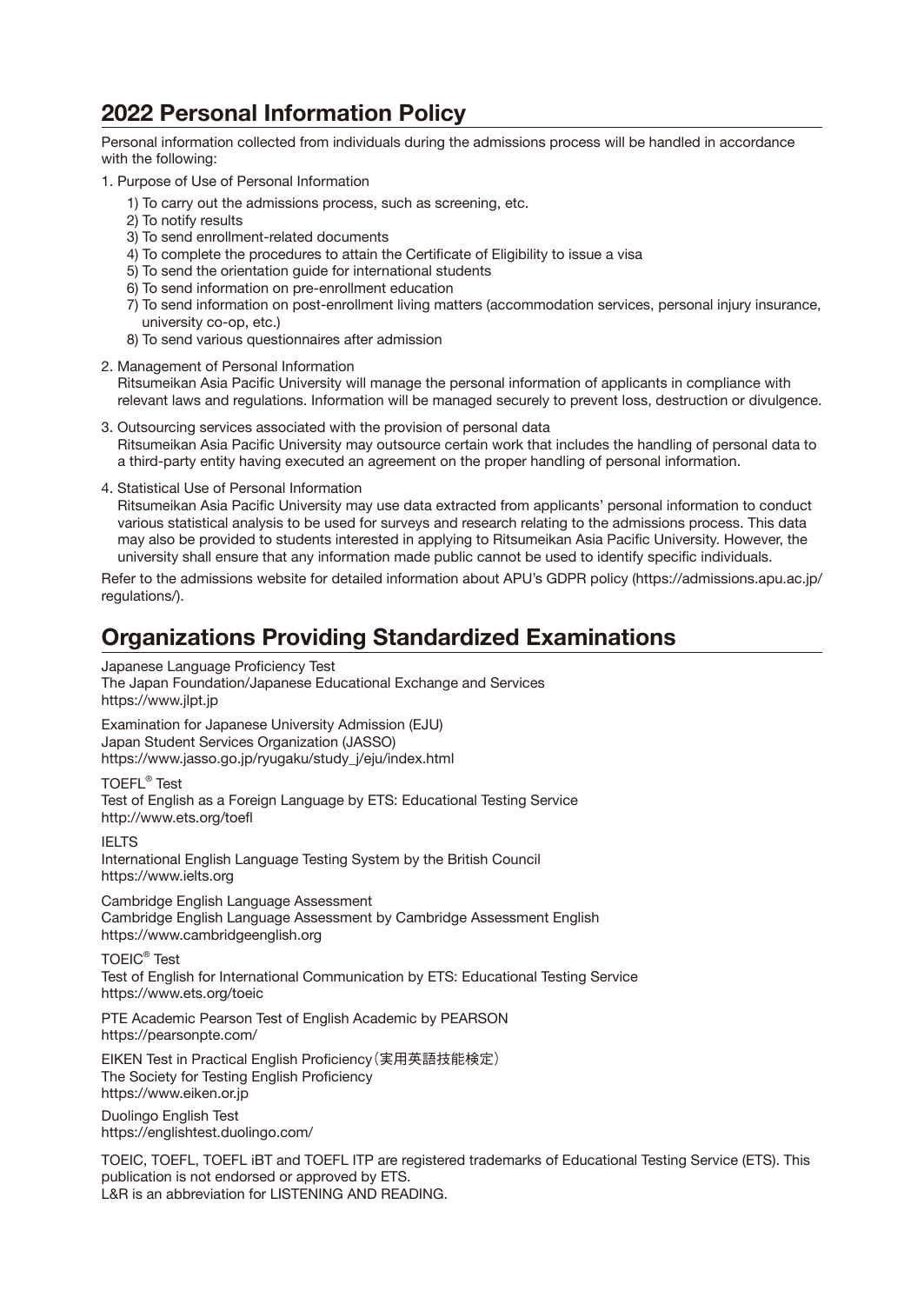#### **Educational Objectives**

The educational objectives of Ritsumeikan Asia Pacific University (APU) are established on the premise of the following:

- 1. To cultivate Japanese citizens with global perspectives and worldviews who can cooperate with peoples of various countries and regions in the spirit of mutual international understanding.
- 2. To cultivate international students who, by learning at a Japanese institute of higher education, develop a proper understanding of Japan and become active in the global arena.
- 3. To cultivate talented individuals who can build amicable and trustworthy relationships between Japan and the countries of the world and contribute to developing the future economies and societies in their respective countries and regions.

#### **College of Asia Pacific Studies**

The mission of the College of Asia Pacific Studies is to cultivate human resources who, upon comprehensive understanding of the diverse political conditions, economies, societies, and cultures of the Asia Pacific region, will (1) achieve basic and advanced knowledge in such areas as global society, environment and development, and tourism; (2) develop language, communication and problem-solving abilities; and (3) through understanding of the diverse problems facing the Asia Pacific, be able to contribute to the sustainable development and coexistence in the region.

#### **College of International Management**

The mission of the College of International Management is to cultivate human resources with strong business ethics that will play an active role in resolving management issues at globalizing enterprises and other organizations by imparting fundamental knowledge in management, enhancing intercultural communication skills, and upholding cultural diversity.

APU hopes to realize these educational objectives by accepting outstanding students from all over the world.

#### **Admission Policy**

Ritsumeikan Asia Pacific University (APU) welcomes students who will uphold the university's basic ideals of Freedom, Peace, and Humanity, International Mutual Understanding, and the Future Shape of the Asia Pacific Region. These students should also, while using both English and Japanese, be ready to acknowledge and understand differences in cultures and values, engage actively in an international campus community, and contribute to mutual learning.

New undergraduate students must possess the following attributes and abilities in order to engage in this kind of learning:

- 1. Knowledge and Skills
	- Basic knowledge required for studying at university
	- English or Japanese language proficiency required to pursue university-level studies
- 2. Reasoning, Judgment, and Expression
	- Critical thinking, analytical ability, and creativity needed to identify problems and proactively work towards their resolution
	- Ability to interpret information accurately, as well as express one's own ideas clearly and logically using facts and data
- 3. Initiative and Capacity to Collaborate with Individuals from Diverse Backgrounds
	- Ability to pursue goals and follow them through
	- Readiness to engage with and support others on the basis of mutual understanding
	- Desire to make full use of a multicultural learning environment and participate in multicultural collaborative learning

#### **College of Asia Pacific Studies**

- 1. Interest in one of the fields of environment and development, hospitality and tourism, international relations and peace studies, and culture, society, and media in the Asia Pacific region and global society
- 2. Ability to integrate large amounts of information and think from multiple angles when framing opinions

#### **College of International Management**

- 1. Interest in global management
- 2. Desire to contribute to the development of the Asia Pacific region and the world at large as a global citizen with an understanding of social responsibility

In order to admit undergraduate students compatible with APU's learning environment, applicants will be evaluated through a comprehensive assessment of the aforementioned knowledge, skills, reasoning, judgement, expression, initiative, and capacity to collaborate with individuals from diverse backgrounds using a variety of methods.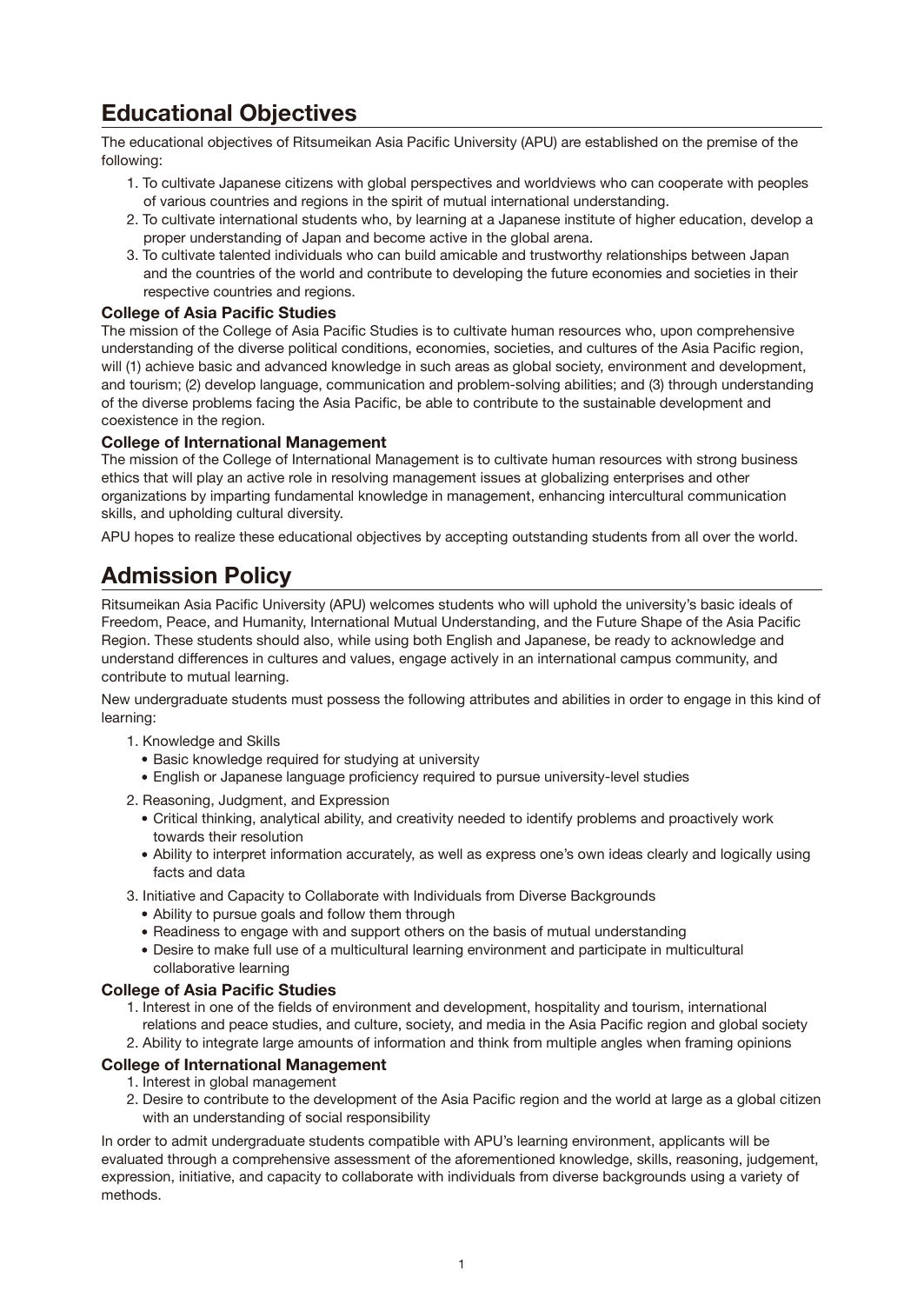## **Who this Application Handbook is for**

#### **1. International Applicants Residing Outside Japan**

You are currently living outside of Japan and will continue to live outside of Japan during the entirety of the application process.

Note: If you are a US armed forces personnel, family member, or civilian under the US-Japan Status of Forces Agreement (SOFA), this application handbook is also for you. You may confirm further details via the [Inquiry Form](http://r.apu.jp/contact_en) listed on the back cover before applying.

## **Other applicant categories**

#### **1. Japanese/Domestic Applicants**

You possess Japanese nationality, including Japanese dual nationality, or you have permanent residency status in Japan.

If you are a Japanese/domestic applicant, do not use the information in this handbook. Contact the Office of Domestic Admissions using the contact information below to find out how to apply. If you are admitted as an international applicant even though you possess Japanese nationality, your APU Tuition Reduction Scholarship award will be withdrawn and your acceptance to APU may be revoked. If you have any concerns, you may confirm further details via the [Inquiry Form](http://r.apu.jp/contact_en) listed on the back cover before applying.

#### **2. International Applicants Residing in Japan**

- You currently reside in Japan with a Student status of residence or another status of residence (excluding short-term or permanent residency) and will continue to reside in Japan during your application period until your prospective enrollment date.\*1
- You currently reside in Japan with a Student status of residence, and will be able to renew your Student status of residence before your prospective enrollment date.\*<sup>2</sup>

If you are an international applicant residing in Japan, do not use the information in this handbook. Instead, refer to our Undergraduate Application Handbook for International Applicants Residing in Japan, available to download on the APU Admissions website (https://admissions.apu.ac.jp/material\_download/).

\* 1 Spring: April 1, 2022. Fall: September 21, 2022.

\* <sup>2</sup> If you currently possess a status of residence (visa status) other than Student but intend on changing to Student before enrolling at APU, you must complete the necessary procedures to change your status of residence by yourself. Consult the Japanese Immigration Bureau directly for details regarding how to change your current status of residence to Student. In addition, submit the Letter of Intent to Change to Student Residence Status with your application.

If you are still unclear about your admissions category, contact the Office of International Admissions using the contact information below before applying.

| <b>Contact</b> |                                                             |  |  |
|----------------|-------------------------------------------------------------|--|--|
|                |                                                             |  |  |
|                | <b>Admissions for International Applicants</b>              |  |  |
|                | Office of International Admissions                          |  |  |
|                | Contact us using the inquiry form on the page linked below. |  |  |
|                | https://admissions.apu.ac.jp/contact_us/                    |  |  |
| TEL:           | $+81 - 977 - 78 - 1119$                                     |  |  |
| Hours:         | Monday - Friday, 9:00 - 17:30 (Japan Time)                  |  |  |
|                | Closed Tuesdays, 9:30 - 11:30                               |  |  |
| URL:           | https://admissions.apu.ac.jp/                               |  |  |
|                |                                                             |  |  |
|                | <b>Admissions for Japanese/Domestic Applicants</b>          |  |  |
|                | Office of Domestic Admissions                               |  |  |
| TEL:           | +81-977-78-1120                                             |  |  |
| Hours:         | Monday - Friday, 9:00 - 17:30 (Japan Time)                  |  |  |
| FAX:           | $+81 - 977 - 78 - 1199$                                     |  |  |
| URL:           | http://www.apumate.net                                      |  |  |
|                |                                                             |  |  |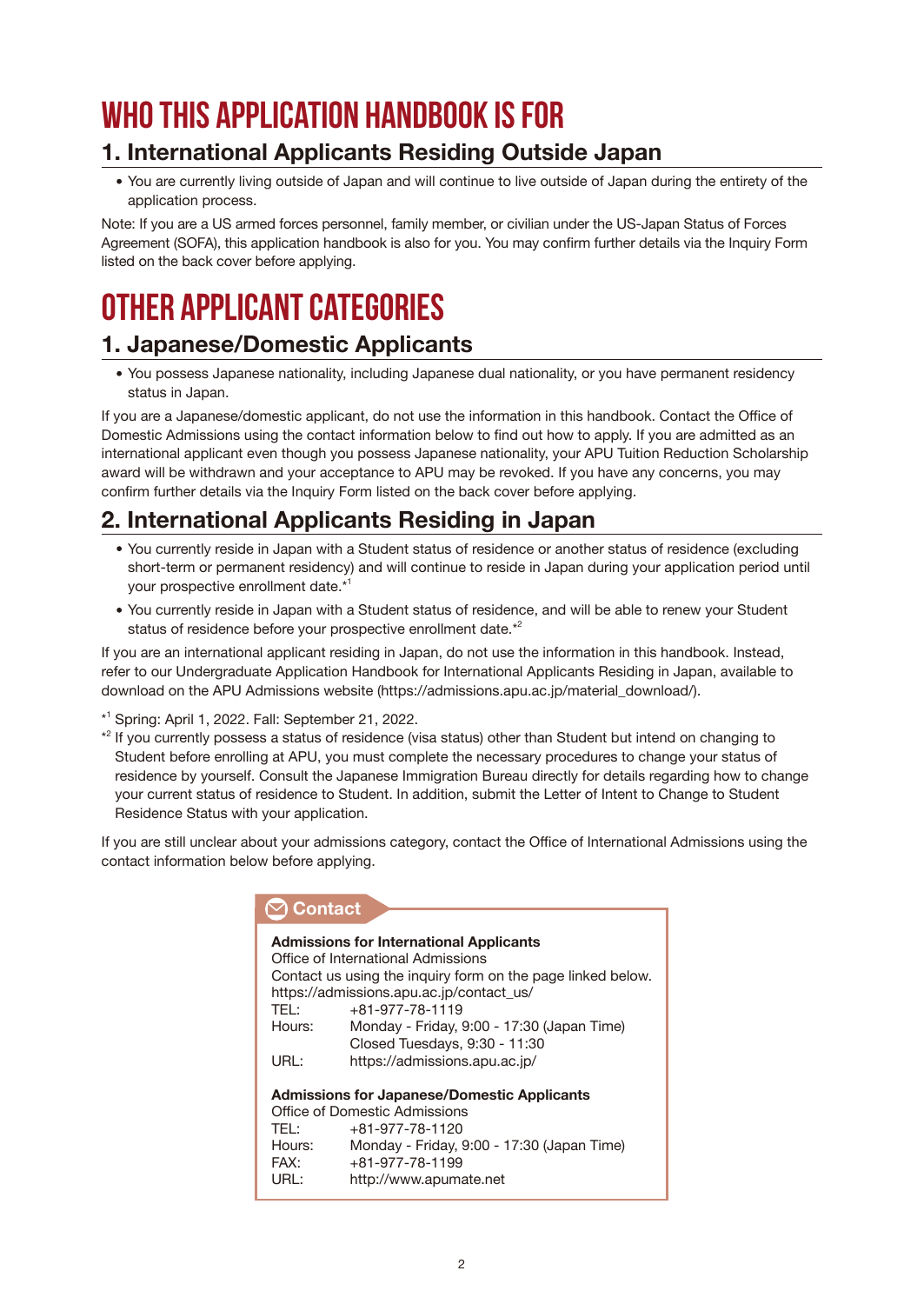## **Contents**

| <b>General Process from Application to Final Results</b> 4 |  |     |
|------------------------------------------------------------|--|-----|
|                                                            |  | - 5 |
| <b>First Year Application Overview</b>                     |  |     |

#### **[Second and Third Year Transfer Application Overview](#page-13-0)**

| 6. Special Considerations for Transferring as a Third Year Student  15 |  |
|------------------------------------------------------------------------|--|
|                                                                        |  |
| 1. Documents and Information for the Online Application  17            |  |
| 2. Documents and Information for Transfer Applicants  24               |  |
|                                                                        |  |
|                                                                        |  |
|                                                                        |  |
| 6. Stage 2: Interview (Only if Applying for the APU Tuition Reduction  |  |
|                                                                        |  |
| 8. Admissions Support for Prospective Applicants with Medical          |  |
|                                                                        |  |
|                                                                        |  |
| 1. Submitting Original Versions of Required Application Documents 32   |  |
|                                                                        |  |
|                                                                        |  |
|                                                                        |  |

**To apply online, please go to: https://admissions.apu.ac.jp/** 

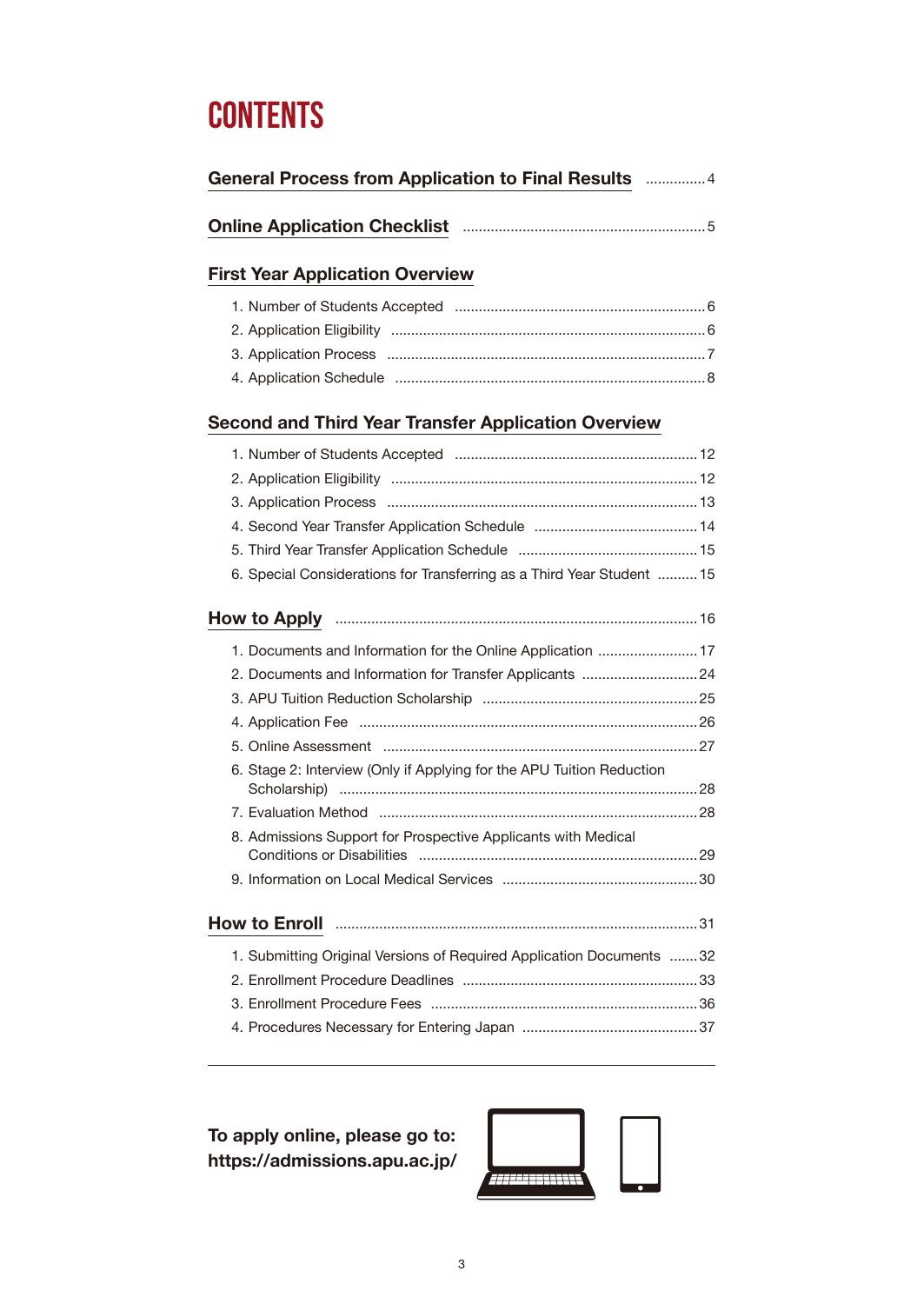## <span id="page-5-0"></span>**General Process from Application to Final Results**

The following is the general application process. Note that this process might be different for each applicant. It takes approximately three and a half months from the time you start your application to the time you receive your final results.



#### **After Being Admitted**

Note that there are additional enrollment procedures that need to be completed if you are admitted. For more details on the enrollment process, including your student visa application, refer to [page 31 – 37](#page-32-0).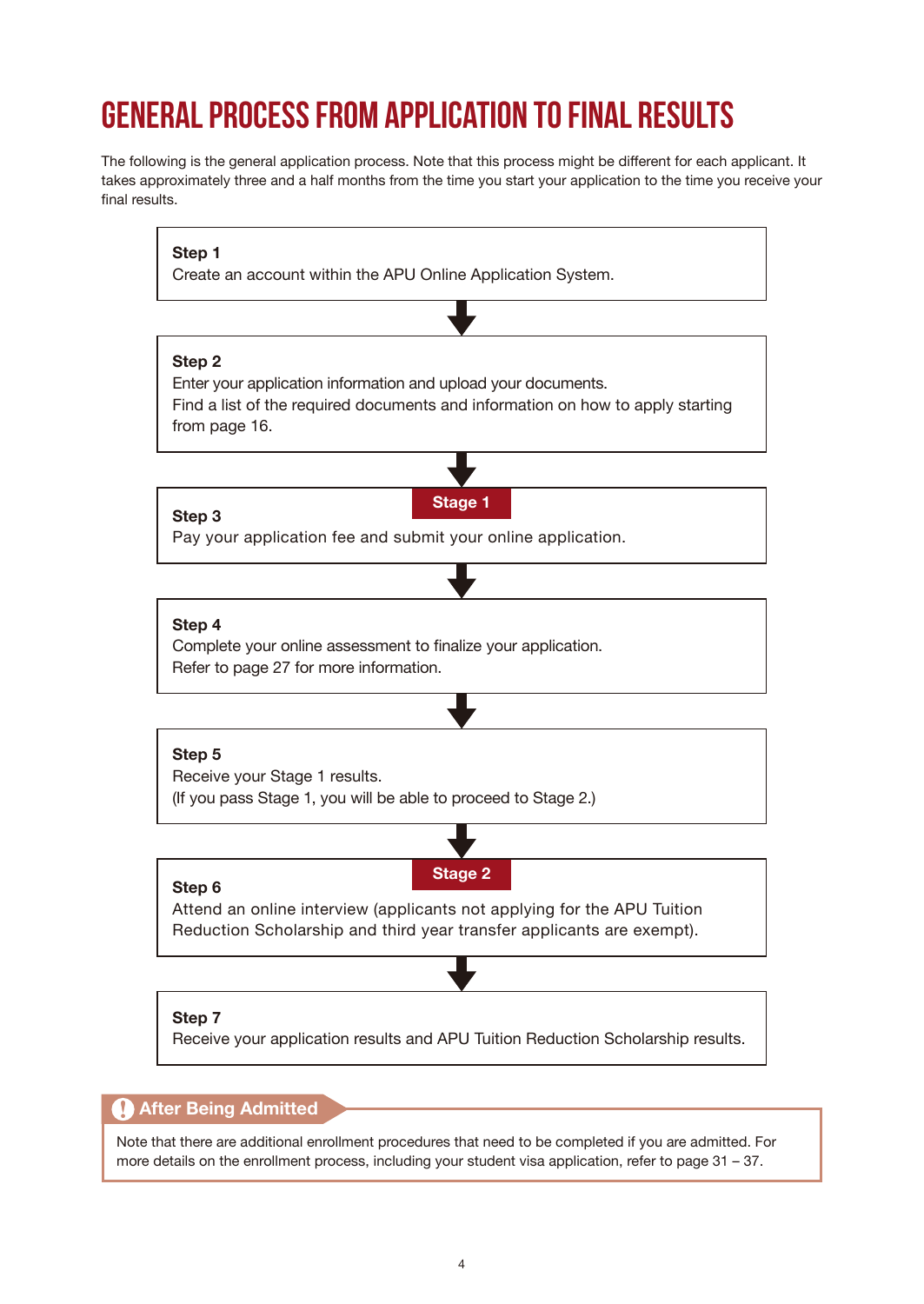## <span id="page-6-0"></span>**ONLINE APPLICATION CHECKLIST**

Apply online through the APU Online Application System at (https://admissions.apu.ac.jp/apply\_online/).

- A digital copy of all required application documents should be submitted through the online application.
- There is no need to print out the documents submitted online and send them to APU at the time of application. All documents submitted online will be treated as an authentic copy.
- Upload an official English or Japanese translation for documents not written in English or Japanese. (Refer to [page 32](#page-33-0) for more details.)

#### **1. Documents for the Online Application**

| A. General information                                                                                                                                                                                               |
|----------------------------------------------------------------------------------------------------------------------------------------------------------------------------------------------------------------------|
| B. Academic history                                                                                                                                                                                                  |
| C. Academic documents (transcripts and graduation certificate)                                                                                                                                                       |
| D. Language requirement information                                                                                                                                                                                  |
| E. Test scores and documents                                                                                                                                                                                         |
| F. Application essays (submit the Reapplication Statement if you are reapplying to APU)                                                                                                                              |
| G. Letter of recommendation                                                                                                                                                                                          |
| H. Extracurricular activities report and documents                                                                                                                                                                   |
| Expected scholarship information (upload certification of scholarships received from organizations<br>other than APU)                                                                                                |
| J. Information about previous entry to Japan (if applicable)                                                                                                                                                         |
| K. Other required documents<br>Photograph, Passport (if available), Residence card (only if you already have a valid status of<br>residence), Letter of Intent to Change to Student Residence Status (if applicable) |
| L. Signature and APU survey                                                                                                                                                                                          |
| M. Digital copy of application fee payment receipt (only if you pay by bank transfer)                                                                                                                                |

#### **2. Documents for Transfer Applicants**

| A. Transfer student educational background information                   |
|--------------------------------------------------------------------------|
| B. Transfer eligibility documents                                        |
| C. Application to transfer credits (only third year transfer applicants) |
| D. Syllabus (only third year transfer applicants)                        |

#### **A** Keep Your Documents

**Enrolling students must submit original or certified documents for the uploaded application documents to APU by post.** Your acceptance to APU will be revoked if your original or certified documents submitted after acceptance differ from those uploaded with your online application, or if you are not able to submit original or certified documents.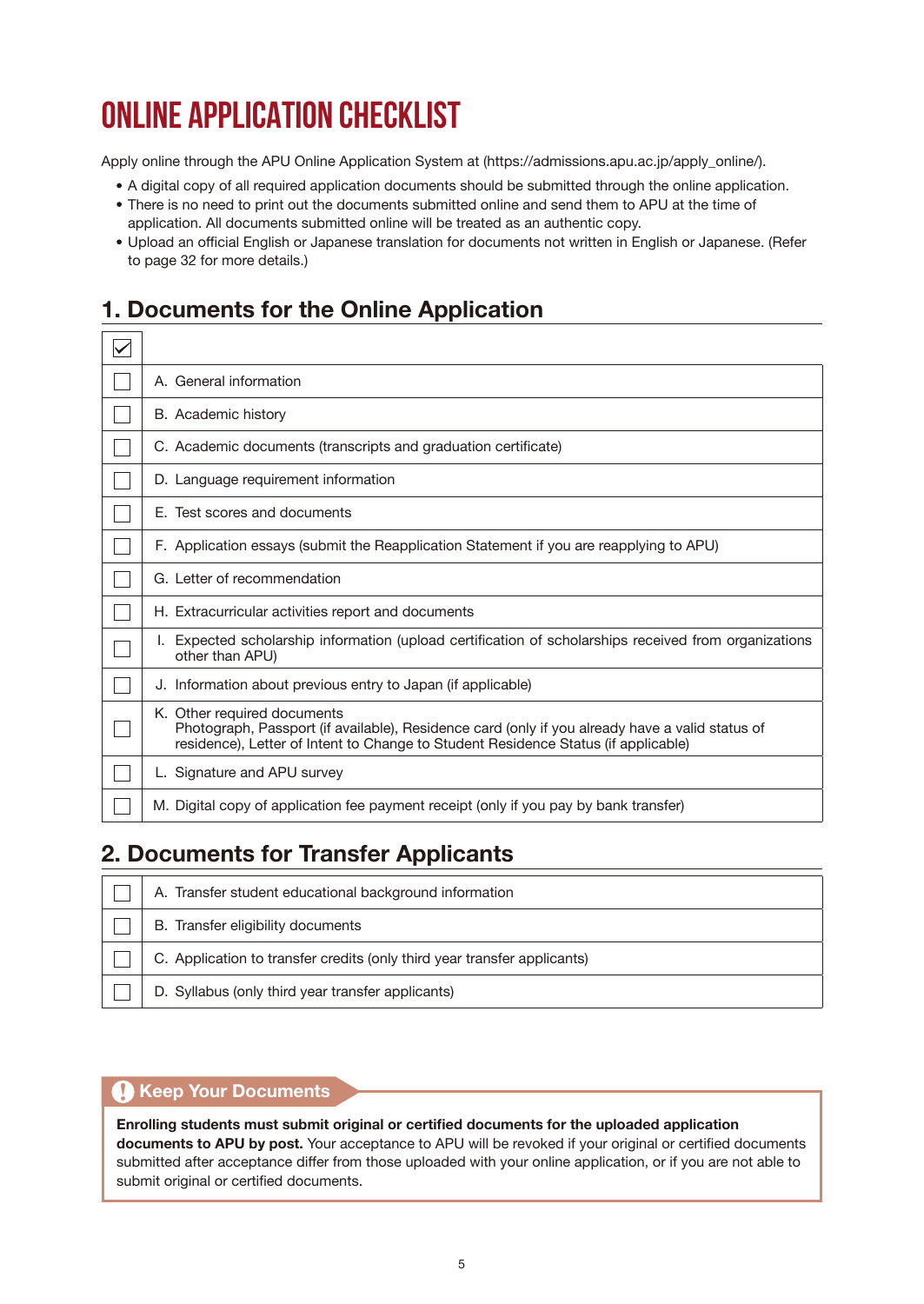## <span id="page-7-0"></span>**First Year Application Overview**

This section is for first year applicants residing outside Japan who do not possess Japanese nationality (including dual nationality) or Japanese Permanent Resident status.

#### **1. Number of Students Accepted**

Expected yearly intake of international undergraduate students residing outside Japan:

|                                     | April 2022 Enrollment | September 2022 Enrollment |
|-------------------------------------|-----------------------|---------------------------|
| College of Asia Pacific Studies     | 80                    | 175.                      |
| College of International Management | 110                   | 265                       |

#### **2. Application Eligibility**

You must fulfill **both** Requirement 1 and Requirement 2:

#### **A. Requirement 1: Educational Qualifications**

You must have graduated or be scheduled to graduate from a high school (or secondary school) designated by the Japanese School Education Act or have an academic background equivalent to one of the educational criteria listed below by the time of enrollment\* to APU.

For most applicants, this means you must have:

1. **Completed a 12-year standard education curriculum at an educational institution.** If this applies to you, proceed to Requirement 2: Language Proficiency on [page 7.](#page-8-0)

If you will not complete a 12-year standard education curriculum, you must have an academic background equivalent to one of the following educational criteria by the time of enrollment\* to APU:

- 2. Completed a standard overseas education curriculum at an educational institution in Japan designated by the Japanese Ministry of Education, Culture, Sports, Science and Technology (MEXT).
- 3. Completed an upper secondary course at a special training college designated by MEXT.
- 4. Completed a standard education curriculum in less than 12 years at an overseas institution and have completed a curriculum at a preparatory educational institution designated by MEXT or at an educational center designated by MEXT.
- 5. Received an International Baccalaureate Diploma, Abitur, Baccalaureate Diploma, or GCE A Level results.
- 6. Completed a 12-year standard education curriculum accredited by an international evaluation group (WASC, CIS, ACSI).
- 7. Be at least 18 years of age and have passed an official examination that shows academic background equivalent or superior to that obtained from a 12-year standard education curriculum.
- 8. Be at least 18 years of age and have been recognized through an individual screening by APU as having an academic background equivalent to or higher than a high school graduate.
- 9. Completed an 11-year standard education curriculum at an educational institution in Belarus, Myanmar, Peru, Russia, Sudan, Uzbekistan, or at an educational institution designated by MEXT (as of January 31, 2019). For more details, contact the Office of International Admissions before applying.

Please refer to the admissions website (https://admissions.apu.ac.jp/how\_to\_apply/) if you would like to confirm if you meet the educational qualifications necessary to apply. At the time of application, you must submit documents online proving that you will meet one of the above educational criteria by the time of enrollment to APU. After receiving your final results, you must submit further documentation by post proving that you have successfully met the required educational criteria in order to enroll at APU. Failure to submit such documentation in a timely manner may result in your acceptance to APU being revoked. If you possess an academic background other than those listed above, you may confirm further details via the [Inquiry Form](http://r.apu.jp/contact_en) listed on the back cover before applying.

#### **Other Educational Qualifications**

If you left high school before graduating, or completed a 12-year standard elementary and secondary school education curriculum in less than 12 years as a result of grade skipping or early graduation and will be younger than 18 years of age by the time of enrollment\*, you may confirm further details via the [Inquiry](http://r.apu.jp/contact_en)  [Form](http://r.apu.jp/contact_en) listed on the back cover before applying.

\*The date of enrollment is April 1 for spring enrollment and September 21 for fall enrollment.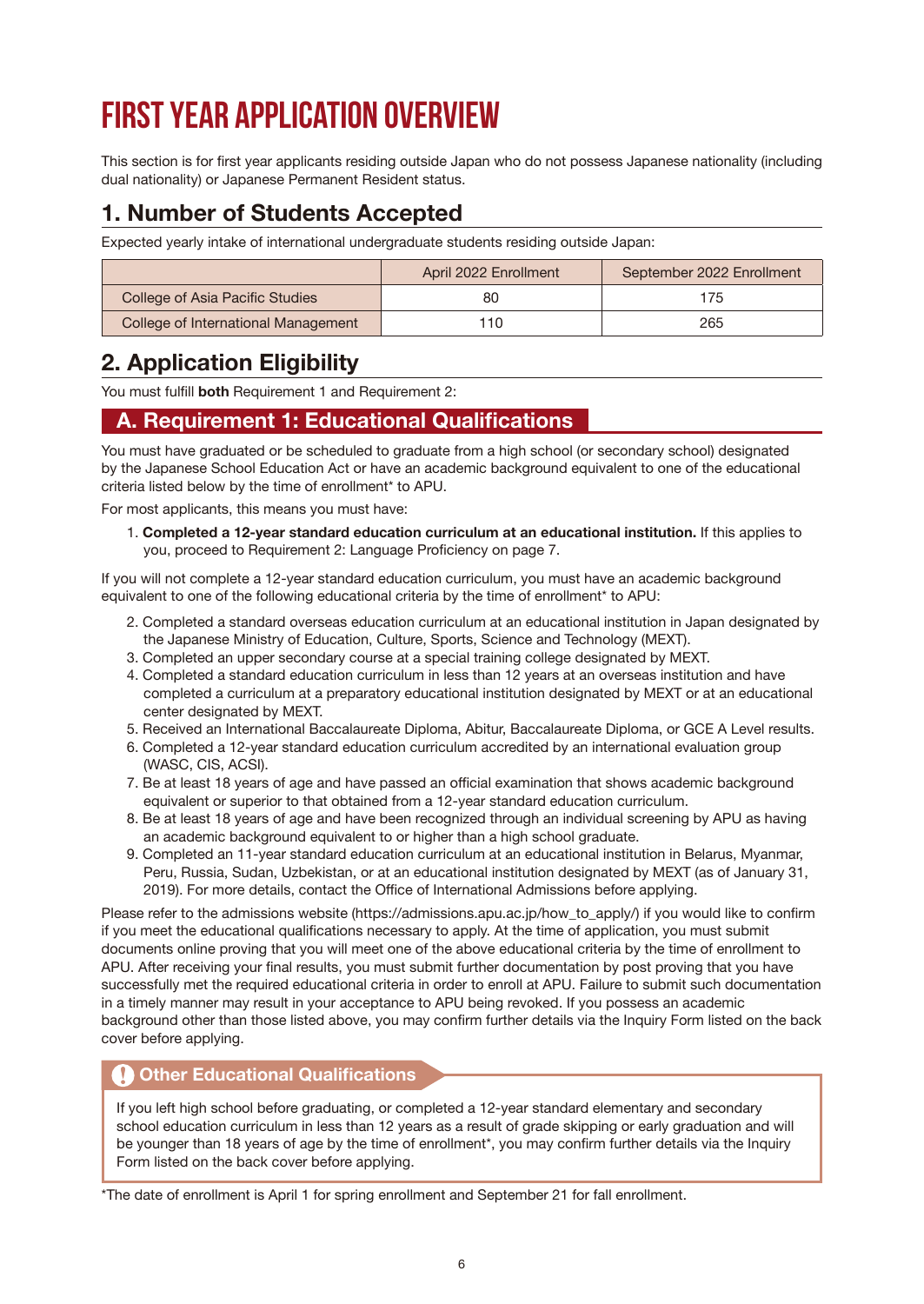#### <span id="page-8-0"></span>**B. Requirement 2: Language Proficiency**

You must meet one of the following English or Japanese language proficiency requirements. Certain applicants may be exempt from having to submit a language proficiency test score. Refer to [page 18 and 19](#page-19-0) for more details.

| Minimum English Proficiency Requirements |                           |                                          |                                   |                                      |                                          |              |              |
|------------------------------------------|---------------------------|------------------------------------------|-----------------------------------|--------------------------------------|------------------------------------------|--------------|--------------|
| <b>IELTS</b>                             | <b>IELTS</b><br>Indicator | <b>TOEFL</b><br>$iBT^{\circledast}$ Test | TOEFL <b>IBT®</b><br>Home Edition | <b>TOEIC®</b><br><b>L&amp;R Test</b> | Cambridge English<br>Language Assessment | PTE Academic | <b>EIKEN</b> |
|                                          | $6.0*$                    | 75                                       |                                   | 750                                  | 169                                      | 50           | Grade Pre-1  |

\*A minimum of 5.5 is required for each section

|                | Minimum Japanese Proficiency Requirements |                                                                                            |  |  |
|----------------|-------------------------------------------|--------------------------------------------------------------------------------------------|--|--|
| <b>JLPT N1</b> | JI PT N2                                  | EJU Japanese*                                                                              |  |  |
| 100            | 120                                       | 1) Reading and 2) Listening and Listening-Reading: combined score of 250<br>3) Writina: 30 |  |  |

\*Both minimum scores must be met

Note: Only scores of examinations taken on or after June 1, 2019 (for April 2022 enrollment) and September 1, 2019 (for September 2022 enrollment) will be accepted. Examinations taken after the application deadline will not be accepted.

See [page 19](#page-20-0) for more information if you are unable to take any of the above listed tests due to the effects of the COVID-19 pandemic.

#### **3. Application Process**

The application process will differ depending on whether or not you apply for the APU Tuition Reduction Scholarship. Details regarding the APU Tuition Reduction Scholarship are available on [page 25.](#page-26-0)

#### **Applicants who will apply for the APU Tuition Reduction Scholarship**

Your application process will be divided into two stages. You must first pass stage 1 in order to proceed to stage 2.



#### **Stage 1 Results**

The results of stage 1 will be based on your online application and the results of the assessment tests you take during the online assessment. If you pass stage 1, you will be contacted by email with more information regarding how to proceed to stage 2.

#### **Final Results**

The final results will be based on your interview and application overall.

#### **Applicants who will not apply for the APU Tuition Reduction Scholarship**

Your application will be evaluated in two stages. You must first pass stage 1 in order to receive your final application results.



#### **Stage 1 Results**

The results of stage 1 will be based on your online application and the results of the assessment tests you take during the online assessment. Your stage 1 results will be sent by email.

#### **Final Results**

The final results will be based on the video-recorded assessment you take with the online assessment and application overall.

The final results will be posted on the admissions website on the final result notification date. Information regarding how to view the final results will be sent to you by email. Note that inquiries regarding final results will not be accepted.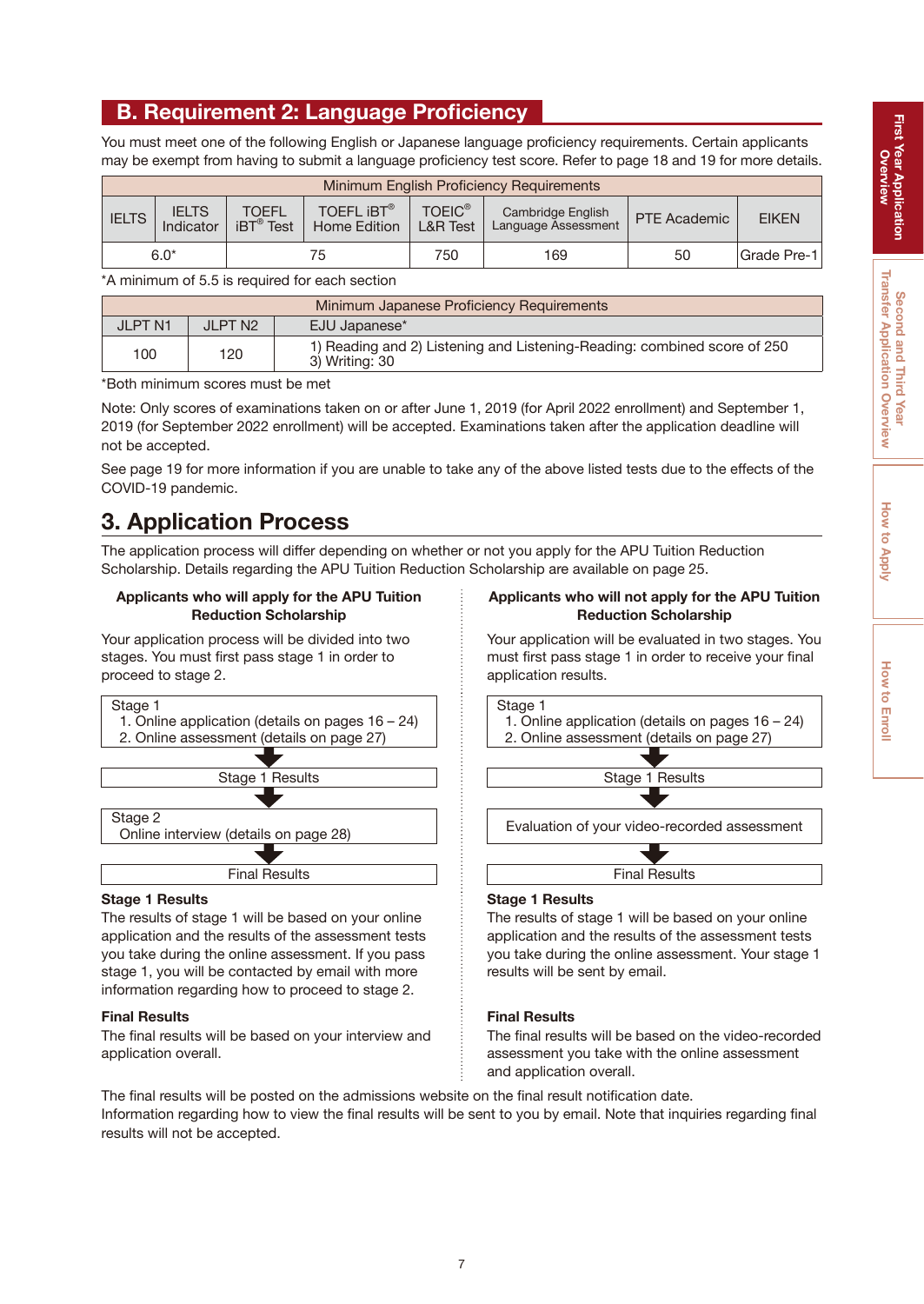#### <span id="page-9-0"></span>**4. Application Schedule**

In the following application schedules, "No." corresponds to the numbers for the *Enrollment Procedure Deadlines*  on [pages 33 –](#page-34-0) 35. Note that for the final application period for each enrollment semester (No. 4 and No. 19), the deadline to complete the enrollment procedures after being admitted is shorter than other periods. Be sure to check these deadlines before applying. Deadlines will not be extended under any circumstances.

#### **A. General Application Schedule**

**These schedules are for applicants residing outside Japan.** If you reside in China, India, Indonesia, Korea, Thailand, or Viet Nam, please refer to *B. Country-Specific Application Schedules* on [pages 9](#page-10-0) – 11.

#### **April 2022 Enrollment**

|                                                | <b>Online Application Period</b>             |                        | Stage 2:                                                        |                       |     |
|------------------------------------------------|----------------------------------------------|------------------------|-----------------------------------------------------------------|-----------------------|-----|
| <b>Application Period</b><br><b>Start Date</b> | <b>Application Period</b><br><b>Deadline</b> | <b>Stage 1 Results</b> | Online Interview*                                               | <b>Final Results</b>  | No. |
| Jun 1, 2021<br>(Tue)                           | Jun 16, 2021<br>(Wed)                        | Jul 1, 2021<br>(Thu)   |                                                                 | Jul 26, 2021<br>(Mon) |     |
| Jun 24, 2021<br>(Thu)                          | Aug 25, 2021<br>(Wed)                        | Sep 9, 2021<br>(Thu)   | Through a video<br>calling platform within<br>4 weeks after the | Oct 4, 2021<br>(Mon)  | 2   |
| Aug 26, 2021<br>(Thu)                          | Sep 22, 2021<br>(Wed)                        | Oct 7, 2021<br>(Thu)   | application period<br>deadline                                  | Nov 8, 2021<br>(Mon)  | 3   |
| Sep 23, 2021<br>(Thu)                          | Oct 13, 2021<br>(Wed)                        | Oct 28, 2021<br>(Thu)  |                                                                 | Dec 6, 2021<br>(Mon)  | 4   |

#### **September 2022 Enrollment**

|                                                | <b>Online Application Period</b>             |                        | Stage 2:                                                           |                       |     |
|------------------------------------------------|----------------------------------------------|------------------------|--------------------------------------------------------------------|-----------------------|-----|
| <b>Application Period</b><br><b>Start Date</b> | <b>Application Period</b><br><b>Deadline</b> | <b>Stage 1 Results</b> | Online Interview*                                                  | <b>Final Results</b>  | No. |
| Sep 1, 2021<br>(Wed)                           | Oct 6, 2021<br>(Wed)                         | Oct 21, 2021<br>(Thu)  |                                                                    | Nov 22, 2021<br>(Mon) | 15  |
| Oct 7, 2021<br>(Thu)                           | Dec 1, 2021<br>(Wed)                         | Dec 16, 2021<br>(Thu)  | Through a video                                                    | Jan 31, 2022<br>(Mon) | 16  |
| Dec 2, 2021<br>(Thu)                           | Jan 12, 2022<br>(Wed)                        | Jan 27, 2022<br>(Thu)  | calling platform within<br>4 weeks after the<br>application period | Mar 1, 2022<br>(Tue)  | 17  |
| Jan 13, 2022<br>(Thu)                          | Feb 9, 2022<br>(Wed)                         | Feb 25, 2022<br>(Fri)  | deadline                                                           | Apr 4, 2022<br>(Mon)  | 18  |
| Feb 10, 2022<br>(Thu)                          | Mar 23, 2022<br>(Wed)                        | Apr 7, 2022<br>(Thu)   |                                                                    | May 23, 2022<br>(Mon) | 19  |

\*Only if you apply for the APU Tuition Reduction Scholarship.

#### **Additional Application Periods**

At APU, we aim to provide students with learning opportunities that make full use of our multicultural, multinational environment. To further strengthen the diversity of our enrolling student bodies and enhance our global learning community, additional application periods may be offered. In such cases, we will make an announcement by email as well as on the admissions website (https://admissions.apu.ac.jp/) according to the schedule below.

| <b>Enrollment Semester</b> |                | Announcement           |
|----------------------------|----------------|------------------------|
| April 2022                 |                | By early November 2021 |
|                            | September 2022 | By early April 2022    |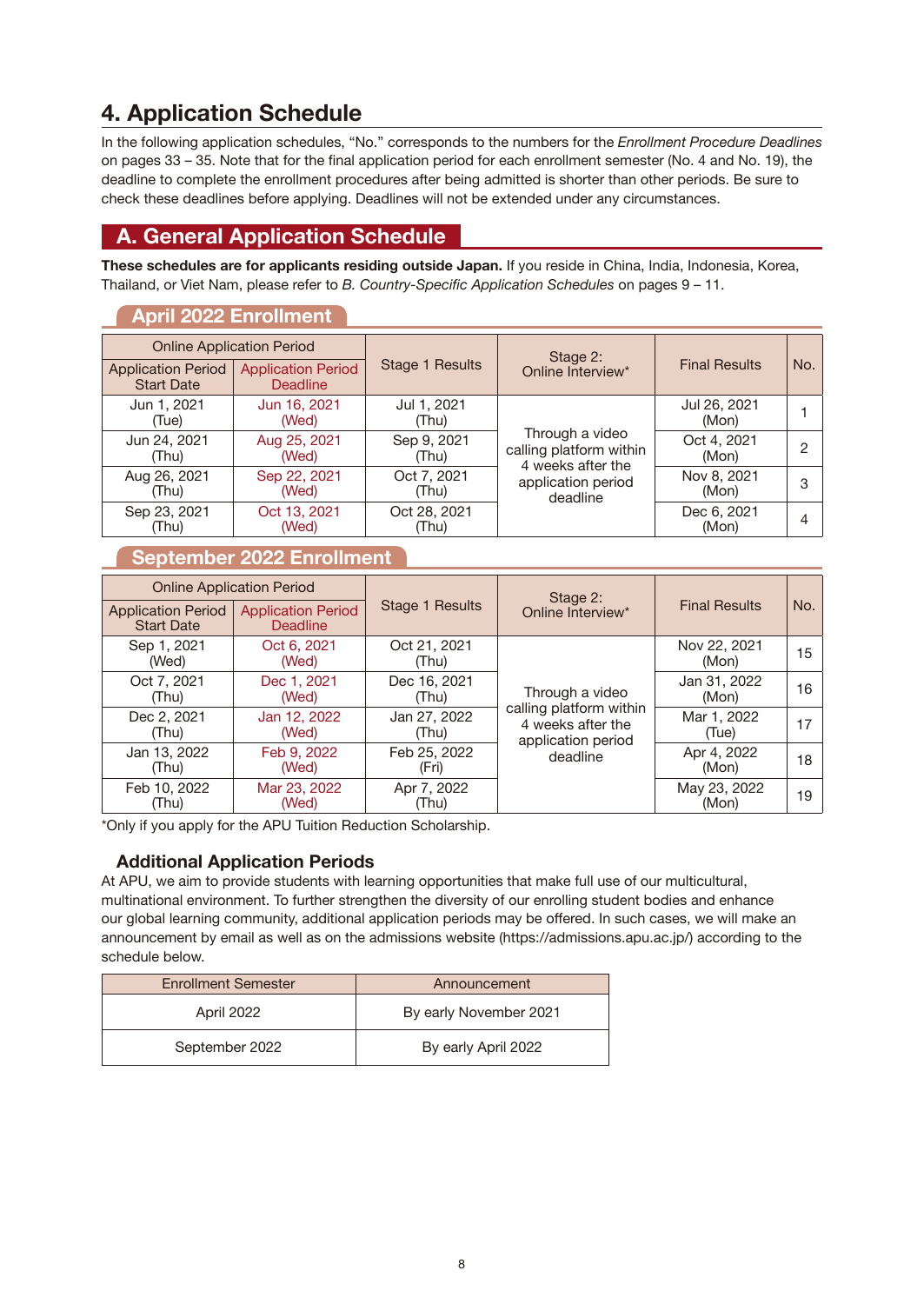#### <span id="page-10-0"></span>**B. Country-Specific Application Schedules**

Depending on the number of applicants, an additional interview date may be added on the preceding Friday.

#### **China**

#### **April 2022 Enrollment**

|                                                  | <b>Online Application Period</b> |                        | Stage 2 Interview*   |                  |                      |     |
|--------------------------------------------------|----------------------------------|------------------------|----------------------|------------------|----------------------|-----|
| Application<br>Period Start Date Period Deadline | Application                      | <b>Stage 1 Results</b> | Date                 | Location         | <b>Final Results</b> | No. |
| Sep 6, 2021                                      | Oct 6, 2021                      | Oct 21, 2021           | Nov 6, 2021<br>(Sat) | Online interview | Nov 29, 2021         | 11  |
| (Mon)                                            | (Wed)                            | (Thu)                  | Nov 7, 2021<br>(Sun) |                  | (Mon)                |     |

#### **September 2022 Enrollment**

|                                                   | <b>Online Application Period</b> |                       |                       | Stage 2 Interview* |                       |     |
|---------------------------------------------------|----------------------------------|-----------------------|-----------------------|--------------------|-----------------------|-----|
| Application<br>Period Start Datel Period Deadline | Application                      | Stage 1 Results       | Date                  | Location           | <b>Final Results</b>  | No. |
| Nov 1, 2021<br>Nov 17, 2021                       |                                  | Dec 2, 2021           | Dec 11, 2021<br>(Sat) |                    | Jan 17, 2022<br>(Mon) | 22  |
| (Mon)<br>(Wed)                                    | (Thu)                            | Dec 12, 2021<br>(Sun) |                       |                    |                       |     |
| Jan 3, 2022<br>(Mon)                              | Jan 19, 2022                     | Feb 3, 2022<br>(Thu)  | Feb 19, 2022<br>(Sat) | Online interview   | Mar 14, 2022<br>(Mon) | 23  |
|                                                   | (Wed)                            |                       | Feb 20, 2022<br>(Sun) |                    |                       |     |
| Feb 28, 2022<br>(Mon)                             | Mar 16, 2022<br>(Wed)            | Mar 31, 2022<br>(Thu) | Apr 16, 2022<br>(Sat) |                    | May 16, 2022<br>(Mon) | 24  |
|                                                   |                                  |                       | Apr 17, 2022<br>(Sun) |                    |                       |     |

\*Only if you apply for the APU Tuition Reduction Scholarship.

#### **India**

#### **April 2022 Enrollment**

Please use the schedule listed in section *A. General Application Schedule.*

#### **September 2022 Enrollment**

|                                                   | <b>Online Application Period</b> |                 |                       | Stage 2 Interview* |                      |     |
|---------------------------------------------------|----------------------------------|-----------------|-----------------------|--------------------|----------------------|-----|
| Application<br>Period Start Datel Period Deadline | Application                      | Stage 1 Results | Date                  | Location           | <b>Final Results</b> | No. |
| Oct 4, 2021                                       | Oct 27, 2021<br>Nov 11, 2021     |                 | Dec 4, 2021<br>(Sat)  |                    | Dec 20, 2021         | 35  |
| (Mon)                                             | (Wed)                            | (Thu)           | Dec 5, 2021<br>(Sun)  | Online interview   | (Mon)                |     |
| Mar 21, 2022                                      | Apr 13, 2022                     | Apr 28, 2022    | May 14, 2022<br>(Sat) |                    | Jun 6, 2022          | 36  |
| (Mon)                                             | (Wed)                            | (Thu)           | May 15, 2022<br>(Sun) |                    | (Mon)                |     |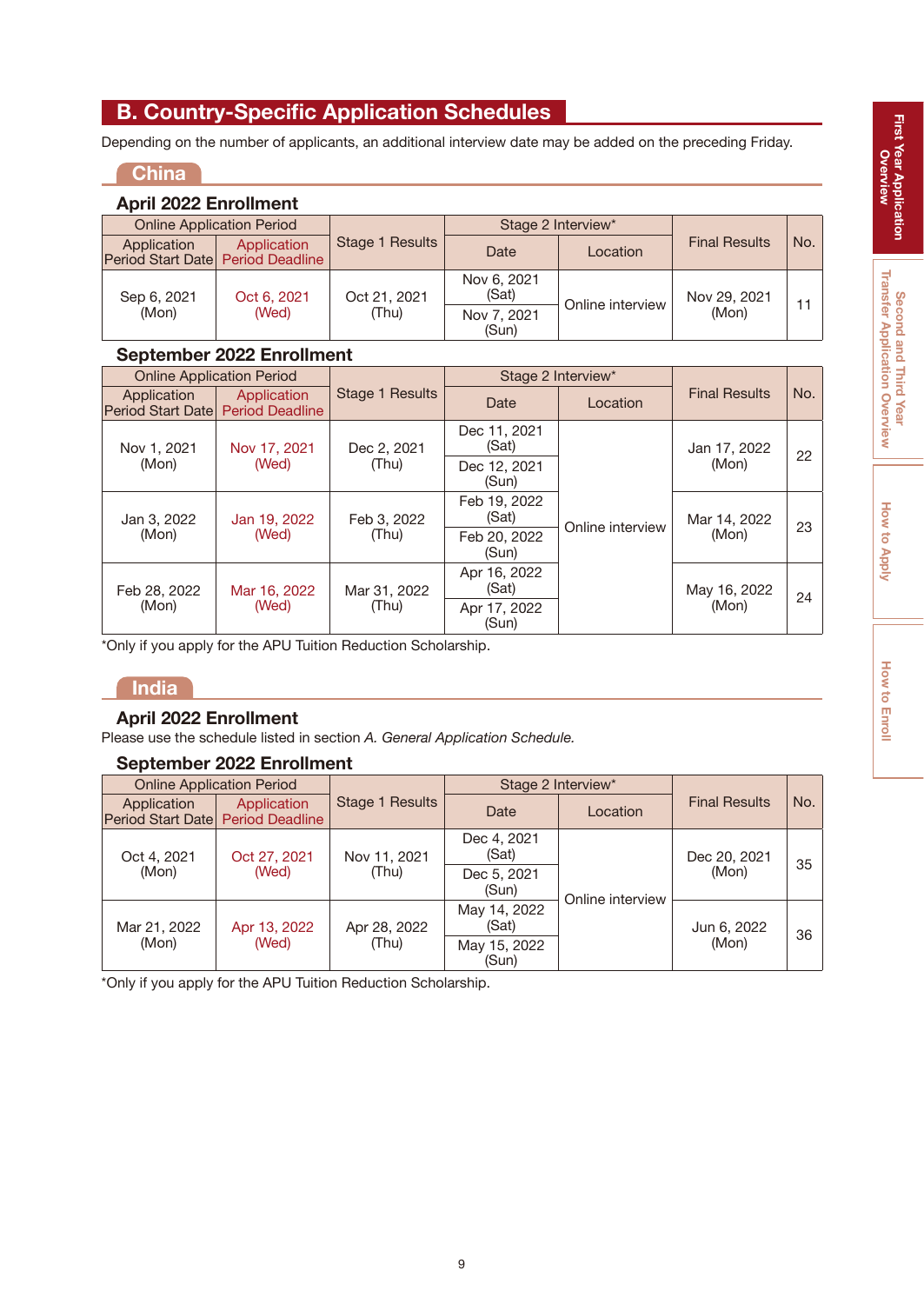#### **Indonesia**

#### **April 2022 Enrollment**

Please use the schedule listed in section *A. General Application Schedule.*

#### **September 2022 Enrollment**

|                                  | <b>Online Application Period</b>      |                       |                       | Stage 2 Interview* |                       |     |
|----------------------------------|---------------------------------------|-----------------------|-----------------------|--------------------|-----------------------|-----|
| Application<br>Period Start Date | Application<br><b>Period Deadline</b> | Stage 1 Results       | Date                  | Location           | <b>Final Results</b>  | No. |
| Oct 18, 2021                     | Nov 3, 2021                           | Nov 18, 2021          | Nov 27, 2021<br>(Sat) |                    | Dec 20, 2021          | 31  |
| (Mon)                            | (Wed)                                 | (Thu)                 | Nov 28, 2021<br>(Sun) |                    | (Mon)                 |     |
| Dec 13, 2021<br>(Mon)            | Jan 6, 2022                           | Jan 20, 2022          | Jan 29, 2022<br>(Sat) |                    | Mar 1, 2022           | 32  |
|                                  | (Thu)                                 | (Thu)                 | Jan 30, 2022<br>(Sun) |                    | (Tue)                 |     |
| Jan 17, 2022                     | Feb 9, 2022                           | Feb 25, 2022<br>(Fri) | Mar 5, 2022<br>(Sat)  | Online interview   | Mar 28, 2022<br>(Mon) | 33  |
| (Mon)                            | (Wed)                                 |                       | Mar 6, 2022<br>(Sun)  |                    |                       |     |
| Mar 21, 2022<br>(Mon)            | Apr 6, 2022                           | Apr 21, 2022          | May 7, 2022<br>(Sat)  |                    | May 30, 2022          | 34  |
|                                  | (Wed)                                 | (Thu)                 | May 8, 2022<br>(Sun)  |                    | (Mon)                 |     |

\*Only if you apply for the APU Tuition Reduction Scholarship.

#### **Korea**

#### **April 2022 Enrollment**

|                                         | <b>Online Application Period</b>      |                      |                       | Stage 2 Interview* |                       |     |
|-----------------------------------------|---------------------------------------|----------------------|-----------------------|--------------------|-----------------------|-----|
| Application<br><b>Period Start Date</b> | Application<br><b>Period Deadline</b> | Stage 1 Results      | Date                  | Location           | <b>Final Results</b>  | No. |
| Jun 1, 2021                             | Jun 16, 2021                          | Jul 1, 2021          | Jul 10, 2021<br>(Sat) |                    | Aug 2, 2021<br>(Mon)  | 5   |
| (Wed)<br>(Tue)                          |                                       | (Thu)                | Jul 11, 2021<br>(Sun) | Online interview   |                       |     |
| Aug 30, 2021<br>(Mon)                   | Sep 15, 2021                          | Sep 30, 2021         | Oct 16, 2021<br>(Sat) |                    | Nov 8, 2021           | 6   |
|                                         | (Wed)                                 | (Thu)                | Oct 17, 2021<br>(Sun) |                    | (Mon)                 |     |
| Nov 1, 2021<br>(Mon)                    | Nov 17, 2021<br>(Wed)                 | Dec 2, 2021<br>(Thu) | Dec 18, 2021<br>(Sat) |                    | Jan 17, 2022<br>(Mon) |     |
|                                         |                                       |                      | Dec 19, 2021<br>(Sun) |                    |                       |     |

#### **September 2022 Enrollment**

| <b>Online Application Period</b>                 |              |                 | Stage 2 Interview*    |                  |                      |                 |
|--------------------------------------------------|--------------|-----------------|-----------------------|------------------|----------------------|-----------------|
| Application<br>Period Start Date Period Deadline | Application  | Stage 1 Results | Date                  | Location         | <b>Final Results</b> | No.             |
| Apr 1, 2022<br>(Fri)                             | Apr 13, 2022 | Apr 28, 2022    | May 14, 2022<br>(Sat) | Online interview | Jun 6, 2022<br>(Mon) | 20 <sup>1</sup> |
|                                                  | (Wed)        | (Thu)           | May 15, 2022<br>(Sun) |                  |                      |                 |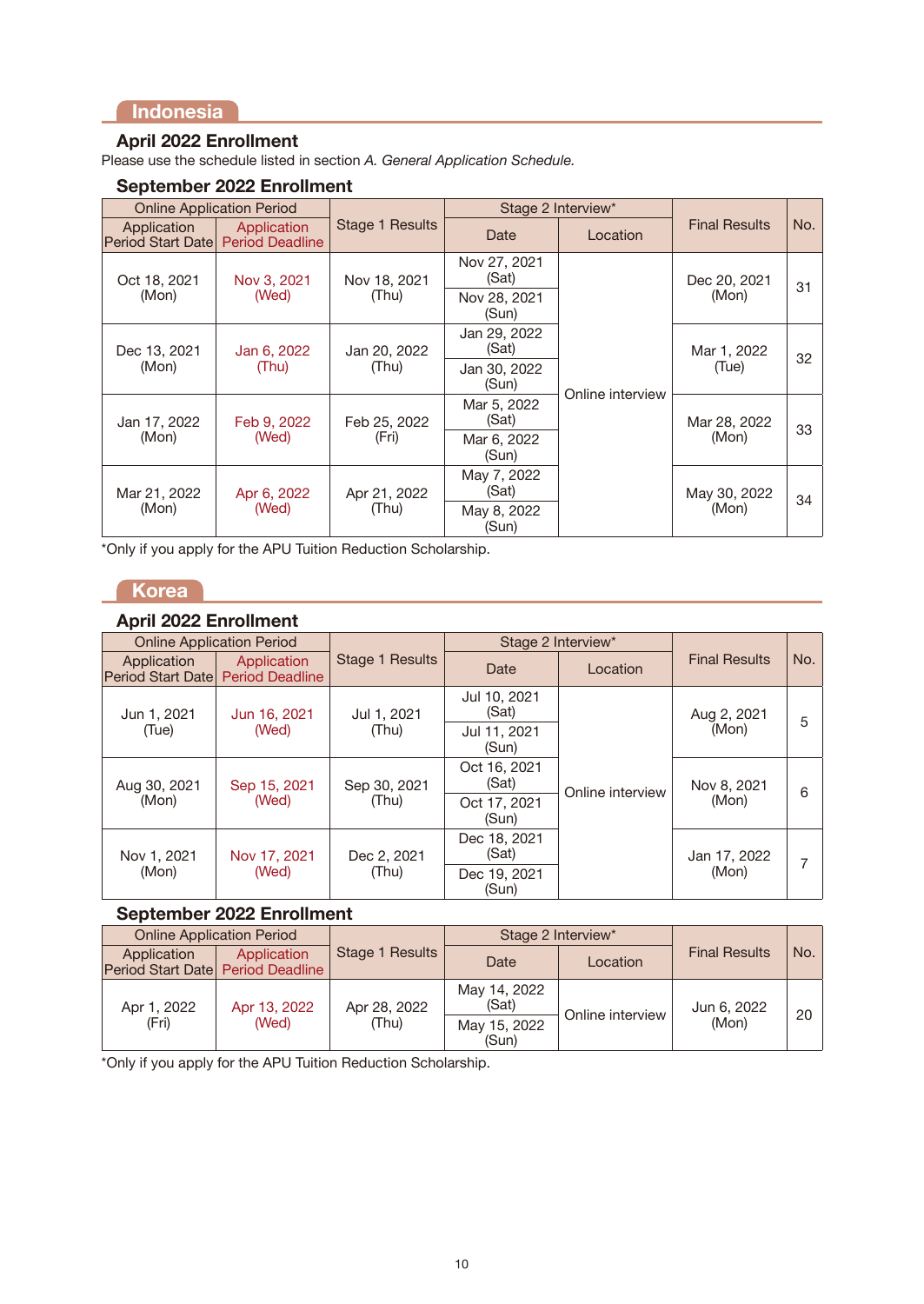#### **Thailand**

#### **April 2022 Enrollment**

| <b>Online Application Period</b>                  |              |                 | Stage 2 Interview*    |                  |                      |     |
|---------------------------------------------------|--------------|-----------------|-----------------------|------------------|----------------------|-----|
| Application<br>Period Start Datel Period Deadline | Application  | Stage 1 Results | Date                  | Location         | <b>Final Results</b> | No. |
| Jun 1, 2021                                       | Jul 21, 2021 | Aug 5, 2021     | Aug 28, 2021<br>(Sat) |                  | Sep 22, 2021         |     |
| (Tue)                                             | (Wed)        | (Thu)           | Aug 29, 2021<br>(Sun) | Online interview | (Wed)                | 8   |
| Aug 23, 2021                                      | Oct 20, 2021 | Nov 5, 2021     | Nov 13, 2021<br>(Sat) |                  | Dec 6, 2021          | 9   |
| (Mon)                                             | (Wed)        | (Fri)           | Nov 14, 2021<br>(Sun) |                  | (Mon)                |     |

#### **September 2022 Enrollment**

| <b>Online Application Period</b>                  |             | Stage 2 Interview* |                       |                  |                      |     |
|---------------------------------------------------|-------------|--------------------|-----------------------|------------------|----------------------|-----|
| Application<br>Period Start Datel Period Deadline | Application | Stage 1 Results    | Date                  | Location         | <b>Final Results</b> | No. |
| Nov 29, 2021<br>Jan 26, 2022                      |             | Feb 10, 2022       | Feb 19, 2022<br>(Sat) |                  | Mar 14, 2022         |     |
| (Mon)                                             | (Wed)       | (Thu)              | Feb 20, 2022<br>(Sun) | Online interview | (Mon)                | 25  |
| Jan 28, 2022<br>(Fri)                             | Mar 9, 2022 | Mar 24, 2022       | Apr 2, 2022<br>(Sat)  |                  | Apr 25, 2022         |     |
|                                                   | (Wed)       | (Thu)              | Apr 3, 2022<br>(Sun)  |                  | (Mon)                | 26  |

\*Only if you apply for the APU Tuition Reduction Scholarship.

#### **Viet Nam**

#### **April 2022 Enrollment**

| <b>Online Application Period</b>                 |                       |                      | Stage 2 Interview*                             |                  |                       |                 |
|--------------------------------------------------|-----------------------|----------------------|------------------------------------------------|------------------|-----------------------|-----------------|
| Application<br>Period Start Date Period Deadline | Application           | Stage 1 Results      | Date                                           | Location         | <b>Final Results</b>  | No.             |
| Sep 13, 2021<br>(Mon)                            | Oct 20, 2021<br>(Wed) | Nov 5, 2021<br>(Fri) | Nov 20, 2021<br>(Sat)<br>Nov 21, 2021<br>(Sun) | Online interview | Dec 13, 2021<br>(Mon) | 12 <sup>7</sup> |

#### **September 2022 Enrollment**

|                                  | <b>Online Application Period</b>      |                      |                       | Stage 2 Interview* |                       |     |
|----------------------------------|---------------------------------------|----------------------|-----------------------|--------------------|-----------------------|-----|
| Application<br>Period Start Date | Application<br><b>Period Deadline</b> | Stage 1 Results      | Date                  | Location           | <b>Final Results</b>  | No. |
| Sep 20, 2021                     | Oct 20, 2021                          | Nov 4, 2021          | Nov 20, 2021<br>(Sat) |                    | Dec 13, 2021          | 27  |
| (Mon)                            | (Wed)                                 | (Thu)                | Nov 21, 2021<br>(Sun) |                    | (Mon)                 |     |
| Nov 1, 2021<br>(Mon)             | Nov 24, 2021<br>(Wed)                 | Dec 9, 2021<br>(Thu) | Jan 8, 2022<br>(Sat)  | Online interview   | Jan 24, 2022<br>(Mon) | 28  |
|                                  |                                       |                      | Jan 9, 2022<br>(Sun)  |                    |                       |     |
| Jan 24, 2022                     | Feb 16, 2022                          | Mar 3, 2022<br>(Thu) | Mar 19, 2022<br>(Sat) |                    | Apr 11, 2022<br>(Mon) |     |
| (Mon)                            | (Wed)                                 |                      | Mar 20, 2022<br>(Sun) |                    |                       | 29  |
| Mar 7, 2022<br>(Mon)             | Mar 23, 2022                          | Apr 7, 2022          | Apr 23, 2022<br>(Sat) |                    | May 16, 2022          | 30  |
|                                  | (Wed)                                 | (Thu)                | Apr 24, 2022<br>(Sun) |                    | (Mon)                 |     |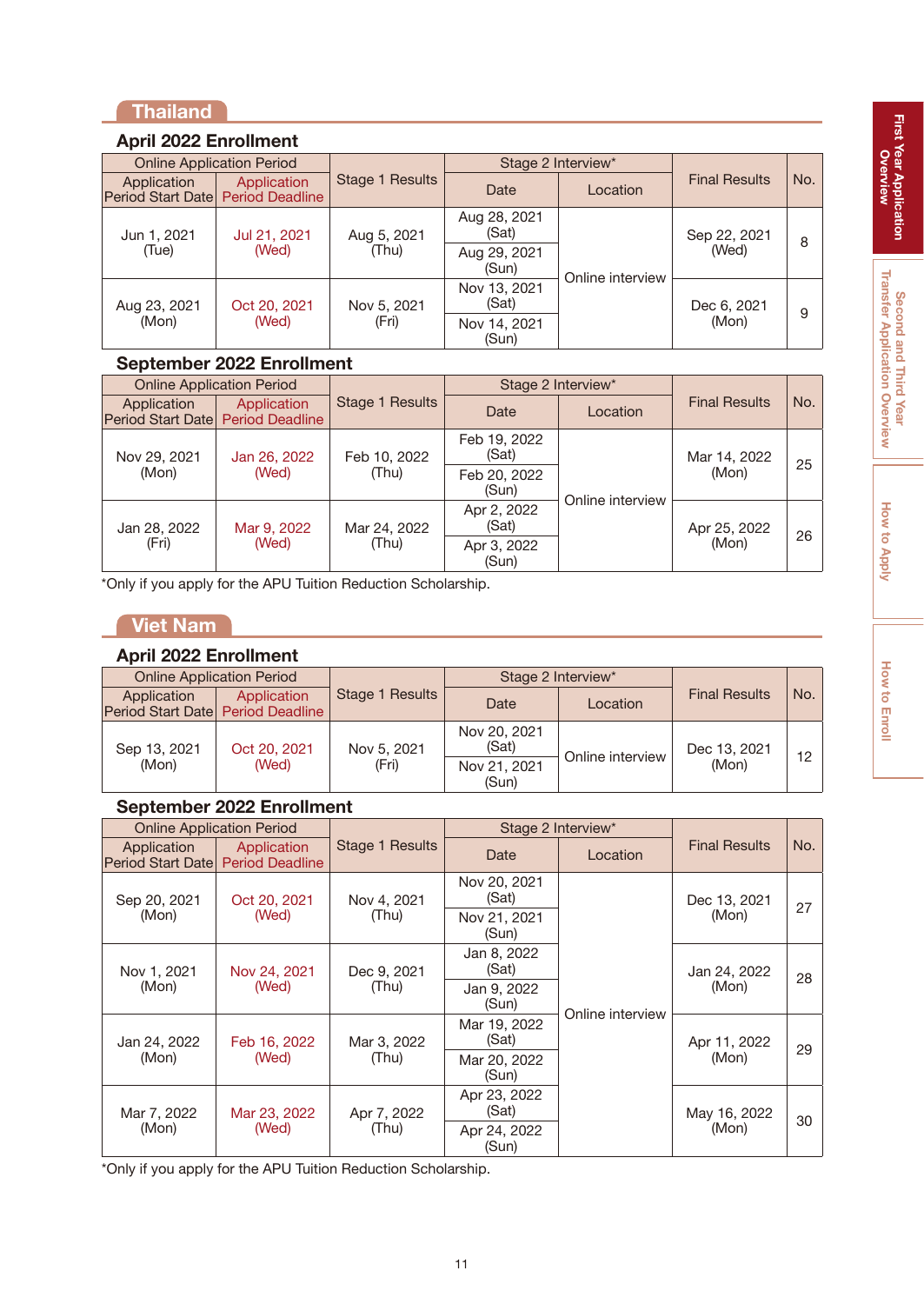## <span id="page-13-0"></span>**Second and Third Year Transfer Application Overview**

This section is for second and third year transfer applicants residing outside Japan who do not possess Japanese nationality (including dual nationality) or Japanese Permanent Resident status.

#### **1. Number of Students Accepted**

Expected yearly intake of international undergraduate transfer students (residing both inside and outside Japan):

|                                     | Second Year Transfer | <b>Third Year Transfer</b> |
|-------------------------------------|----------------------|----------------------------|
| College of Asia Pacific Studies     |                      |                            |
| College of International Management | 20                   | 28                         |

#### **2. Application Eligibility**

Applicants must fulfill **both** Requirement 1 and Requirement 2:

#### **A. Requirement 1: Educational Qualifications**

#### **Transfer Students from Non-Bachelor's Degree Programs**

This refers to students who plan to transfer to APU from an educational program other than a bachelor's degree program.

Second and third year transfer applicants must fulfill one of the following requirements:

- 1. Have graduated from a junior college by the time of enrollment<sup>\*1</sup> to APU.
- 2. Have graduated from a technical college in Japan by the time of enrollment<sup>\*1</sup> to APU.
- 3. Have graduated from a special training school approved by the Japanese Ministry of Education, Culture, Sports, Science and Technology (MEXT) by the time of enrollment<sup>\*1</sup> to APU. Note that application eligibility will be restricted to the terms stated in Article 90 of the School Education Act.

#### **Transfer Students from Bachelor's Degree Programs**

This refers to students who plan to transfer to APU from a bachelor's degree program at another university or students who plan to transfer to APU after already receiving a bachelor's degree from another university.

Second year transfer applicants must satisfy one of the two requirements below:

- 1. Applicants who meet all of the following requirements by the time of enrollment<sup>\*1</sup> to APU:
	- Have completed at least one year of study in a university bachelor's degree program outside Japan.
	- Have completed 13 years of formal education based on a standard course curriculum<sup>\*2</sup>.
	- Have acquired at least one fourth of the credits needed to graduate from their current university's bachelor's degree program.
- 2. Applicants who have completed at least one year of study in a university bachelor's degree program within Japan and acquired at least 30 course credits by the time of enrollment $^{\ast}{}^{\scriptscriptstyle\uparrow}$  to APU.

Third year transfer applicants must satisfy one of the two requirements below:

- 1. Applicants who meet all of the following requirements by the time of enrollment<sup>\*1</sup> to APU:
	- Have completed at least two years of study in a university bachelor's degree program outside Japan.
	- Have completed 14 years of formal education based on a standard course curriculum<sup>\*2</sup>.
	- Have acquired at least half of the credits needed to graduate from their current university's bachelor's degree program.
- 2. Applicants who have completed at least two years of study in a university bachelor's degree program within Japan and acquired at least 60 course credits by the time of enrollment\*<sup>1</sup> to APU.

At the time of application, you must submit documents online proving that you will meet one of the above educational criteria by the time of enrollment to APU. After receiving your final results, you must submit further documentation by post proving that you have successfully met the required educational criteria in order to enroll at APU. Failure to submit such documentation in a timely manner may result in your acceptance to APU being revoked. If you possess an academic background other than those listed above, you may confirm further details via the [Inquiry Form](http://r.apu.jp/contact_en) listed on the back cover before applying.

Transfer applicants from countries and regions that do not satisfy the standard 12-year education requirement must have completed or be scheduled to complete their second or third year of university-level education.

\* 1 The date of enrollment is April 1 for spring enrollment and September 21 for fall enrollment.

\* 2 If you have completed an 11-year standard education curriculum at an educational institution in a country designated by MEXT (Belarus, Myanmar, Peru, Russia, Sudan, or Uzbekistan) as of January 31, 2019 and are currently enrolled in an educational institution for your 12th or 13th year of formal education, you may confirm further details via the [Inquiry](http://r.apu.jp/contact_en)  [Form](http://r.apu.jp/contact_en) listed on the back cover before applying.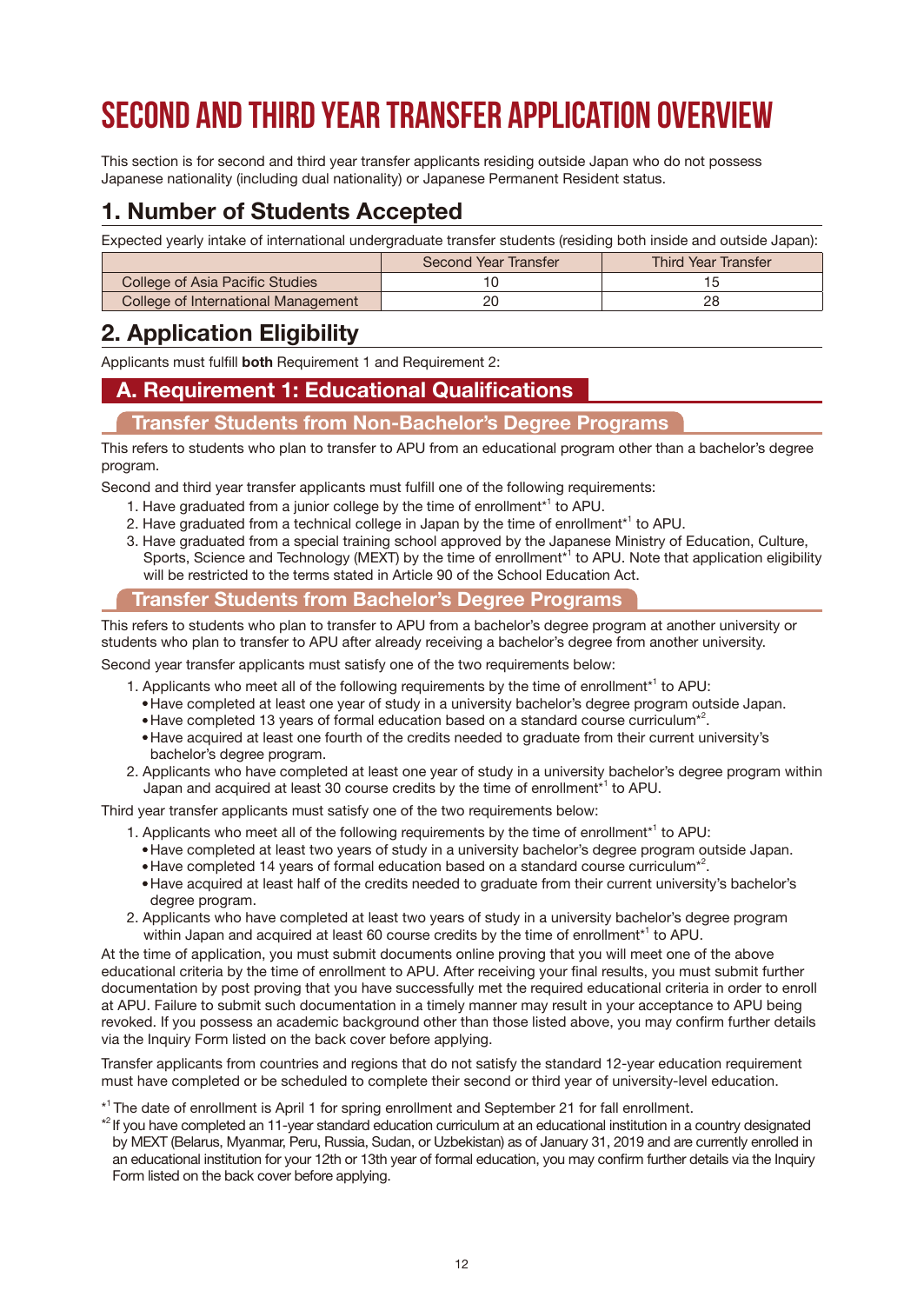#### <span id="page-14-0"></span>**B. Requirement 2: Language Proficiency**

You must meet one of the following English or Japanese language proficiency requirements. Certain applicants may be exempt from having to submit a language proficiency test score. Refer to [page 18 and 19](#page-19-0) for more details.

|                                  | Minimum English Proficiency Requirements |                                          |                                   |                                      |                                                 |                     |              |  |
|----------------------------------|------------------------------------------|------------------------------------------|-----------------------------------|--------------------------------------|-------------------------------------------------|---------------------|--------------|--|
| <b>IELTS</b>                     | <b>IELTS</b><br>Indicator                | <b>TOEFL</b><br>$iBT^{\circledast}$ Test | TOEFL <b>IBT®</b><br>Home Edition | <b>TOEIC®</b><br><b>L&amp;R</b> Test | Cambridge English<br><b>Language Assessment</b> | <b>PTE Academic</b> | <b>EIKEN</b> |  |
| $6.5*$<br>58<br>85<br>800<br>176 |                                          |                                          |                                   |                                      |                                                 | Grade 1             |              |  |

\*A minimum of 6.0 is required for each section

|                | Minimum Japanese Proficiency Requirements |                                                                                            |  |  |
|----------------|-------------------------------------------|--------------------------------------------------------------------------------------------|--|--|
| <b>JLPT N1</b> | JI PT N2                                  | EJU Japanese*                                                                              |  |  |
| 110            | 140                                       | 1) Reading and 2) Listening and Listening-Reading: combined score of 280<br>3) Writing: 35 |  |  |

\*Both minimum scores must be met

Note: Only scores of examinations taken on or after June 1, 2019 (for April 2022 enrollment) and September 1, 2019 (for September 2022 enrollment) will be accepted. Examinations taken after the application deadline will not be accepted.

See [page 19](#page-20-0) for more information if you are unable to take any of the above listed tests due to the effects of the COVID-19 pandemic.

#### **3. Application Process**

For second year transfer applicants, the application process will differ depending on whether or not your apply for the APU Tuition Reduction Scholarship. Details regarding the APU Tuition Reduction Scholarship are available on [page 25.](#page-26-0)

#### **Second year transfer applicants who will apply for the APU Tuition Reduction Scholarship**

Your application process will be divided into two stages. You must first pass stage 1 in order to proceed to stage 2.



#### **Stage 1 Results**

The results of stage 1 will be based on your online application and the results of the assessment tests you take during the online assessment. If you pass stage 1, you will be contacted by email with more information regarding how to proceed to stage 2.

#### **Final Results**

The final results will be based on your interview and application overall.

#### **Second year transfer applicants who will not apply for the APU Tuition Reduction Scholarship** and **all third year transfer applicants**

Your application will be evaluated in two stages. You must first pass stage 1 in order to receive the final application results.



#### **Stage 1 Results**

The results of stage 1 will be based on your online application and the results of the assessment tests you take during the online assessment. Your stage 1 results will be sent by email.

Final Results

#### **Final Results**

The final results will be based on the video-recorded assessment you take with the online assessment and application overall.

The final results will be posted on the admissions website on the final result notification date. Information regarding how to view the final results will be sent to you by email. Note that inquiries regarding final results will not be accepted.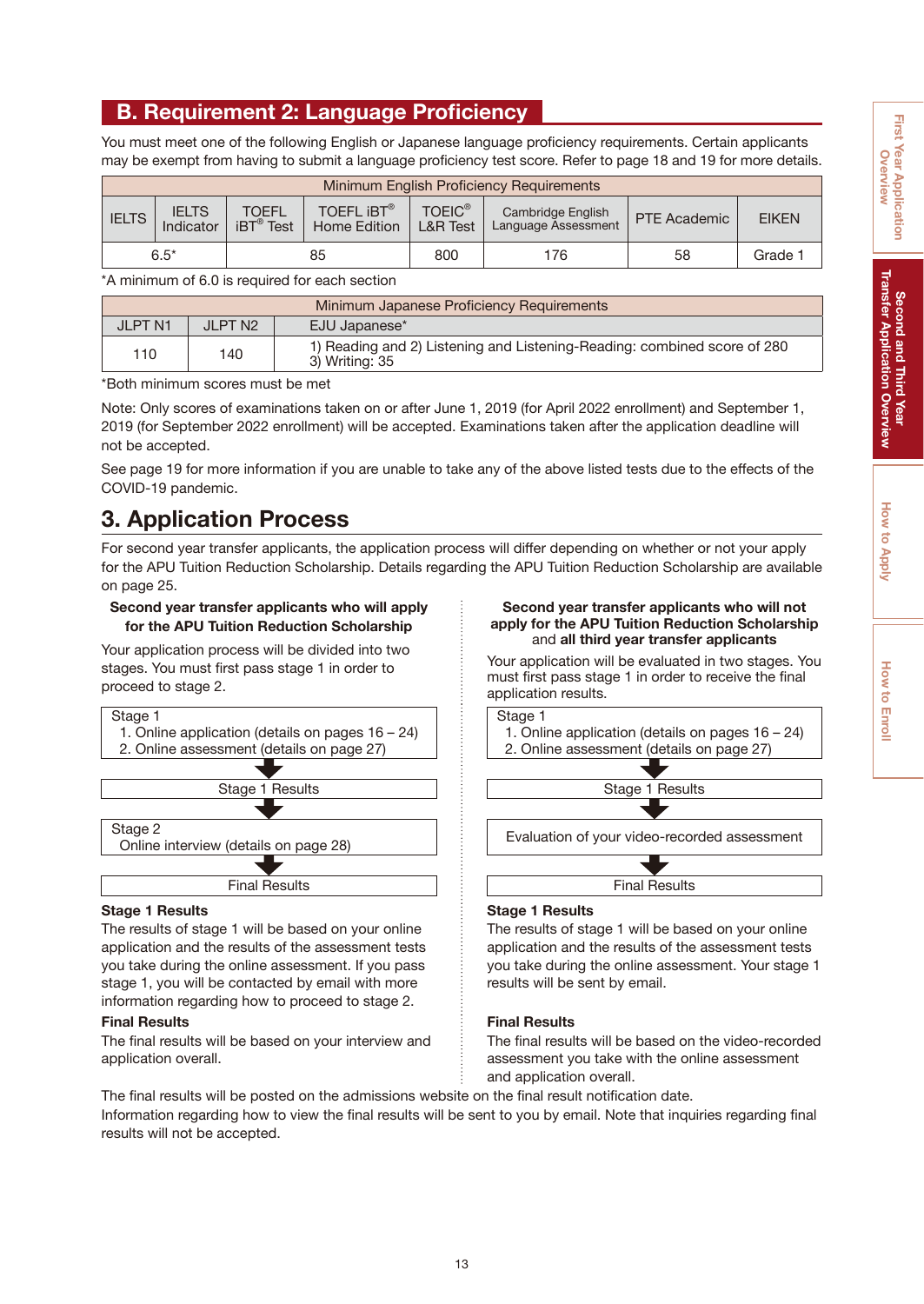#### <span id="page-15-0"></span>**4. Second Year Transfer Application Schedule**

In the following application schedules, "No." corresponds to the numbers for the Enrollment Procedure Deadlines on [pages 33 – 35.](#page-34-0) Note that for the final application period for each enrollment semester (No. 4 and No. 19), the deadline to complete the enrollment procedures after being admitted is shorter than other periods. Be sure to check these deadlines before applying. Deadlines will not be extended under any circumstances.

#### **A. General Application Schedule**

These schedules are for second year transfer applicants residing outside Japan. **If you are a second year transfer applicant and reside in China, India, Indonesia, Korea, Thailand, or Viet Nam, please follow the same schedules as first year applicants in section** *B. Country-Specific Application Schedules* **on [pages 9](#page-10-0)  [– 11.](#page-10-0)**

#### **April 2022 Enrollment**

|                                                | <b>Online Application Period</b>             |                        | Stage 2:                                                        |                       |     |
|------------------------------------------------|----------------------------------------------|------------------------|-----------------------------------------------------------------|-----------------------|-----|
| <b>Application Period</b><br><b>Start Date</b> | <b>Application Period</b><br><b>Deadline</b> | <b>Stage 1 Results</b> | Online Interview*                                               | <b>Final Results</b>  | No. |
| Jun 1, 2021<br>(Tue)                           | Jun 16, 2021<br>(Wed)                        | Jul 1, 2021<br>(Thu)   |                                                                 | Jul 26, 2021<br>(Mon) |     |
| Jun 24, 2021<br>(Thu)                          | Aug 25, 2021<br>(Wed)                        | Sep 9, 2021<br>(Thu)   | Through a video<br>calling platform within<br>4 weeks after the | Oct 4, 2021<br>(Mon)  | റ   |
| Aug 26, 2021<br>(Thu)                          | Sep 22, 2021<br>(Wed)                        | Oct 7, 2021<br>(Thu)   | application period<br>deadline                                  | Nov 8, 2021<br>(Mon)  | З   |
| Sep 23, 2021<br>(Thu)                          | Oct 13, 2021<br>(Wed)                        | Oct 28, 2021<br>(Thu)  |                                                                 | Dec 6, 2021<br>(Mon)  |     |

#### **September 2022 Enrollment**

| <b>Online Application Period</b>               |                                              |                        | Stage 2:                                                           |                       |     |
|------------------------------------------------|----------------------------------------------|------------------------|--------------------------------------------------------------------|-----------------------|-----|
| <b>Application Period</b><br><b>Start Date</b> | <b>Application Period</b><br><b>Deadline</b> | <b>Stage 1 Results</b> | Online Interview*                                                  | <b>Final Results</b>  | No. |
| Sep 1, 2021<br>(Wed)                           | Oct 6, 2021<br>(Wed)                         | Oct 21, 2021<br>(Thu)  |                                                                    | Nov 22, 2021<br>(Mon) | 15  |
| Oct 7, 2021<br>(Thu)                           | Dec 1, 2021<br>(Wed)                         | Dec 16, 2021<br>(Thu)  | Through a video                                                    | Jan 31, 2022<br>(Mon) | 16  |
| Dec 2, 2021<br>(Thu)                           | Jan 12, 2022<br>(Wed)                        | Jan 27, 2022<br>(Thu)  | calling platform within<br>4 weeks after the<br>application period | Mar 1, 2022<br>(Tue)  | 17  |
| Jan 13, 2022<br>(Thu)                          | Feb 9, 2022<br>(Wed)                         | Feb 25, 2022<br>(Fri)  | deadline                                                           | Apr 4, 2022<br>(Mon)  | 18  |
| Feb 10, 2022<br>(Thu)                          | Mar 23, 2022<br>(Wed)                        | Apr 7, 2022<br>(Thu)   |                                                                    | May 23, 2022<br>(Mon) | 19  |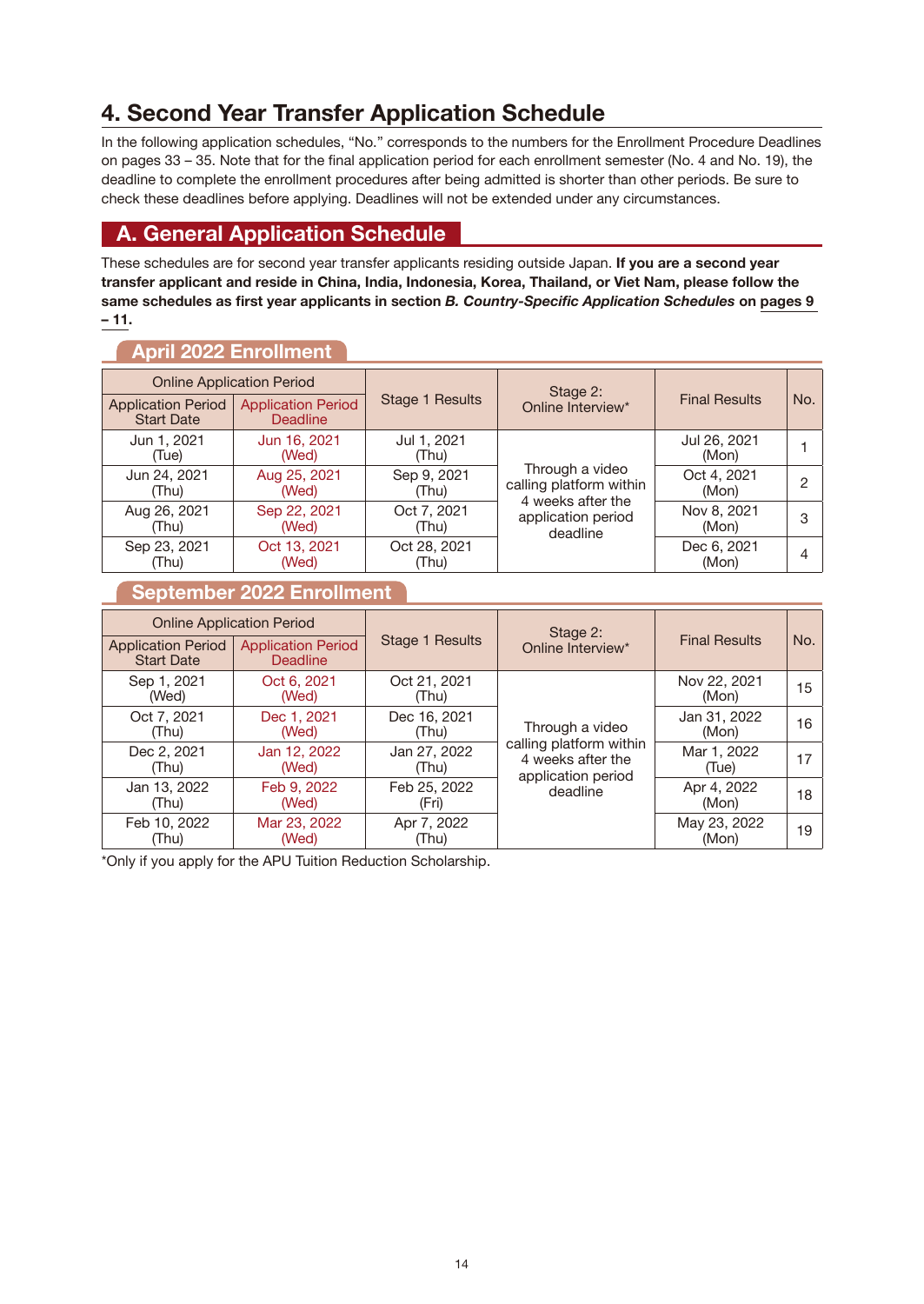## Second and Third Year<br>Transfer Application Overview **Transfer Application Overview Second and Third Year**

#### <span id="page-16-0"></span>**5. Third Year Transfer Application Schedule**

#### **A. General Application Schedule**

These schedules are for **all** third year transfer applicants residing outside Japan, **even those residing in China, India, Indonesia, Korea, Thailand, or Viet Nam.**

#### **April 2022 Enrollment**

|                                         | <b>Online Application Period</b>             |                       |                       |     |
|-----------------------------------------|----------------------------------------------|-----------------------|-----------------------|-----|
| <b>Application Period Start</b><br>Date | <b>Application Period</b><br><b>Deadline</b> | Stage 1 Results       | <b>Final Results</b>  | No. |
| Jun 28, 2021<br>(Mon)                   | Aug 25, 2021<br>(Wed)                        | Sep 9, 2021<br>(Thu)  | Oct 18, 2021<br>(Mon) | 37  |
| Aug 30, 2021<br>(Mon)                   | Sep 29, 2021<br>(Wed)                        | Oct 14, 2021<br>(Thu) | Dec 6, 2021<br>(Mon)  | 38  |

#### **September 2022 Enrollment**

|                                         | <b>Online Application Period</b>             |                 |                      |     |
|-----------------------------------------|----------------------------------------------|-----------------|----------------------|-----|
| <b>Application Period Start</b><br>Date | <b>Application Period</b><br><b>Deadline</b> | Stage 1 Results | <b>Final Results</b> | No. |
| Nov 1, 2021                             | Dec 1, 2021                                  | Dec 16, 2021    | Jan 31, 2022         | 39  |
| (Mon)                                   | (Wed)                                        | (Thu)           | (Mon)                |     |
| Jan 31, 2022                            | Mar 2, 2022                                  | Mar 17, 2022    | Apr 25, 2022         | 40  |
| (Mon)                                   | (Wed)                                        | (Thu)           | (Mon)                |     |

#### **6. Special Considerations for Transferring as a Third Year Student**

Because of the unique education and job-seeking system in Japan, there are times when we recommend that students apply as a second year transfer student even if they will complete two years of study at a higher education institution before enrolling at APU. Read the following points before applying and take into consideration your plans for study and job-seeking after enrollment.

In general, third year transfer students should be able to transfer at least 10 credits as major subject-equivalent credits. However, considering the limited time available to spend on student clubs, part-time work, job hunting, and other non-study activities, many may still find it challenging to acquire the necessary number of credits to graduate within two years.

Job hunting is done while students are in the second half of their third year and may continue until students are in their fourth year. If you wish to seek employment in Japan, you will need to devote a certain amount of time to job hunting activities and may therefore be unable to take as many credits as necessary to graduate within two years. Additionally, Japanese-language study is highly recommended for those who intend to work in Japan after graduation. Considering the above, we advise those who wish to job hunt in Japan to apply as second year students.

While Japanese (for English-basis students) or English (for Japanese-basis students) language study is not mandatory for third year transfer students, you will have the freedom to enroll in these classes. However, as language subjects require a considerable amount of study time, taking these subjects alongside your major courses and graduating within two years is extremely demanding. We advise those who wish to study Japanese to apply as second year students.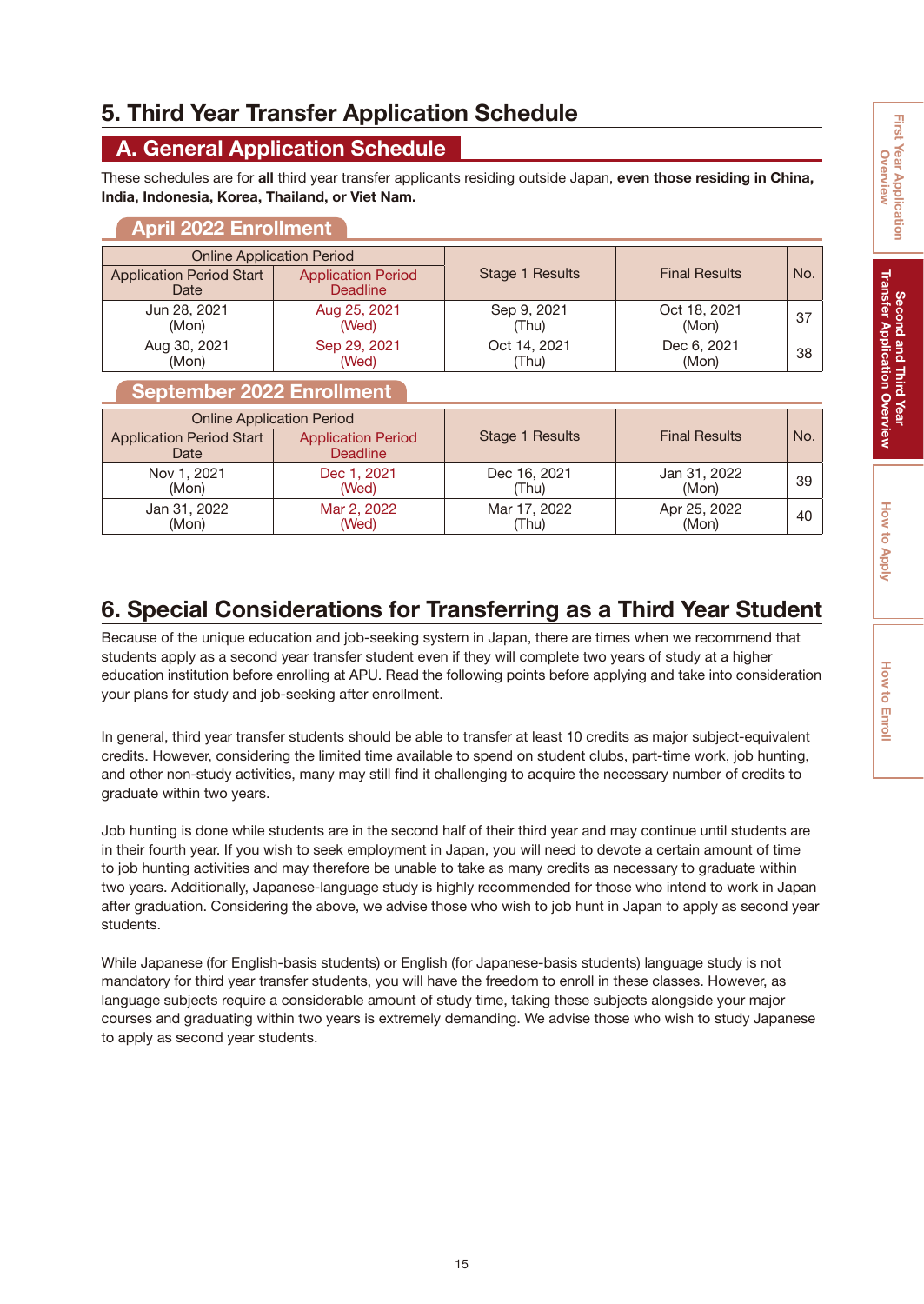## <span id="page-17-0"></span>**HOW TO APPLY**

#### **Step 1**

Create an account within the APU Online Application System on the APU admissions website (https://admissions.apu.ac.jp/apply\_online/).

#### **Step 2**

- Input your information and upload digital versions of all required application documents listed on the following pages into the APU Online Application System.
- You must complete all the steps within the application by yourself. Englishbasis applicants should write in English, while Japanese-basis applicants should write in Japanese.
- If a document is not written in English or Japanese, it must be submitted **together with** an official translation. Refer to [page 32](#page-33-0) for details on translated documents.

#### **Step 3**

Pay the application fee and submit your online application.

#### **Step 4**

Submit your online assessment by 23:59 (Japan time) on the day of the application deadline.

#### **A** Please Be Aware

- **Your application will be rejected if any forgery, false information, and/or plagiarism is found during the application process. Additionally, your acceptance to APU will be revoked even if evidence of such acts are found after your acceptance or enrollment.** Further information about our forgery policy can be found on the admissions website (https://admissions.apu.ac.jp/how\_to\_apply/forgery\_policy).
- **Admitted applicants will not be allowed to reapply to the same college for the same enrollment semester (April 2022 / September 2022).** If an admitted applicant does reapply, a new interview and online assessment will not be performed and new results will not be given. The application fee will also not be returned.
- If accepted, you must submit original documents or certified documents\* for your uploaded application documents to APU by post. Your acceptance to APU will be revoked if your original or certified documents\* submitted after acceptance differ from those uploaded with the online application, or if you are not able to submit original or certified documents\*. Be sure to keep the original versions of the documents you upload with your online application.

\*A certified document is one that has been marked as being equivalent to the original with a stamp or seal by the issuing institution (preferred) or a notary public. Detailed information about how to get a document certified can be found on the admissions website (https://admissions.apu.ac.jp/material\_download/).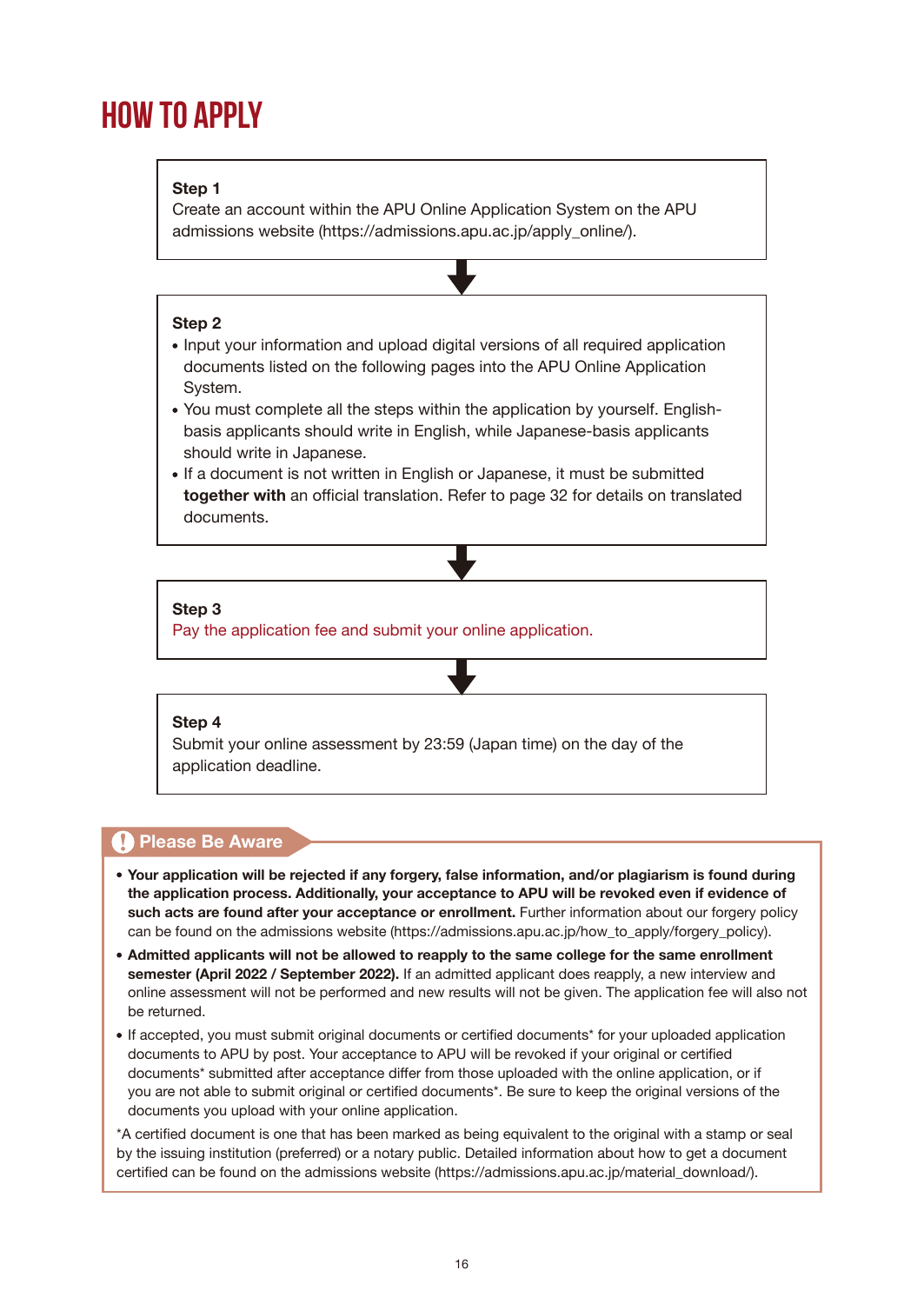#### <span id="page-18-0"></span>**1. Documents and Information for the Online Application**

Sections A-M listed below correspond to the Online Application System. Within section A. General Information, the following pages of the application are explained: Application Information, Personal Background, Emergency Contact and Financial Sponsor, and APU Representative or Agent.

Note that the documents required are different for first year applicants and transfer applicants. Transfer applicants should also refer to [page 24](#page-25-0) for additional information.

#### **A. General Information**

Complete the information as designated in the application system. Make sure that the country or region and city that you input is where you will be residing up until the time of your desired enrollment at APU. Input your personal information (name, date of birth, sex\*, citizenship, etc.) as shown on your passport.

If you are applying through an APU representative or agent, confirm the office name, staff member, and contact information with them beforehand. Our representatives' information is listed on the last page of this handbook.

\*Information regarding sex will be used for university registration. As the university application system only provides two options (male or female) at this time, choose one of the two as shown on or will be shown on your passport. If your passport indicates a third option or if you would like to share more about your gender identity, contact the Office of International Admissions via the link listed on the back cover of this handbook. Refer to [page 39](#page-40-0) for APU's Policy Statement on Sexual and Gender Diversity.

#### **B. Academic History**

Complete the details of all educational institutions you have attended from elementary school to the last or current school you are attending by clicking "Add New." Make sure to include undergraduate programs, language schools in Japan, and any other level of study.

Refer to Application Eligibility on [page 6](#page-7-0) or [12](#page-13-0) for details about the educational qualifications required to apply.

If you are currently employed (excluding part-time work), provide information about your current occupation.

#### **C. Academic Documents**

#### **Academic Transcripts**

If you have Academic Transcripts and Standardized Test results (listed on [pages 20 and 21\)](#page-21-0), submit both. When you submit an academic transcript, be sure to include information about the grading scale (maximum grade) and method of evaluation.You do not need to submit academic transcripts from language schools.

#### **First Year Applicants**

- If you have already graduated from high school, upload the last **three years** of your most recent academic transcripts. If you have been enrolled in university or another higher education institution for over one year at the time of application, also upload the academic transcripts from your study at that institution. If you have already graduated from university, upload your university transcript only.
- If you have not yet graduated from high school, upload your most recent academic transcripts covering a period of **at least two years**. The transcripts must be issued within two months of the date of your application submission.

#### **Second Year Transfer Applicants**

Upload your high school academic transcripts and your academic transcripts from the higher education institutions you enrolled in after graduating from high school. It is not required to submit your high school academic transcript if you can submit **one and a half years** or more of academic transcripts from your time enrolled in a high education institution. However, we still recommend you to submit a high school academic transcript.

#### **Third Year Transfer Applicants**

Upload your academic transcripts from the higher education institutions you enrolled in after graduating from high school. If you have not yet completed your current program, upload academic transcripts covering a period of **at least one and a half years.**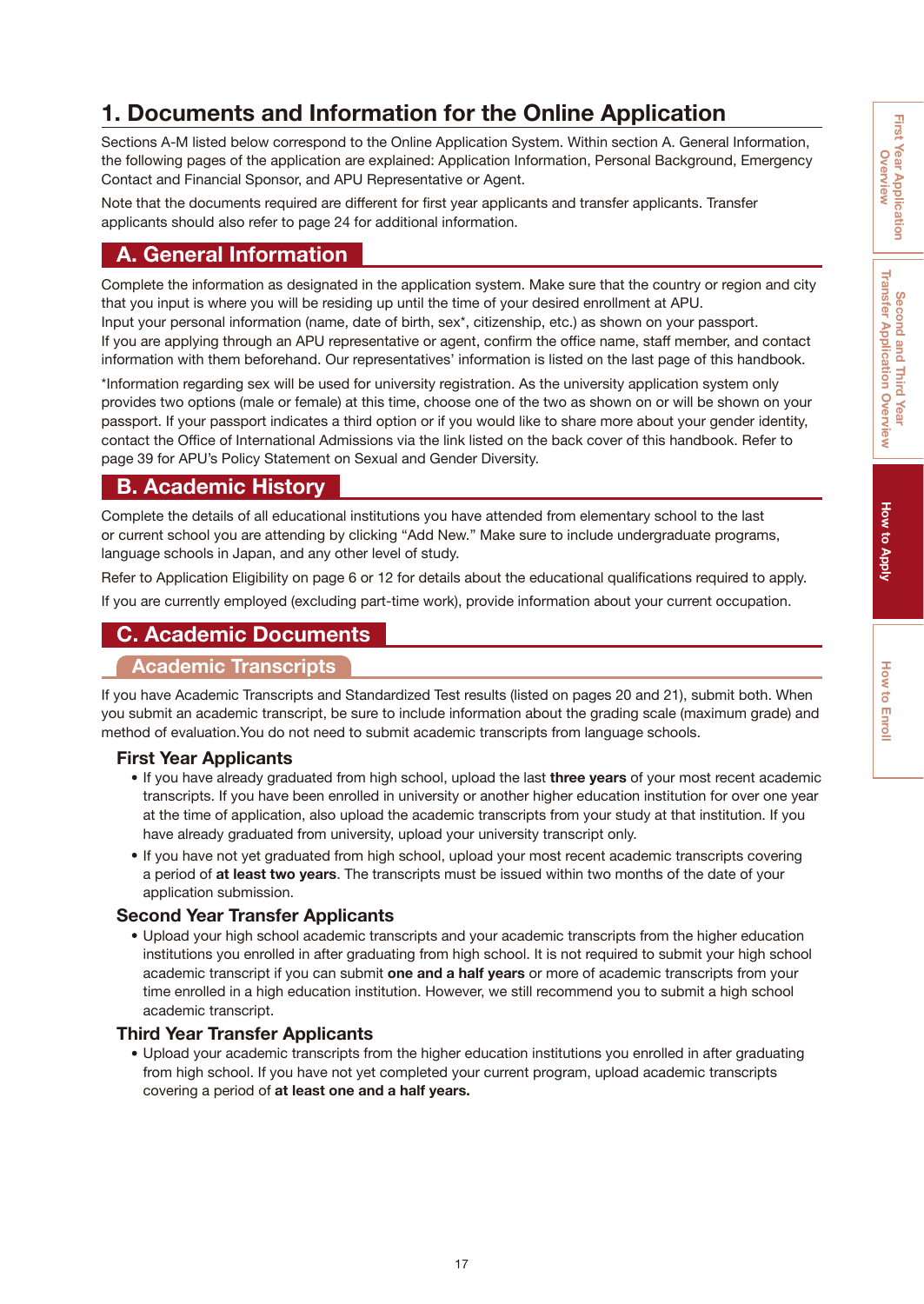#### <span id="page-19-0"></span>**Graduation Certificate or Expected Graduation Certificate**

#### **First Year Applicants**

- If you have graduated from high school, upload a digital copy of your high school graduation certificate (required).
- If you have not yet graduated from high school, upload a document that states the details of your expected graduation date. (It is not required to upload this document, but APU may contact applicants regarding their education history in order to confirm that they will complete the equivalent of 12 years of standard education.)
- If you have graduated from a higher education institution other than a university, upload a digital copy of your graduation certificate from the institution in addition to your high school graduation certificate.
- If you have already graduated from a university or another higher education institution at the time of application, upload a digital copy of your graduation certificate from the school. If you are submitting a university graduation certificate, you do not have to submit your high school graduation certificate.

#### **Transfer Applicants**

- If you have graduated from a higher education institution, upload a digital copy of your graduation certificate and proof of the degree earned.
- If you will transfer to APU from a non-bachelor's degree program and have yet to graduate, upload a document that states the details of your expected graduation date. In addition, if you are not currently enrolled in a bachelor's degree program, upload proof from your current institution that, upon completing the program, you will be able to transfer as a second year or third year student into a bachelor's degree program. This could be documents issued by the institution or a screenshot of the corresponding explanation on the institution's website.

#### **Home School Curriculum**

We strongly recommend submitting an SAT, ACT, or GED score report if you are undergoing a home school curriculum. You may be required to submit one of these score reports if deemed necessary during the evaluation of your application.

#### **D. Language Requirements**

Provide proof of language proficiency by selecting how you will meet the language proficiency requirement as listed on [page 7](#page-8-0) or [page 13.](#page-14-0)

Period of Validity:

- April 2022 enrollment: Only scores of examinations taken on or after June 1, 2019 will be accepted. Examinations taken after the application deadline will not be accepted.
- September 2022 enrollment: Only scores of examinations taken on or after September 1, 2019 will be accepted Examinations taken after the application deadline will not be accepted.

#### **English-Basis Applicants**

#### **Before You Submit**

English-basis applicants are not required to submit an English proficiency test score if:

- You have completed or will complete your 12th year of formal education in Antigua and Barbuda, Australia, the Bahamas, Barbados, Belize, Canada (excluding Quebec), Dominica, Grenada, Guyana, Ireland, Jamaica, New Zealand, Singapore, St Kitts and Nevis, St Lucia, St Vincent and the Grenadines, Trinidad and Tobago, UK, or USA.
- You have taken or will have taken your most recent three years of formal education before enrolling at APU in the English language in a country other than these listed above and submit either academic transcripts stating the language of instruction, a link and screenshot of your school's official website stating the language of instruction, or a letter from your school stating that you have taken all of your subjects in English for the past three years.
- You have received or will receive an International Baccalaureate Diploma with English as the language of instruction.
- You have graduated from a bachelor's degree program or master's degree program that was conducted entirely in English.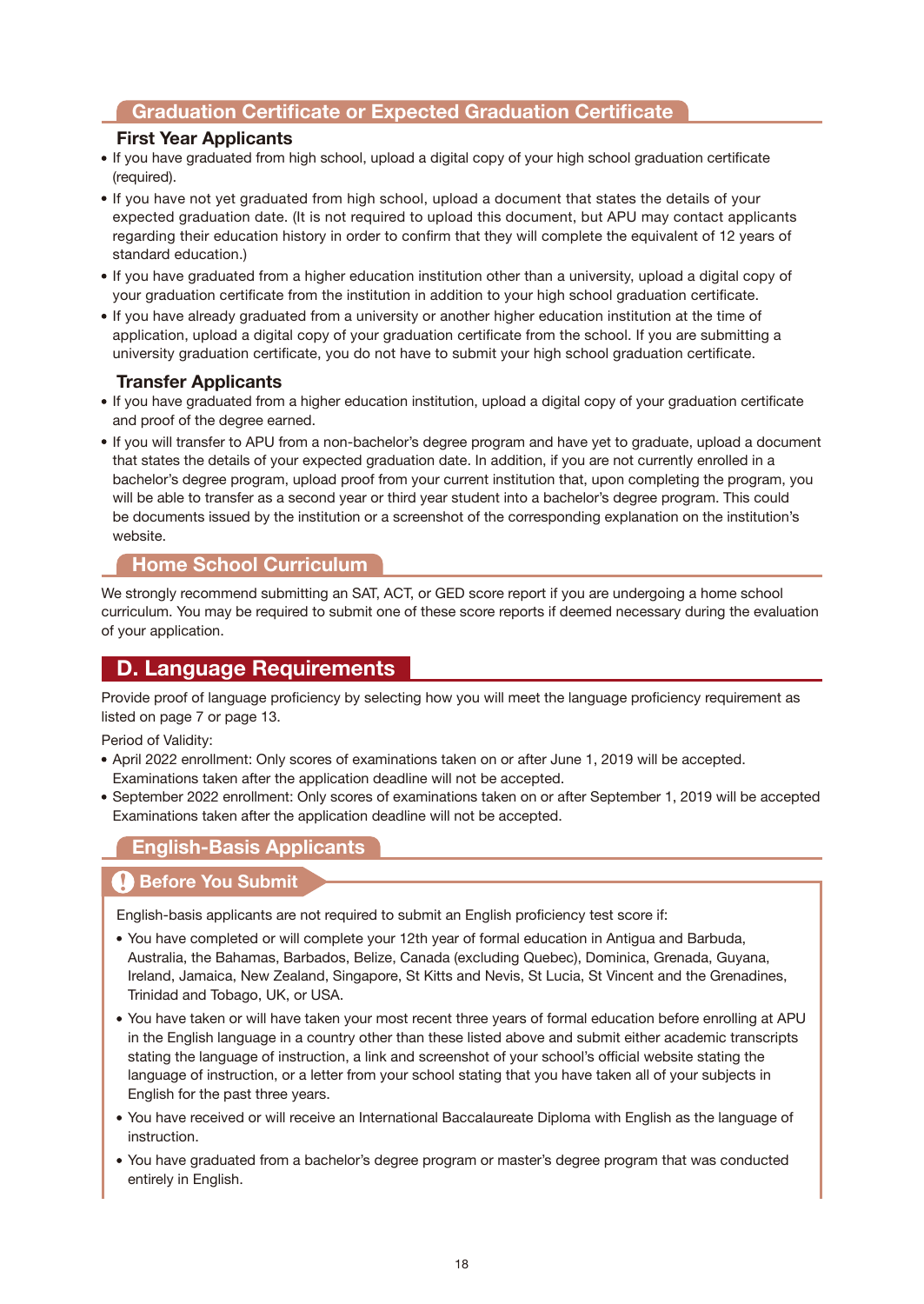<span id="page-20-0"></span>You have received one of the following standardized test scores:

Old SAT (Critical Reading and Writing): 1,100 or above

New SAT (Evidence-Based Reading and Writing): 590 and above

ACT: 25 and above (the average of English and Reading must be 25 or above.)

If you are exempt from submitting a proficiency test score, make sure to select the option that best applies to your situation on the "Language Requirements" page. If you do not meet any of the above exemptions, you will have to submit results from one of the official English proficiency tests listed on [page 7](#page-8-0) or [13](#page-14-0) or submit the APU English Proficiency Evaluation form.

#### **Japanese-Basis Applicants**

#### **Before You Submit**

Japanese-basis applicants are not required to submit a Japanese proficiency test score if:

- You have undertaken your formal education in the Japanese language within Japan for the most recent three years.
- You have taken or will have taken your most recent three years of formal education before enrolling at APU in the Japanese language in a country other than these listed above and submit either academic transcripts stating the language of instruction, a link and screenshot of your school's official website stating the language of instruction, or a letter from your school stating that you have taken all of your subjects in Japanese for the past three years.

If you are exempt from submitting a proficiency test score, make sure to select the option that best applies to your situation on the "Language Requirements" page. If you do not meet any of the above exemptions, you will have to submit results from one of the official Japanese proficiency tests listed on [page 7](#page-8-0) or [13](#page-14-0) or submit the APU Japanese Proficiency Evaluation form.

#### **If You Can't Submit a Test Score Due to COVID-19**

If you are unable to submit an English language proficiency test score:

- We recommend you take the Duolingo English Test and ask your English teacher to fill out the Language Proficiency Evaluation form before the application deadline. The Duolingo English Test results will usually be available a few days following the completion of the test.
- If you are unable to submit a Japanese language proficiency test score:
- We recommend you choose the option within the online application to take the J-CAT test. After the application deadline, we will contact you with further information on how to take the test.
- If you have a JPT score, upload the score report.

#### **APU's English/Japanese Proficiency Evaluation Forms**

If you cannot submit language proficiency test scores, submit APU's English Proficiency Evaluation form or APU's Japanese Proficiency Evaluation form. The APU English/Japanese Proficiency Evaluation form is available from within the APU Online Application System and on the admissions website (English: http://r.apu.jp/EnglishPE \ Japanese: http://r.apu.jp/JapanesePE). Provide the direct link to this form and your online application reference number to your language instructor. The form must be completed online in either English or Japanese. By completing the necessary information online and including their digital signature, your instructor will be able to submit their completed form directly to APU.

Submission of just the English/Japanese Proficiency Evaluation form is accepted but it is highly recommended that you also submit results from the Duolingo English Test (for English-basis applicants) or take the J-CAT Test (for Japanese-basis applicants) for a greater chance at receiving the APU Tuition Reduction Scholarship.

Note: You will not be able to see the form your instructor submits. In addition, we will not be able to accept this form completed in any language other than English or Japanese.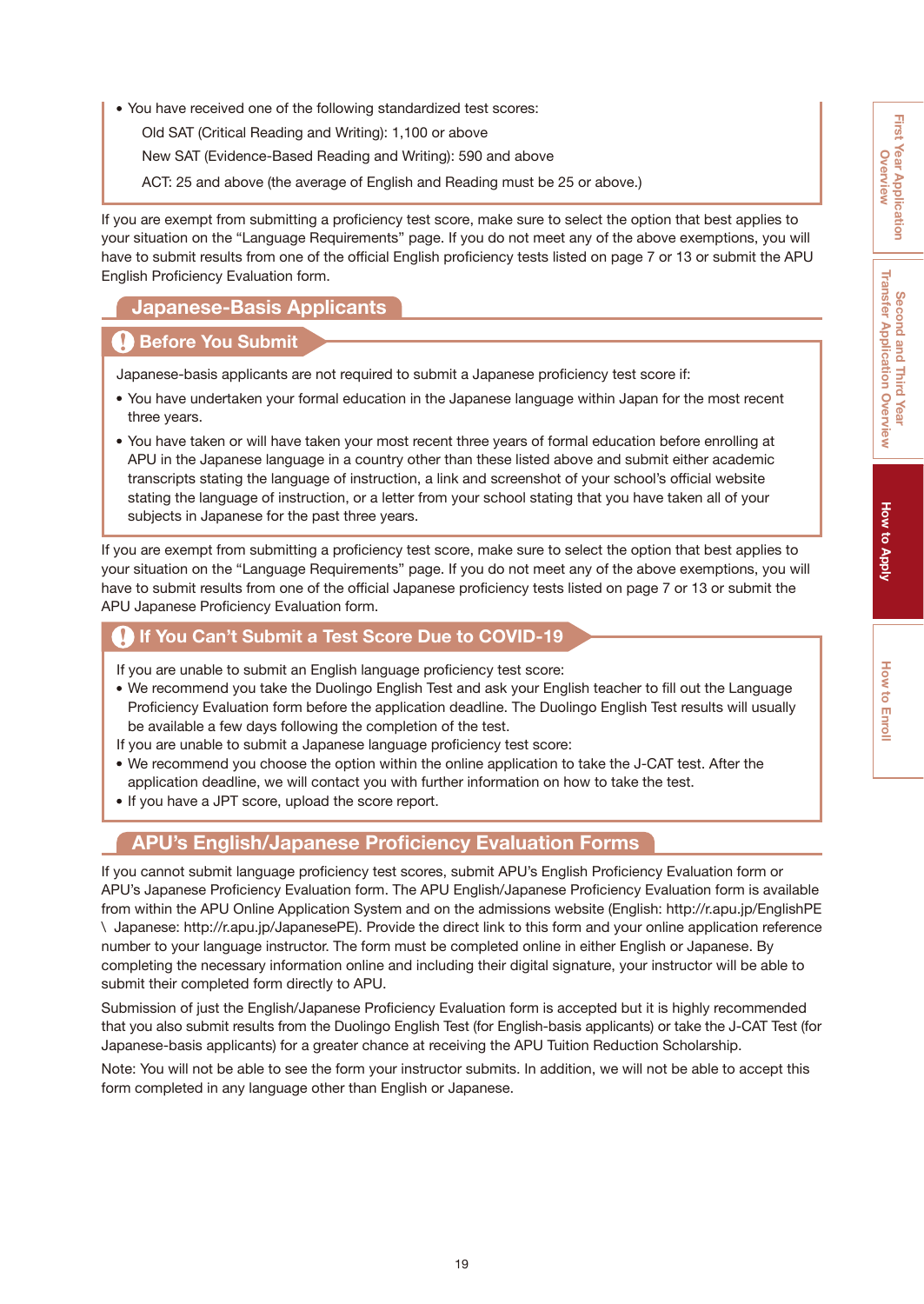#### <span id="page-21-0"></span>**E. Test Scores, Test Information, and Documents**

Click "Add Test" within the Online Application System on the Test Information and Certified Documents page to select the language proficiency test or standardized test scores you would like to submit, then upload a digital copy of the original results. The accepted tests are listed below.

#### **Accepted English Language Proficiency Test Scores**

| <b>Standardized Test</b>                                                                                          | <b>Submission Method</b>                                                                                                                                                                                                                                                                                                                   |
|-------------------------------------------------------------------------------------------------------------------|--------------------------------------------------------------------------------------------------------------------------------------------------------------------------------------------------------------------------------------------------------------------------------------------------------------------------------------------|
| Cambridge English Language<br>Assessment                                                                          | • Input the ID Number and Secret Number within the online application.<br>• Upload a digital copy of the result statement within the online application.                                                                                                                                                                                   |
| Duolingo English Test                                                                                             | Enter your score within the online application and request to have your score<br>sent directly to APU from the test provider. Note that submission will only<br>be accepted if you also submit the APU English Proficiency Evaluation form.<br>Refer to page 19 for details.                                                               |
| <b>EIKEN</b>                                                                                                      | Upload a digital copy of the original test result within the online application.                                                                                                                                                                                                                                                           |
| <b>IELTS/IELTS Indicator</b>                                                                                      | Upload a digital copy of the Test Report Form within the online application.                                                                                                                                                                                                                                                               |
| PTF Academic                                                                                                      | Upload a digital copy of the score report within the online application.                                                                                                                                                                                                                                                                   |
| TOEFL <b>IBT<sup>®</sup></b> Test<br>TOEFL iBT <sup>®</sup> Home Edition<br>TOEFL ITP <sup>®</sup> Plus for China | MyBest scores are also accepted.<br>• Request to send the score report to APU directly from the TOEFL website.<br>The APU institution code is 2791.<br>• Input the date you requested to have the score report sent to APU within the<br>online application.<br>• Upload a digital copy of the score report within the online application. |
| <b>TOEIC<sup>®</sup> L&amp;R Test</b>                                                                             | Upload a digital copy of the original score report within the online application.                                                                                                                                                                                                                                                          |

#### **Accepted Japanese Language Proficiency Test Scores**

| <b>Standardized Test</b>                     | <b>Submission Method</b>                                                         |
|----------------------------------------------|----------------------------------------------------------------------------------|
| EJU Japanese                                 | Upload a digital copy of the original test result within the online application. |
| Japanese Language<br>Proficiency Test (JLPT) | Upload a digital copy of the original test result within the online application. |

#### **Accepted Standardized Tests**

| Standardized Test                                                                    | Submission Method                                                                                                                                                          |  |
|--------------------------------------------------------------------------------------|----------------------------------------------------------------------------------------------------------------------------------------------------------------------------|--|
| Abitur                                                                               | Upload your final result sheet (Abiturzeugnis).                                                                                                                            |  |
| <b>ACT</b>                                                                           | Request to send your score report to APU directly using the institution<br>code 5475 and upload a digital copy of the score report within the online<br>application.       |  |
| <b>Baccalaureate</b>                                                                 | Upload your transcript. Note that your enrollment eligibility may be revoked if<br>you are not able to successfully receive a Diploma.                                     |  |
| <b>BTEC</b>                                                                          | Upload your scores from the following tests:<br>• Level 3 Diploma/National Diploma<br>• Level 3 Extended Diploma/National Extended Diploma<br>• Tests of Level 4 and above |  |
| Examination for Japanese<br>University Admission for<br>International Students (EJU) | Upload your scores from the following two subjects:<br>Japan and the World + Mathematics (Course 1)                                                                        |  |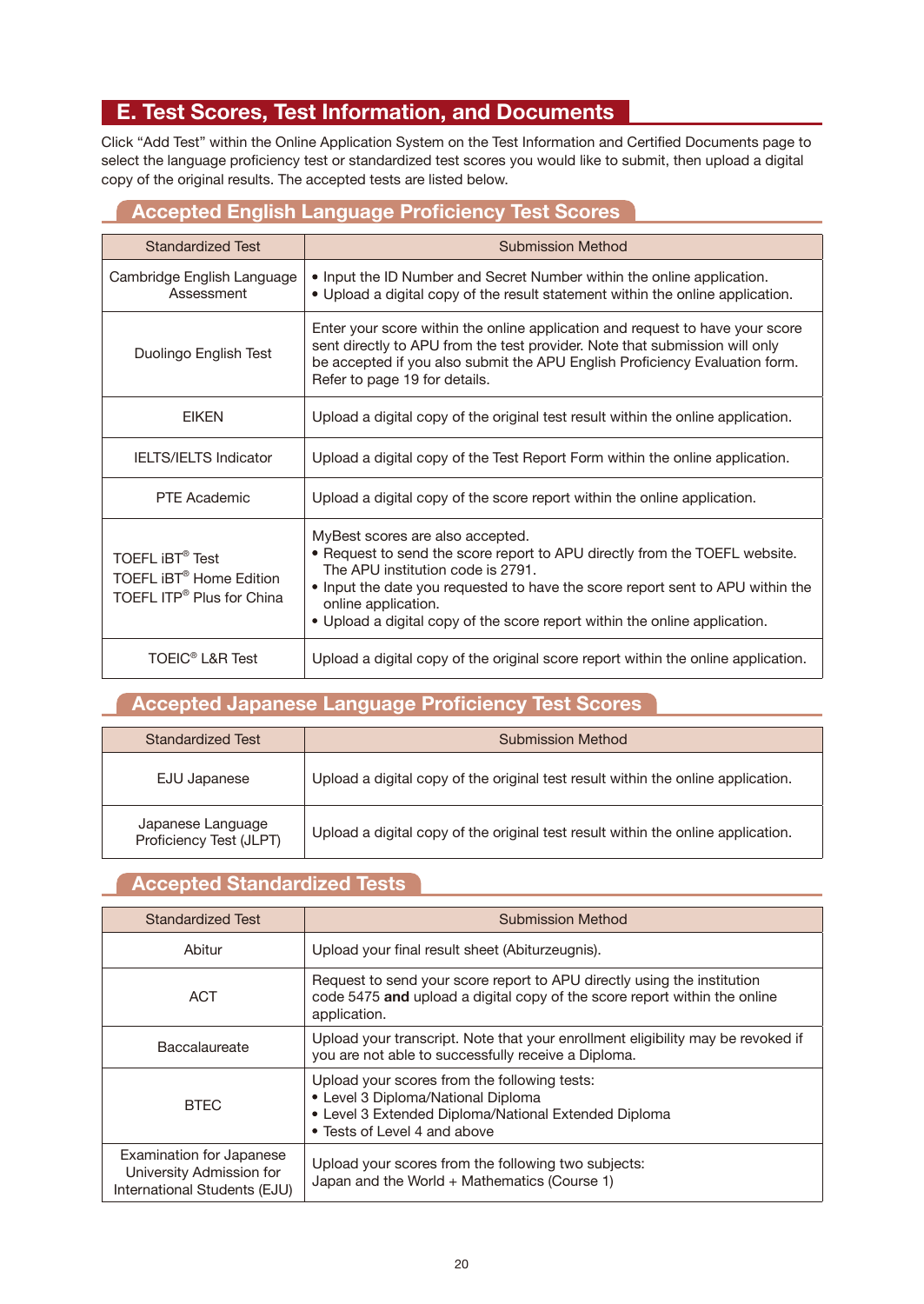| GCE A Level*                                                       | Upload results from at least two subjects, or at least four subjects for AS Level                                                                                         |
|--------------------------------------------------------------------|---------------------------------------------------------------------------------------------------------------------------------------------------------------------------|
| GCE A Level (Singapore)                                            | Upload results from three subjects.                                                                                                                                       |
| GCE A Level (Sri Lanka)                                            | Upload a digital copy of the score report with results from three subjects and<br>enter your reference number.                                                            |
| Pearson/Edexcel<br>International A Levels (IAL)*                   | Upload test scores from at least two subjects or from at least 4 AS Level<br>subjects. Refer to page 6 to confirm which further criteria must be fulfilled.               |
| General Educational<br>Development (GED)                           | Upload your Official GED Transcript.                                                                                                                                      |
| Hong Kong Diploma of<br>Secondary Education<br>Examination (HKDSE) | Upload your results from 4 core subjects and at least 1 elective subject.<br>Predicted scores are accepted.                                                               |
| International Baccalaureate<br>(IB) Diploma                        | Upload your results. Predicted scores are accepted. Note that your enrollment<br>eligibility may be revoked if you are not able to successfully receive an IB<br>Diploma. |
| SAT (New)<br>(Reading & Writing +<br>Mathematics)                  | Request to send your score report to APU directly using the institution<br>code 2791 and upload a digital copy of the score report within the online<br>application.      |
| SAT (Old)<br>(Critical Reading +<br>Mathematics + Writing)         | Request to send your score report to APU directly using the institution<br>code 2791 and upload a digital copy of the score report within the online<br>application.      |
| Senior Secondary School<br>Certificate Examination<br>Results      | Upload your test results.                                                                                                                                                 |

\*We strongly recommend you submit three or more A Level subjects.

#### **Advanced Placement (AP) Exams**

Provide information on the exam subject and score and upload a digital copy of your results.

#### **Other Standardized Tests**

Upload the results of up to two other standardized tests not listed on the "Test Scores" page on the following "Test Information and Documents" page.

#### **F. Application Essays**

Follow the application essay guidelines within the online application. You must complete the essays by yourself. Note the strict word limit for each essay.

Note: Strong emphasis is placed on academic honesty at APU, and acts of academic dishonesty are treated very severely. As one measure to review for academic dishonesty, we will compare the essays you submit in this application with past essays submitted to APU. **Any evidence of copied work will be considered academic dishonesty and result in the failure of your application.** If it is discovered that copied work was submitted with your application after you have been accepted to APU, your acceptance will be revoked.

For applicants who are reapplying to APU, you will need to submit a Reapplication Statement, which can be found within this section of the APU Online Application System.

#### **G. Letter of Recommendation**

Ask an instructor from the last educational institution you attended (including language schools) or a supervisor at the company you worked for or interned at (not including part-time jobs) to write your Letter of Recommendation. This must be a person who has known you for **at least half a year**.

Input the necessary information concerning your recommender into the related section in the online application. The Letter of Recommendation form will automatically be sent to your recommender by email. Make sure to confirm with your recommender that it has been delivered successfully. By completing the necessary information online in English or Japanese and including their digital signature, your recommender will be able to submit the completed form directly to APU.

Note: You will not be able to see the form your recommender submits. In addition, we will not be able to accept this form completed in any language other than English or Japanese. However, you will be able to check the submission status of the form within the APU Online Application System.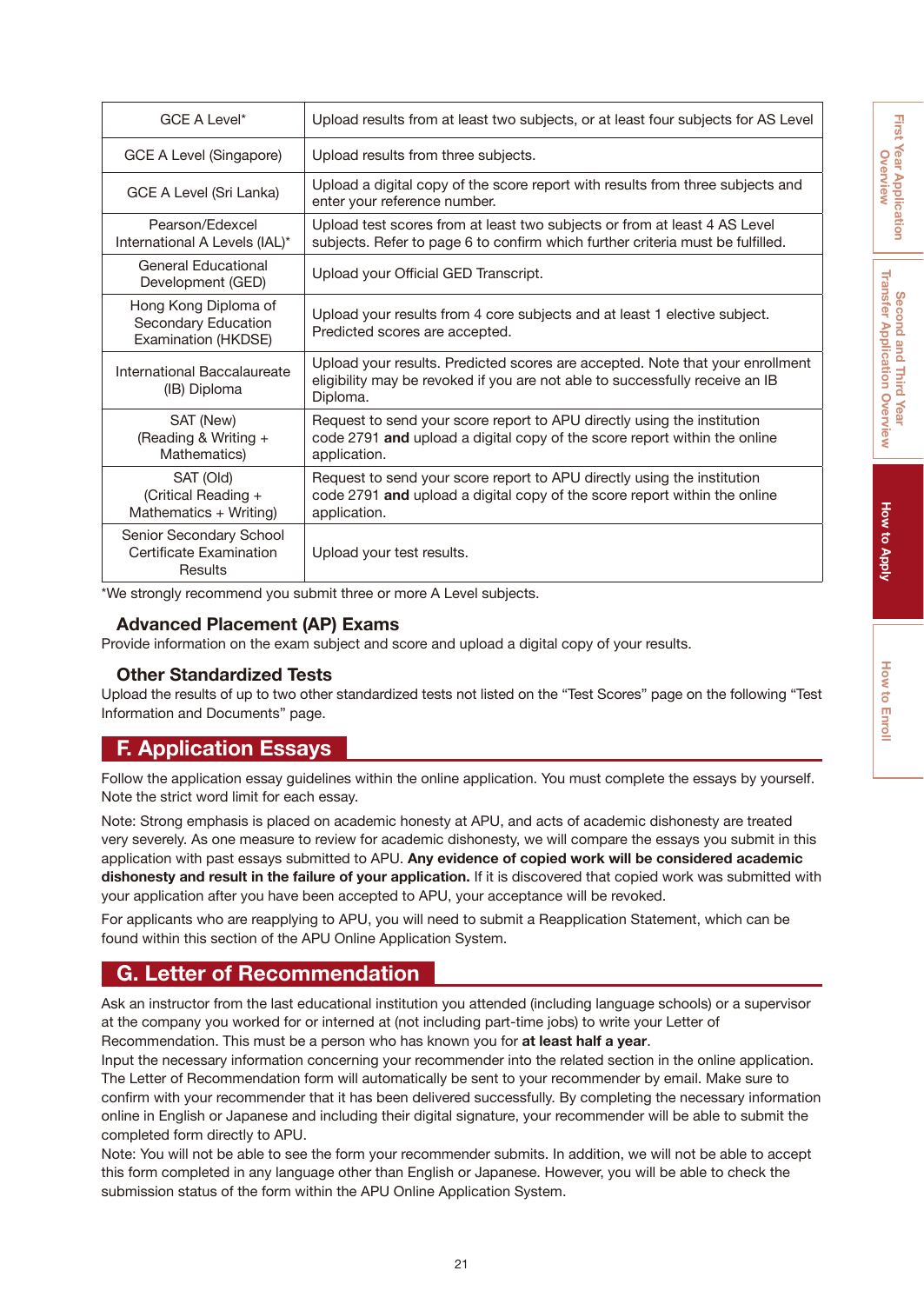#### **H. Extracurricular Activities**

Applicants will be evaluated on their participation in the A-M categories of extracurricular activities listed below. Only activities from high school grade 10 (or equivalent) and above will be considered.

For each category, you can provide the details for **one** activity in which you participated within the online application. If you have participated in more than one activity that falls under the same category, provide the information of the activity in which you put in the most time and effort. You can add information regarding activities that are not included on this page on the "Other Extracurricular Activities" page.

**Extracurricular activities that are inputted without accompanying proof/evidence will not be evaluated, except for extracurricular activities in category A.** All accompanying proof/evidence must be in English or Japanese or be translated into English or Japanese. Anything uploaded in another language without a translation will not be evaluated. The translation must include the name, address, contact details, and signature or an official seal of the translator. APU will only accept translations created by the original document's issuing institution, a translation company, or a licensed translator. Translations alone will not be evaluated. Make sure to upload the original document with the translation.

| <b>Activities</b> |                                                                               | Standard for Proving Participation / Achievements                                                                                                                                                              |
|-------------------|-------------------------------------------------------------------------------|----------------------------------------------------------------------------------------------------------------------------------------------------------------------------------------------------------------|
| A                 | <b>Student Council Participation</b>                                          | Participation for one school year or more                                                                                                                                                                      |
| B                 | <b>Volunteer and Community</b><br><b>Exchange Activities</b>                  | Volunteer or other related activity that has received public recognition<br>through the media (publication in a newspaper, etc.)                                                                               |
| C                 | Arts, Culture, Academic, and<br><b>Sports Competitions</b>                    | Award from a regional or national level competition or achievement<br>that has received public recognition through the media (publication in<br>a newspaper, etc.)                                             |
| D                 | <b>Model United Nations</b><br>Participation                                  |                                                                                                                                                                                                                |
| F                 | <b>Scholarship Awards</b>                                                     | No requirement for the length of time or amount of the scholarship                                                                                                                                             |
| F                 | <b>Educational Program</b><br>Participation                                   | National-scale educational or exchange projects conducted by public<br>organizations                                                                                                                           |
| G                 | Internship Experience                                                         | Employment experience as a trainee at a company                                                                                                                                                                |
| H                 | Japanese Language<br>Proficiency                                              | No minimum score required. JLPT, EJU, etc.                                                                                                                                                                     |
| <b>I</b>          | Other Language Proficiency                                                    | No minimum score required. Proficiency tests for languages as<br>Chinese, French, German, Korean, French, Spanish, etc. (We<br>recommend submitting results from a test that uses CEFR proficiency<br>levels.) |
| J                 | <b>Experience Living or Studying</b><br>Abroad                                | Study at a school overseas (including long-term study abroad),<br>language-study program, or overseas summer school program                                                                                    |
| K                 | Other Qualifications and<br>Certifications                                    | Kumon High School Foundation Course Test results, Kumon Final<br>Course Completion Test results, CU-TEP scores, Other academic<br>qualifications, Technical skills qualifications etc.                         |
| L                 | APU ACE Program or Virtual<br>Mini University Program<br>(VMUP) Participation | Participation in the ACE Program or Virtual Mini University Program<br>(VMUP)                                                                                                                                  |
| M                 | <b>National Team</b>                                                          |                                                                                                                                                                                                                |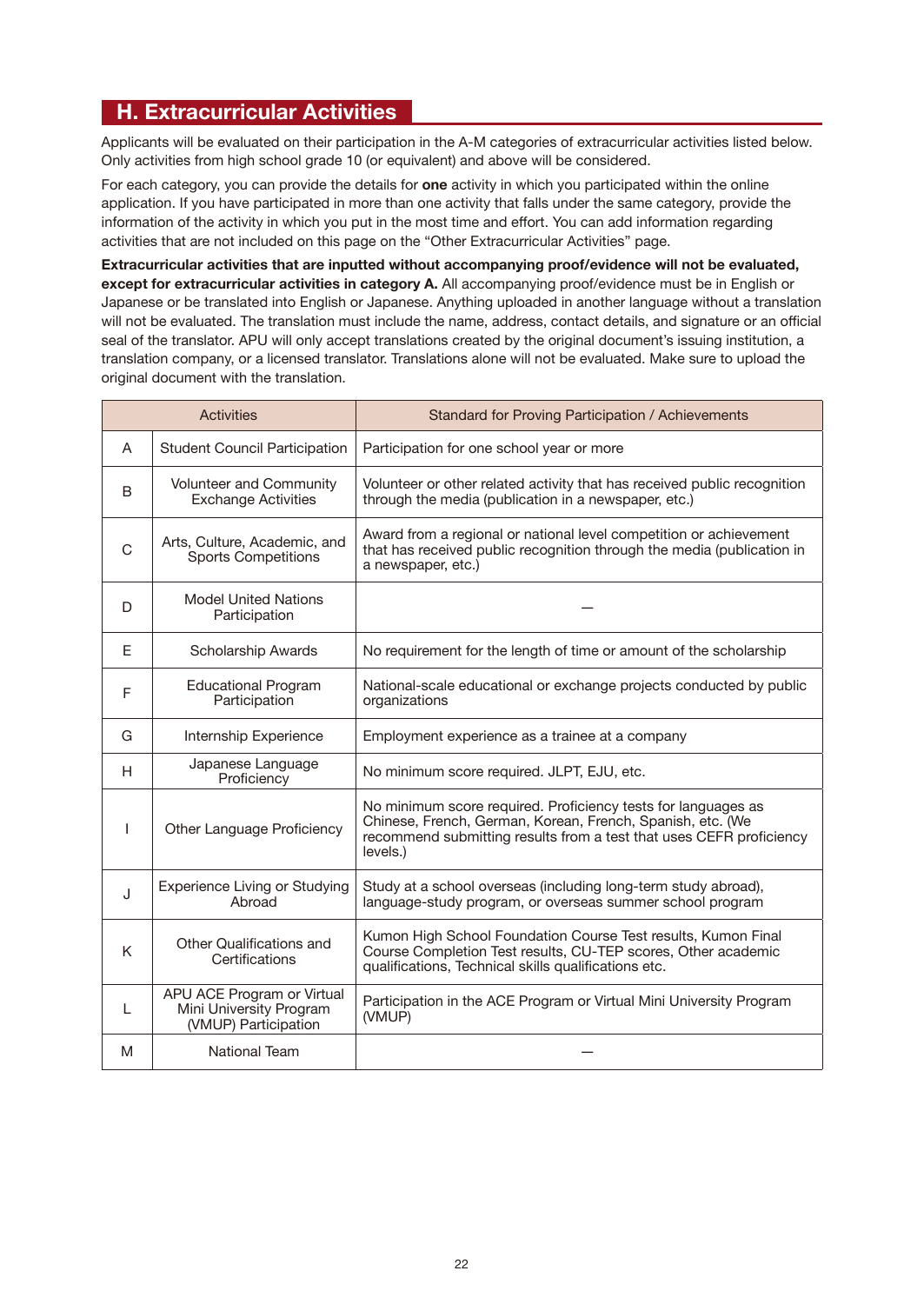#### <span id="page-24-0"></span>**I. Other Expected Scholarships**

If you will receive scholarship awards from organizations other than APU before or after enrollment, upload proof of the scholarship award in the Other Expected Scholarships page.

#### **J. Previous Entry to Japan**

Provide information on whether you have previously entered Japan and/or applied for a Certificate of Eligibility for Status of Residence (COE). If you have previously applied for a COE and your application has been denied, or if you have previously submitted an *Application for Extension of Period of* Stay in Japan and were denied the extension, also explain when and why it occurred.

#### **K. Other Required Documents**

#### **Photograph**

Upload a photograph of yourself taken within the past three months, showing a front view above chest level with a plain background. Caps and hats are not allowed. Photographs may be in color or black and white.

#### **Passport**

If you have a valid passport, upload a digital copy of the information page showing your name, photograph, and passport number. If you have previously entered Japan, also submit a copy of your passport pages with the immigration stamps showing your most recent arrival to and departure from Japan. You are still eligible to apply if you do not have a valid passport.

#### **Residence Card (Only for applicants who already have a valid Japanese status of residence)**

Upload a digital copy of both sides of your Residence Card.

#### **Letter of Intent to Change to Student Residence Status**

If you currently have a status of residence (visa status) in Japan other than Student and wish to apply for the APU Tuition Reduction Scholarship, you will need to change your status of residence to Student before enrolling in APU.

If you choose to change your status of residence to Student, upload the Letter of Intent to Change to Student Residence Status to the Other Required Documents page. Download this letter from the admissions website (https://admissions.apu.ac.jp/material\_download/), sign it, and upload a digital copy within the online application. **You will not be eligible to apply for the APU Tuition Reduction Scholarship if you do not submit this confirmation letter.** Your APU Tuition Reduction Scholarship will be revoked if you do not change your status of residence to Student by the day before enrollment to APU (The date of enrollment for the spring semester is April 1 and the date of enrollment for the fall semester is September 21).

#### **L. Digital Signature, APU Survey**

Before submitting your application, you will be asked to agree with the Application and Admissions Agreement and answer the APU Survey.

#### **M. Application Fee Payment**

See [page 26](#page-27-0) for payment details.

#### **Payment by Credit Card**

Complete the payment online through the APU Online Application System before submitting your application. You do not need to submit a digital copy of the payment receipt.

#### **Payment by Bank Transfer**

Upload a digital copy of your payment receipt within the online application.

#### **After the Application Fee Payment**

After completing the application fee payment, make sure to submit your application from the "Review and Submit Online Application" page within the Online Application System. After submitting your application, you will also have to complete the online assessment (refer to [page 27\)](#page-28-0).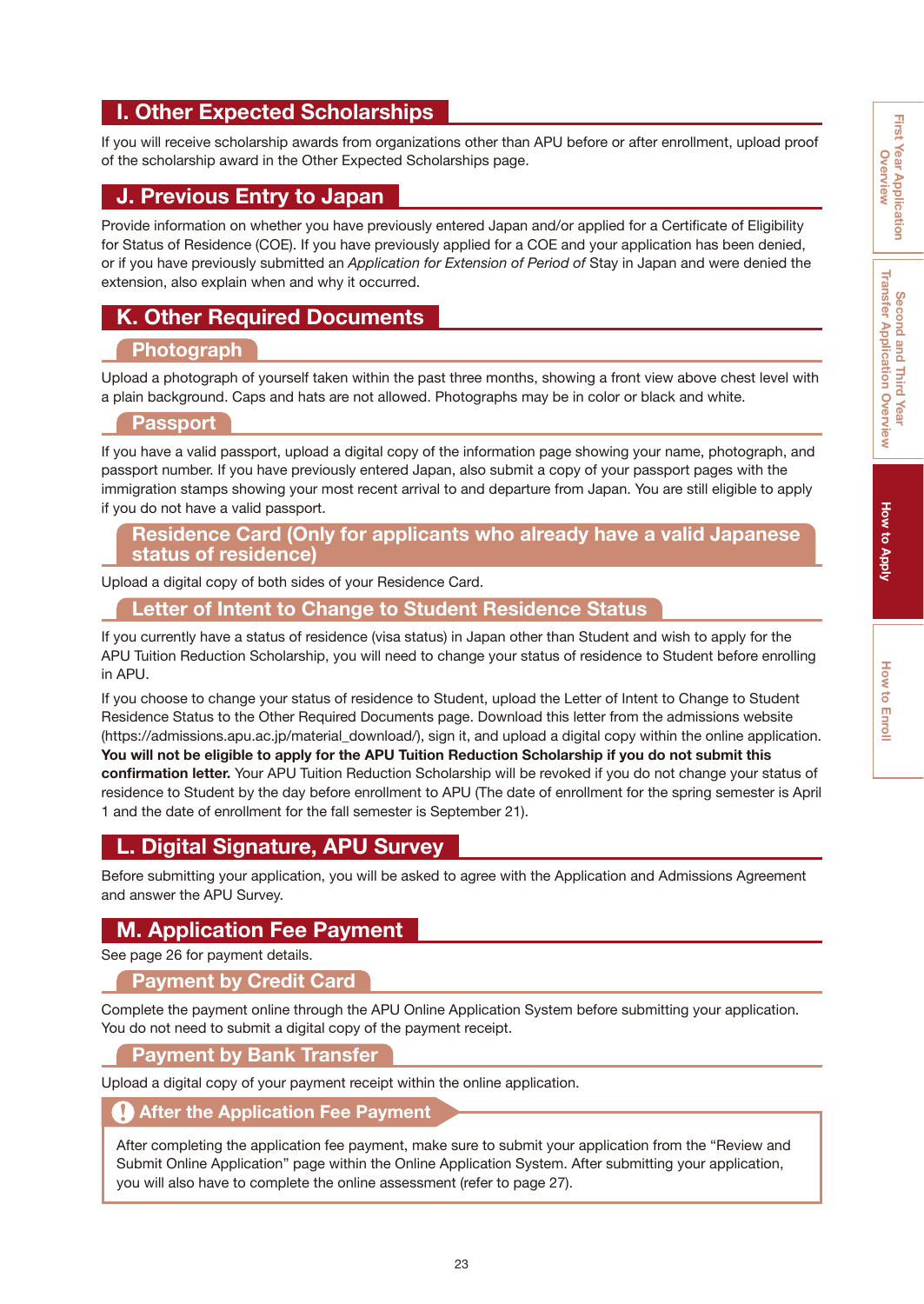#### <span id="page-25-0"></span>**2. Documents and Information for Transfer Applicants**

Sections A-D refer to the Application Information page within the Online Application System. Provide the following information within the the "Transfer Student Academic Status" page.

#### **A. Transfer Student Educational Background Information**

Provide the required information within the online application.

Second year transfer students may transfer **up to 30 credits** and third year transfer students may transfer up to **62 credits**. However, the number of transfer credits awarded will be determined after a review of final academic transcripts and syllabi submitted by admitted transfer applicants. You will be notified of the number of transfer credits awarded with your final application results. If you are still taking classes at the time of application, the final results (official transcript) for these classes must be submitted to the Office of International Admissions once they have been released. **Your eligibility to enroll at APU may be revoked if you do not submit the final results.** Note that students must complete a total of 124 credits to graduate from APU.

#### **B. Required Documents for Transfer Applicants**

Submit documents showing the classes and number of credits you are currently taking and documents that show the graduation requirements for your current program, such as PDF copies of student handbooks or school websites that provide the relevant information.

If you have already graduated from a higher education institution, submission of just your graduation certificate is acceptable.

#### **C. Application to Transfer Major Credits (Only Third Year Transfer Applicants)**

Download the Application to Transfer Credit as an APU Major Subject form from the admissions website (https:// admissions.apu.ac.jp/material\_download/) and input the required information. Contact the institution you are transferring from for confirmation if you are unsure of any of the required information. Upload the completed form within your online application.

#### **D. Syllabus (Only Third Year Transfer Applicants)**

Upload a syllabus for each course you have taken or are currently taking that you wish to have approved for credit transfer as an APU major subject equivalent. A course will not be eligible for transfer without a syllabus. Refer to the APU Major subject list on the admissions website (https://admissions.apu.ac.jp/course/) for more details regarding the courses APU offers as major subjects.

A syllabus is a document that outlines the goals and content students will be studying in a specific course. A syllabus includes information such as the subject name, course overview, evaluation criteria used for the course, goals for each class, length of each class, and the number of classes. Submit documents that include this information separately if it is not included in the syllabus you received for the course.

If the syllabus is written in a language other than English or Japanese, you must submit an English or Japanese translation together with the original syllabus. Only translations from the organization issuing the syllabus, a translation company, or a qualified individual translator will be accepted.

A syllabus is not required if you wish to transfer to the College of International Management (APM) from an institution accredited by AACSB, EQUIS, AMBA, or EPAS. Instead, provide a document showing that the institution has received accreditation (a screenshot of the relevant section of the institution's website is sufficient.)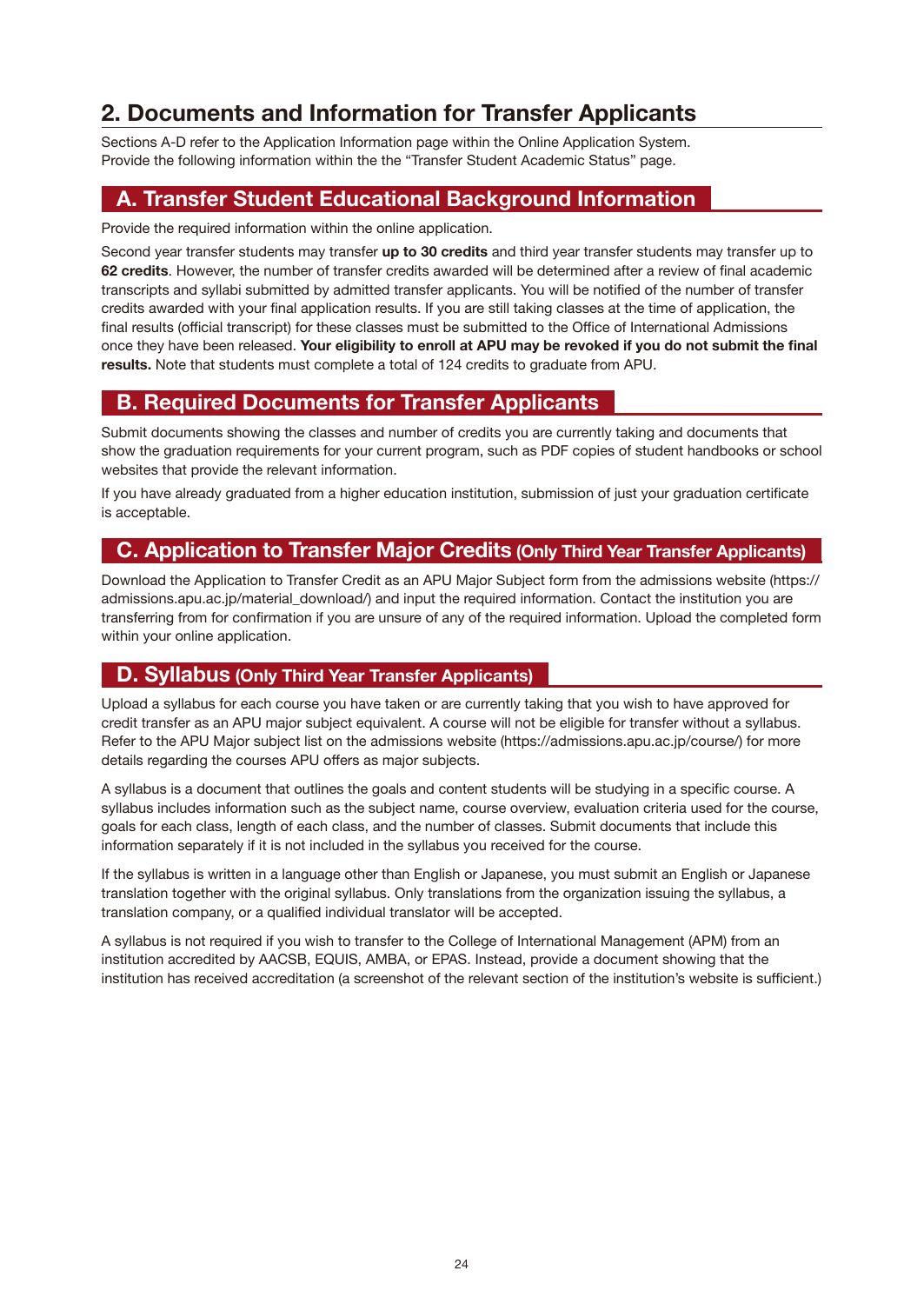#### <span id="page-26-0"></span>**3. APU Tuition Reduction Scholarship**

You can apply for the APU Tuition Reduction Scholarship through the online application system. Applicants who apply earlier have a greater chance at receiving the APU Tuition Reduction Scholarship.

Applicants who will obtain a Japanese Student Residence Status before enrolling at APU are eligible to apply for the APU Tuition Reduction Scholarship at the time of application to APU. **The APU Tuition Reduction Scholarship will be revoked if you are not able to receive a Student status of residence by the time of enrollment to APU.** The scholarship will also be revoked if you change to a status of residence other than Student while studying at APU.

This scholarship is made possible by the financial contributions of domestic and international companies and individuals, together with the Japanese Ministry of Education, Culture, Sports, Science, and Technology that support the ideals of APU. Its purpose is to help reduce the financial burden for outstanding international students. Students awarded this scholarship are expected to maintain a good academic record and serve as role models for other students.

A review of academic performance and other criteria will be conducted each semester to determine whether or not recipients qualify for the renewal of the APU Tuition Reduction Scholarship. The scholarship will remain valid until the standard number of credits required to graduate has been reached, provided that the recipient maintains a good academic record, completes tasks assigned to them on time, and avoid any misconduct unbefitting of a scholarship recipient. In the case of inappropriate behavior or conduct that tarnishes the reputation of APU, the scholarship will be revoked. Interested applicants should apply for the APU Tuition Reduction Scholarship within their online application upon understanding all of the above. An overall evaluation of all submitted documents, interview performance, and the online assessment will be conducted for both the undergraduate application and scholarship application. **The scholarship results will be released together with the final application results**.

#### **A. 2022 Tuition Reduction Scholarship for First Year Students**

| <b>Tuition Reduction</b> | Annual Scholarship Amount | <b>Annual Tuition</b> |
|--------------------------|---------------------------|-----------------------|
| 30%                      | 390,000 JPY               | 910,000 JPY           |
| 50%                      | 650,000 JPY               | 650,000 JPY           |
| 65%                      | 845,000 JPY               | 455,000 JPY           |
| 80%                      | 1,040,000 JPY             | 260,000 JPY           |
| 100%                     | 1,300,000 JPY             | 0 JPY                 |

#### **B. 2022 Tuition Reduction Scholarship for Transfer Students**

| <b>Tuition Reduction</b> | Annual Scholarship Amount | <b>Annual Tuition Fee</b> |
|--------------------------|---------------------------|---------------------------|
| 30%                      | 450,000 JPY               | 1,050,000 JPY             |
| 50%                      | 750,000 JPY               | 750,000 JPY               |
| 65%                      | 975,000 JPY               | 525,000 JPY               |
| 80%                      | 1,200,000 JPY             | 300,000 JPY               |
| 100%                     | 1,500,000 JPY             | 0 JPY                     |

Note that tuition amount may be subject to change. In addition, the tuition for the first year of study is different from the tuition for the second through fourth years of study.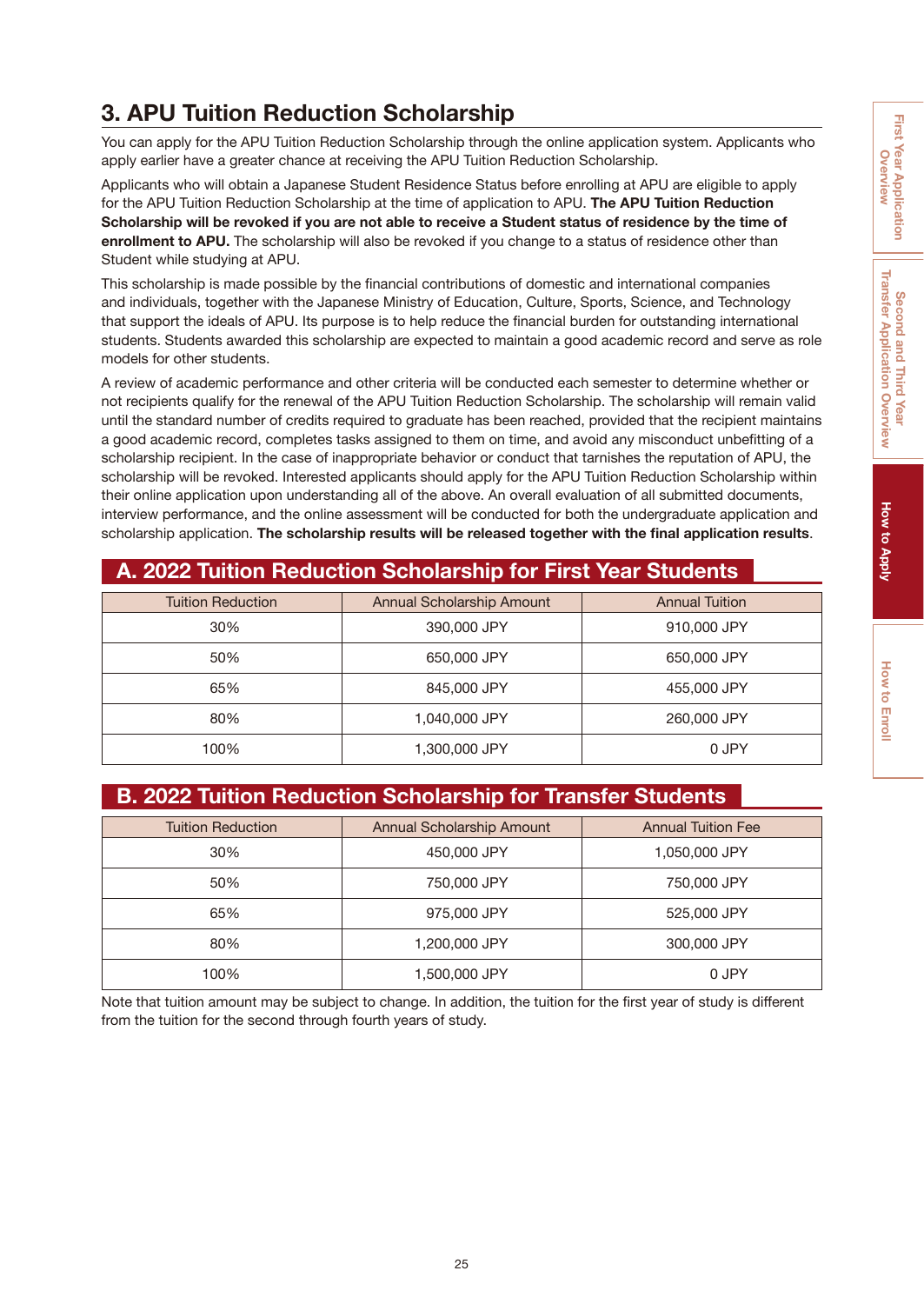#### <span id="page-27-0"></span>**4. Application Fee**

Pay the application fee by credit card before you submit the online application. We will accept payment by bank transfer (international or domestic) only if you cannot pay by credit card. Applications are considered complete only when the application fee has been paid and the online application has been submitted.

#### **<sup>2</sup> Regarding Payments**

- Applications will not be processed until the application fee is paid. Be sure to complete the payment before the application deadline. Note that credit card payments will not be possible after 23:59 (Japan time) on the day of the deadline.
- The payment must be made in Japanese yen (JPY). Submit a copy of the payment receipt with your application if you pay by bank transfer (international or domestic).
- Cash or postal money orders will not be accepted.
- Domestic use-only credit cards and prepaid credit cards cannot be used.
- In general, the application fee is not refundable. However, a partial refund (after administrative fees are deducted) or a full refund may be possible in the following cases.

-When the application fee has been paid multiple times, or in cases in when it is clear that the amount paid exceeds the amount for the application fee and administrative fees set by APU. -When your application is deemed inadmissible and is not screened.

Further information about our refund policy for the application fee can be found on the admission website (https://admissions.apu.ac.jp/how\_to\_apply/refund\_policy). The application fee cannot be waived.

#### **A. Payment by Credit Card**

#### **Fee Amount**

5,500 JPY (The fee consists of 5,000 JPY for evaluation and 500 JPY for administrative purposes.)

#### **Payment Method**

You will be able to pay within the APU Online Application System.

#### **B. Payment by Bank Transfer (Only if You Cannot Pay by Credit Card)**

#### **Fee Amount**

7,000 JPY (The fee consists of 5,000 JPY for evaluation and 2,000 JPY for administrative purposes.) Note: Bank transfer fees vary from bank to bank. All bank transfer fees must be covered by the payer. We will bill you for the remaining amount if you pay the application fee by bank transfer and the amount we receive does not cover the entire application fee.

#### **Payment Method**

Applicants who pay by bank transfer must upload a copy of their bank transfer payment receipt together with the rest of their application documents.

| <b>Payment Purpose</b>             | <b>Application Fee</b>                                                             |
|------------------------------------|------------------------------------------------------------------------------------|
| <b>Contact Details</b>             | Applicant's Name, Phone Number                                                     |
| <b>Bank Name</b>                   | Sumitomo Mitsui Banking Corporation Oita Branch                                    |
| <b>Branch Address</b>              | 1-3-22 Chuo-machi, Oita-city, Oita-prefecture, 870-0035 JAPAN Tel: +81-97-532-5161 |
| <b>Account Number</b>              | 1001673 (Ordinary Deposit Account)                                                 |
| <b>Account Name</b>                | RITSUMEIKAN ASIA PACIFIC UNIVERSITY                                                |
| Swift Code                         | <b>SMBCJPJT</b>                                                                    |
| <b>IBAN Code</b><br>(if necessary) | JP28 SMBC 0721 XXX2 4029 0868                                                      |
| <b>Bank Transfer Fee</b>           | Borne by remitter                                                                  |

If the application fee is paid in Japan, even if it is paid by a friend or relative in Japan, write the **applicant's name and phone number** in the contact details when the payment is made and upload a digital copy of the payment receipt within the online application.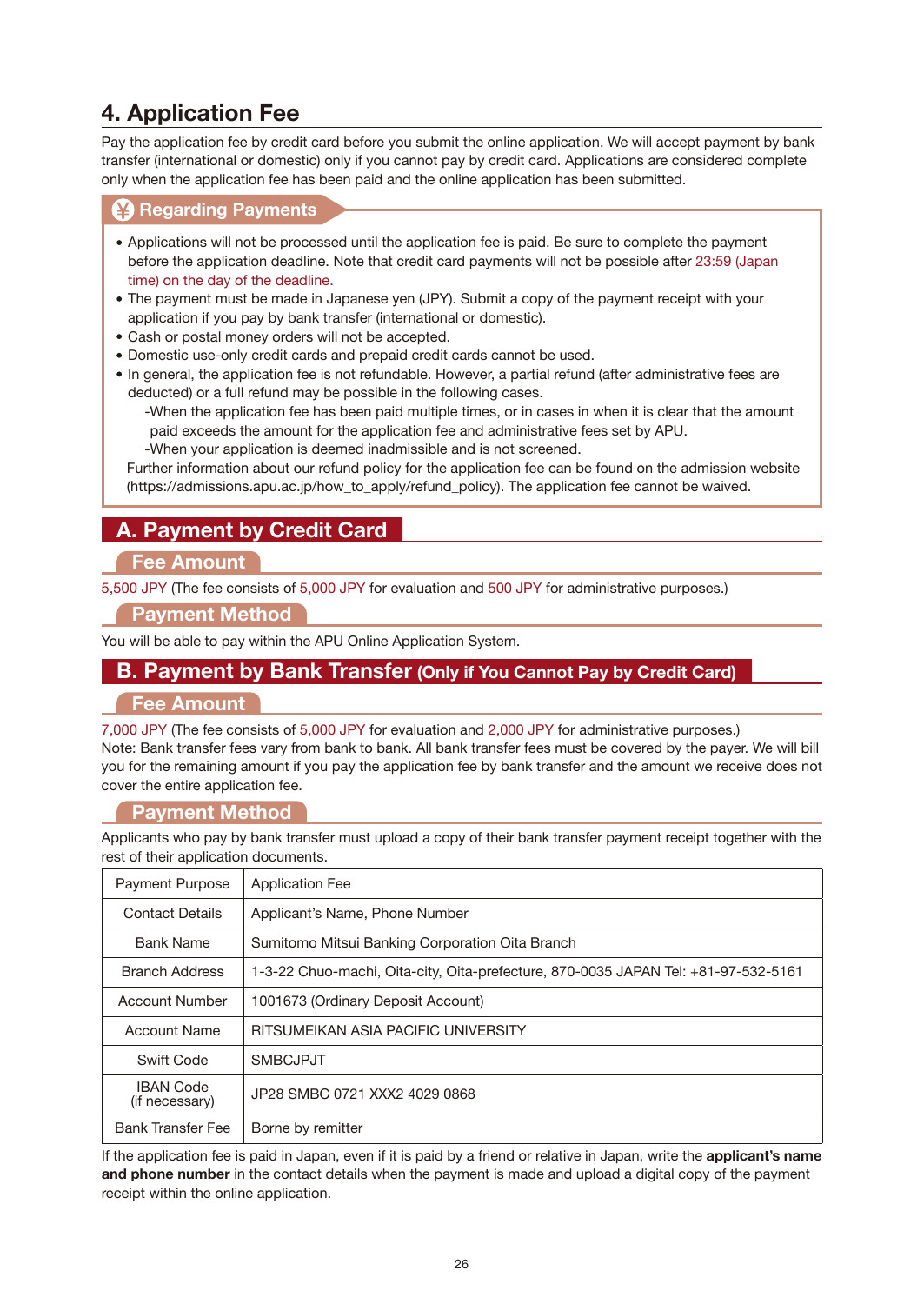#### <span id="page-28-0"></span>**5. Online Assessment**

An online assessment will be administered to ensure the fair evaluation of the academic ability of all international applicants. After you pay the application fee and submit your online application, you will see instructions on how to complete the online assessment within the APU Online Application System. You must use a computer to complete the online assessment, and you must submit the online assessment by the application deadline.

#### **A. English-Basis Applicants**

The online assessment consists of a video-recorded assessment, the Watson-Glaser Critical Thinking Appraisal III test, and the Core Abilities Assessment test. The entire online assessment will take approximately 60 - 70 minutes.

#### **Video-Recorded Assessment**

Time required: 5 minutes for applicants who apply for the APU Tuition Reduction Scholarship and 20 minutes for applicants who do not apply for the APU Tuition Reduction Scholarship and all third year transfer applicants.

For the video-recorded assessment, you will not be speaking with a person. Instead, through a video-recorded assessment platform you will see a number of questions on your screen, and you will record your answers to them. Each question will have a set time limit for responding.

#### **Watson-Glaser III Critical Thinking Appraisal (WGIII)**

#### Time required: 30 minutes

The Watson-Glaser III Critical Thinking Appraisal (WGIII) measures a person's ability to identify and analyze problems, as well as seek and evaluate relevant information to reach an appropriate and logical conclusion. The assessment reports on three aspects of verbal critical reasoning, specifically the ability to 1) recognize assumptions, 2) evaluate arguments, and 3) draw conclusions, as well as providing an overall measure of critical thinking proficiency.

#### **Core Abilities Assessment (CORE)**

#### Time required: 20 minutes

The Core Abilities Assessment (CORE) consists of verbal, numerical, and abstract reasoning items and measures an individual's capacity to learn concepts and tasks, apply sound reasoning, and draw conclusions from information.

To view sample questions for the above assessment tests, visit the How to Apply page on the admissions website (https://admissions.apu.ac.jp/how\_to\_apply/), select your application type, and refer to the Application and Online Assessment section.

#### **Before You Start**

You must have Safe Exam Browser (SEB) installed on your computer in order to take the WGIII test and the CORE test. This is necessary for reasons of fraud prevention.

You can view the system requirements and technical details for SEB on their website (https:// safeexambrowser.org/about\_overview\_en.html). You will be able to access the Online Assessment

Guidelines from the link below.

http://r.apu.jp/SEB2022

#### **B. Japanese-Basis Applicants**

The online assessment consists of two sections of a video-recorded assessment to measure your logical and critical thinking skills. The online assessment will be conducted through a video-recorded assessment platform, and you will not be speaking with a person. Instead, you will see a number of questions on your screen, and you will record your answers to them. Each question will have a set time limit for responding. The online assessment takes a total of 15 minutes for applicants who apply for the APU Tuition Reduction Scholarship and 30 minutes for applicants who do not apply for the APU Tuition Scholarship.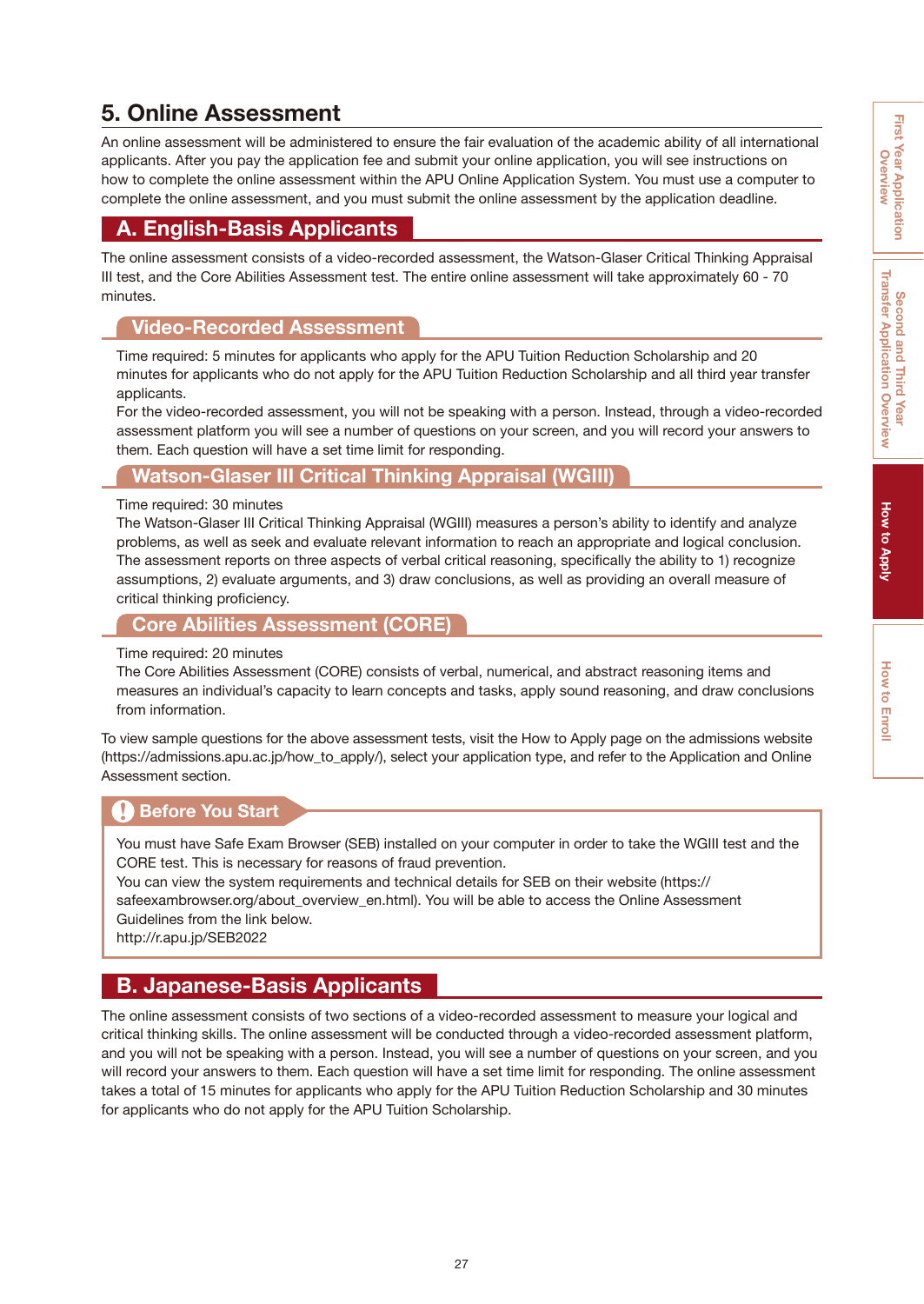#### <span id="page-29-0"></span>**6. Stage 2: Interview (Only if Applying for the APU Tuition Reduction Scholarship)**

The stage 2 interview will be conducted at a date and time set by APU, after taking your schedule into consideration. Please be aware that APU may take longer to contact you regarding the interview when the university's summer and winter breaks overlap with the application schedule. **It is not necessary to travel to Japan for the interview.** The interview will be conducted online using Zoom.

#### **A. Applicants Residing in China, India, Indonesia, Korea, Thailand, or Viet Nam**

Details regarding the date and venue for the interview will be designated by APU and announced to applicants within about five days of the stage 1 result notification date. Note that interview dates and locations may be subject to change. In addition, there may be cases where the interview is conducted online at a location designated by APU.

#### **B. All Other Applicants**

The online interview will take place after the announcement of your Stage 1 results. Applicants who pass Stage 1 will receive an email with information on how to schedule your online interview. Please schedule your interview before the deadline stated in that email.

#### **Interview Questions**

We do not share detailed information about the interview process. However, we advise that you keep the mission of APU in mind: to contribute to freedom, peace, humanity, international mutual understanding, and the future shape of the Asia Pacific region. With this as our base, we are working towards our 2030 vision to provide an education to those who want to change the world. We at APU are looking for students who embody these ideas and can inspire those around them to grow as well.

#### **7. Evaluation Method**

**You do not need to come to Japan for the evaluation process.** Application evaluation is conducted based on all documents and information submitted with your online application, the online assessment, and the stage 2 interview (if applicable). If required, your school or the author of your Letter of Recommendation may be contacted for further information. APU may also contact you for more details regarding the information and documents submitted within the online application.

Depending on the future situation related to COVID-19, the evaluation method may change. Any changes made to the evaluation method will be announced on the admissions website (https://admissions.apu.ac.jp/).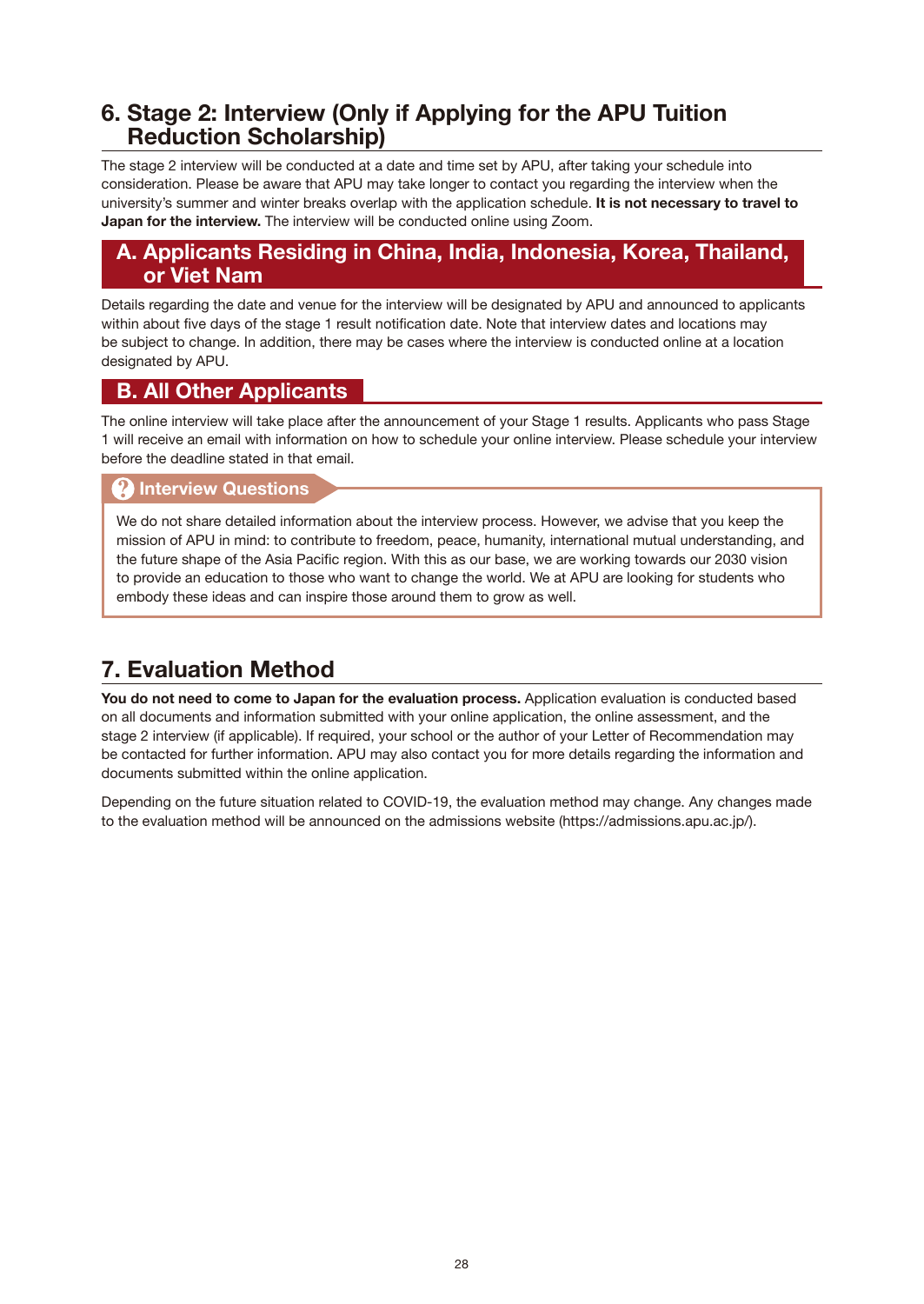#### <span id="page-30-0"></span>**8. Admissions Support for Prospective Applicants with Medical Conditions or Disabilities**

In accordance with the "Ritsumeikan Asia Pacific University Guidelines on Support Services for Students with Disabilities" (refer to [page 38\)](#page-39-0), APU offers special support during the admissions process to prospective applicants with disabilities or other medical conditions when necessary. For those who would like to request this support, read the following information carefully and submit the necessary documents.

For prospective applicants with disabilities or other medical conditions who would like to request support during the admissions process, submit the Admissions Support Request Form provided by APU **before applying for admission**. If possible, also submit a medical certificate or patient referral document issued by a physician.

#### **Step 1**

#### **Making the Request**

Before applying, you may confirm details via the [Inquiry Form](http://r.apu.jp/contact_en) listed on the back cover at least four weeks prior to the deadline of your intended application period.

#### **Step 2**

#### **Receiving the Support Request Arrival Receipt**

APU will send an email upon receiving the support request documents from the applicant. Upload a copy of the email to the Other Required Documents page in the Online Application System.

#### **Step 3**

#### **Notification of Support Request Results**

APU will send the Support Request Results in an email within three weeks after sending out the Support Request Arrival Receipt.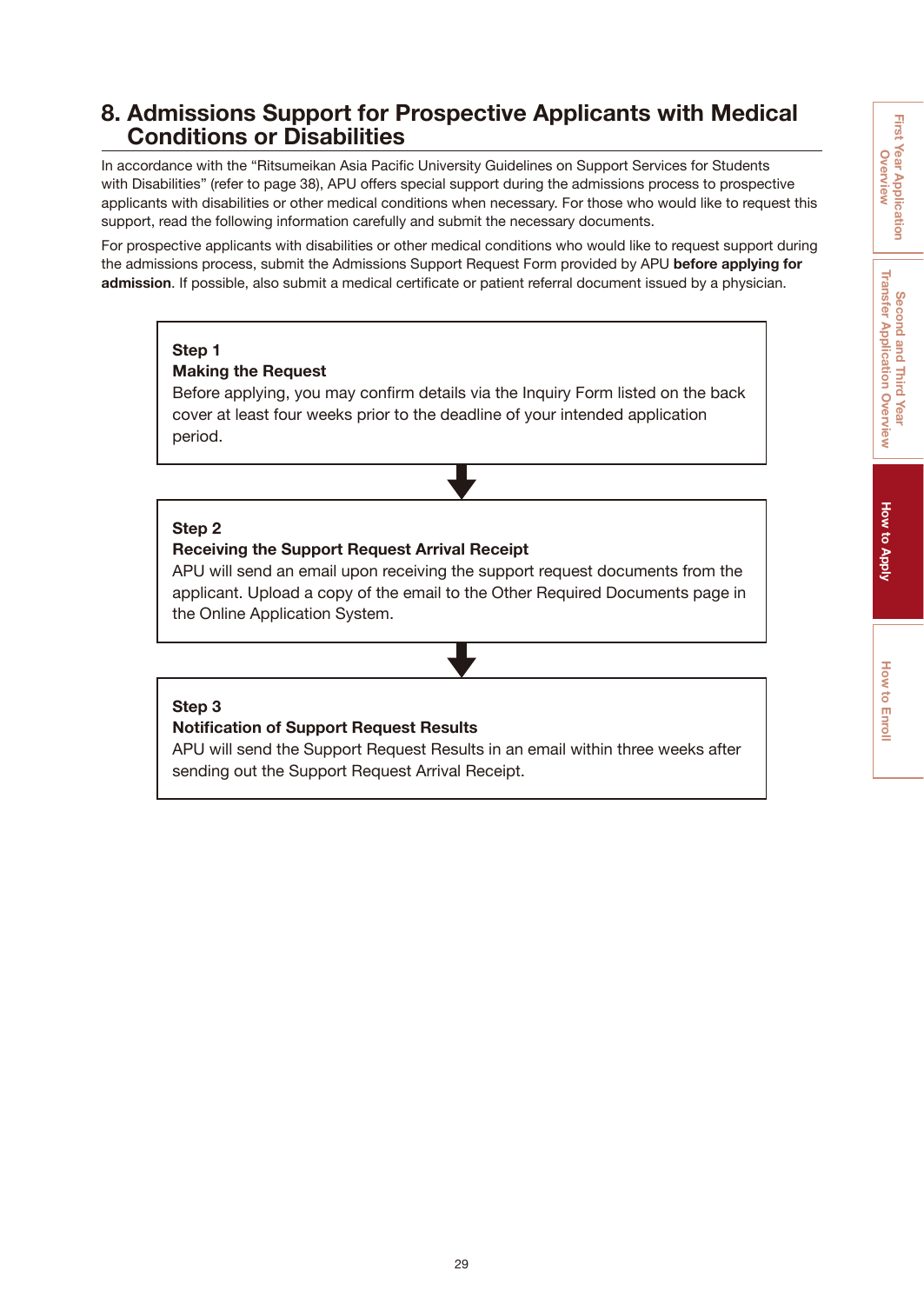#### <span id="page-31-0"></span>**9. Information on Local Medical Services**

The following describes medical information in Japan, as well as the availability of medical care in and around our university. By providing this information, we hope to ensure a smooth transition for our students to Japan's and APU's medical system.

#### **A. APU Health Clinic**

The APU Health Clinic is not a full-service medical institution and therefore cannot perform medical procedures such as prescribing medication or giving injections and infusions (IV). Students who will require medical care or treatment will need to use off-campus medical institutions.

#### **B. Applicants Currently Receiving Medical Treatment**

For those currently receiving medical treatment, please consult with a physician about whether or not continued treatment will be necessary after enrolling. If you wish to continue treatment at a medical institution in Japan after enrollment, you will need to submit a treatment plan or a patient referral document $^{\ast1}$ .

#### **C. Restrictions on Bringing Medication into Japan**

There are heavy restrictions on bringing medication into Japan from abroad. Prospective applicants must check with their local Japanese embassy or the Japanese Ministry of Health, Labour, and Welfare regarding whether or not it will be possible to bring their currently prescribed medicine\*<sup>2</sup> into Japan. Before coming to Japan, please make sure to complete the legal procedures to bring medication into Japan.

For further information, please refer to the following page on the Ministry of Health, Labour, and Welfare's website:

English:

http://www.mhlw.go.jp/english/policy/health-medical/pharmaceuticals/01.html

Japanese:

https://www.mhlw.go.jp/stf/seisakunitsuite/bunya/kenkou\_iryou/iyakuhin/yakubuturanyou/index\_00005.html

#### **D. Psychiatric Disorders/Disabilities (Mental Illnesses, Developmental Disorders, Sleeping Disorders, etc.)**

There are no medical institutions near APU that can treat psychiatric disorders or disabilities in languages other than Japanese. As mentioned above, there are many restrictions for bringing medication into Japan. For individuals currently receiving psychiatric treatment and who will require treatment after coming to Japan. You may confirm further details via the [Inquiry Form](http://r.apu.jp/contact_en) listed on the back cover and then consult with your primary care provider about your treatment plan before deciding to enroll.

#### **E. Accessibility**

Wheelchair-accessible public transportation within Beppu City is limited. There are currently only a few wheelchair-accessible buses available on the routes used to commute to APU. Accordingly, it is difficult to commute to APU by bus. Students must also contact the bus company in advance to use a wheelchairaccessible bus. It is advisable for wheelchair users considering APU to inquire with the university about accessibility accommodations before applying.

#### **F. Additional Support**

You may confirm further details via the [Inquiry Form](http://r.apu.jp/contact_en) listed on the back cover if you will require further assistance in your daily life at APU. This will be confidential and will have no bearing on your application's evaluation. You may also contact us after being accepted to APU.

#### Please note:

There have been situations in which students were unable to continue receiving prescriptions for the same medicine, or were unable to continue administering self-injections, in Japan. We strongly advise that you make your enrollment decision after consultation with your primary care provider and careful consideration of your medical situation and the circumstances in Japan.

You may contact us via the [Inquiry Form](http://r.apu.jp/contact_en) listed on the back cover if you would like to consult with APU.

- \* 1 The patient referral document (which must include the name of the condition, symptoms, test results, and course of treatment/treatment plan) must be written in English or Japanese.
- \* 2 Injectable medicine that cannot be self-administered must be administered at a medical institution under the supervision of a doctor. However, depending on the facilities of the medical institution, there is a possibility that you will be unable to have the medicine administered. Please also be aware that the APU Health Clinic will be unable to administer injections.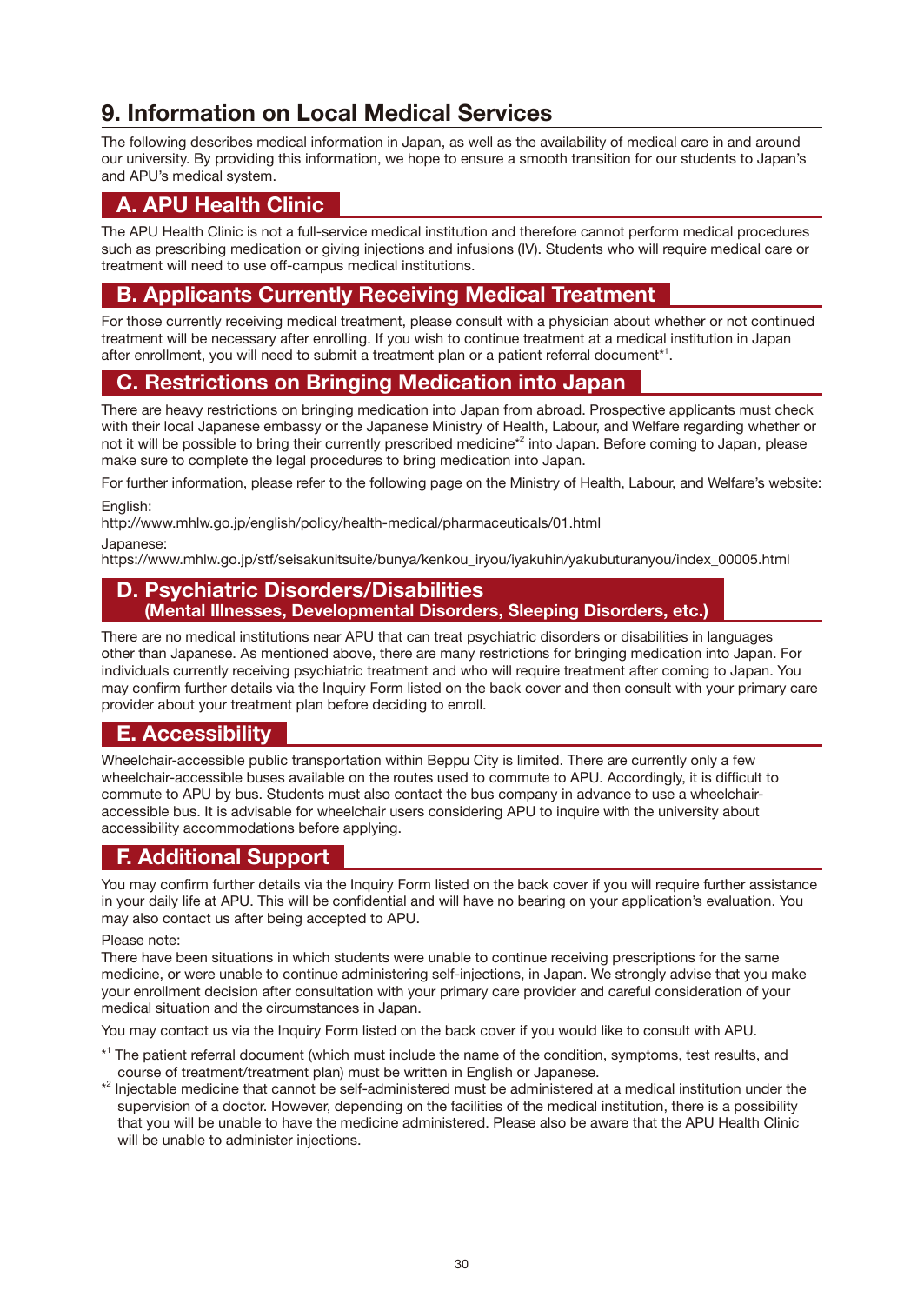## <span id="page-32-0"></span>**HOW TO ENROLL**

Admitted applicants who wish to enroll at APU must pay all required enrollment procedure payments and submit all required documents within the specified deadlines. Refer to the Enrollment Procedures Handbook, available in the APU Online Enrollment Procedures System. Note that the required enrollment payments and documents will not be accepted beyond the specified deadline.

#### **Step 1**

Complete the enrollment procedures:

- Enrollment Fee 1 payment
- Document submissions
- Enrollment Fee 2 payment

#### **Step 2**

APU will apply for a COE on your behalf at the Japanese Immigration Bureau.

#### **Step 3**

Receive your COE once it has been issued:

- For April enrollment, APU will send out the COE starting from February.
- For September enrollment, APU will send out the COE starting from July.

#### **Step 4**

Apply for your student visa at the nearest Japanese Embassy/Consulate.

#### **Step 5**

Arrive in Japan.

Plan your arrival to APU:

- For the middle of March for April enrollees
- For the middle of September for September enrollees
- The exact dates of the arrival period will be announced to enrolling students.

#### **Step 6**

Become an APU student.

- April 1 for April enrollees
- September 21 for September enrollees

The entrance ceremony may be held on a different date.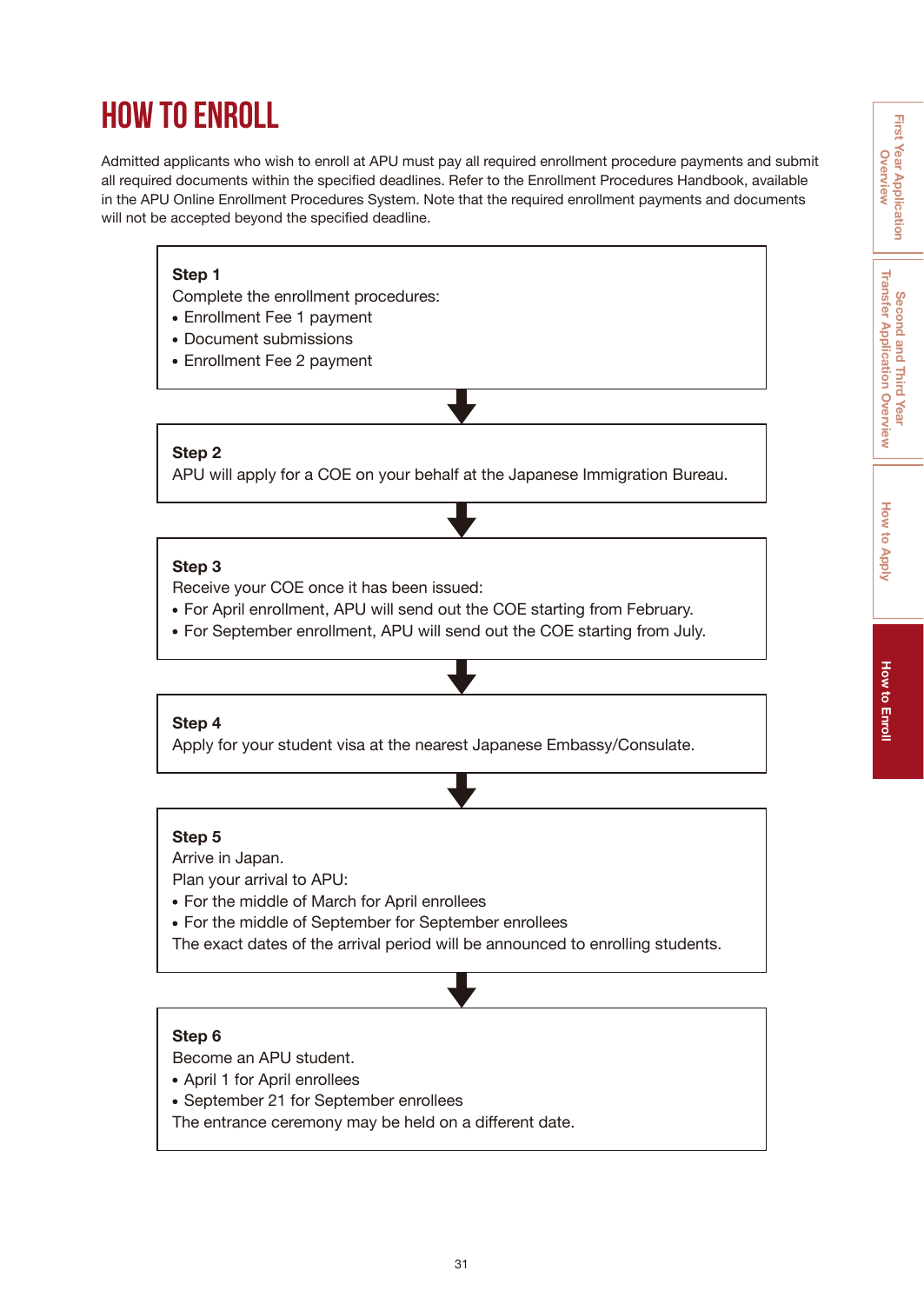#### <span id="page-33-0"></span>**1. Submitting Original Versions of Required Application Documents**

Enrolling students must submit original versions of the documents uploaded within the online application. Only original documents or certified documents\* will be accepted as the original version.

All documents sent must arrive by the deadline specified on [pages 33](#page-34-0) – 35. Refer to the back of this handbook for details regarding where to send documents. Enrolling students living in a country with an APU Overseas Office can either bring their documents directly to the office or send them to the office by registered airmail (documents sent must reach the office by the date of the submission deadline.)

#### **A. Original Documents to be Submitted after Acceptance**

| Academic transcripts                                                                                                                                        | Original certificate or certified document* |
|-------------------------------------------------------------------------------------------------------------------------------------------------------------|---------------------------------------------|
| Certificate of graduation/expected graduation (if submitted with<br>your application)                                                                       | Original certificate or certified document* |
| Language proficiency test results for the language you are applying<br>in (if you submitted results for the TOEIC <sup>®</sup> L&R Test, EIKEN, or<br>JLPT) | Original only                               |
| Standardized test results (if submitted with your application and<br>not sent to APU directly from the test provider)                                       | Original certificate or certified document* |
| Translation documents                                                                                                                                       | Original only                               |

English or Japanese translations are required for documents written in languages other than English or Japanese. Submit an official translation that includes the translator's name, address, contact details, and signature or official seal. APU will only accept translations created by the original document's issuing institution, a translation company, or a licensed translator. Translations alone will not be accepted. Make sure to submit the original document with the translation.

\*A certified document is one that has been marked as being equivalent to the original with a stamp or seal by the issuing institution (preferred) or a notary public. Detailed information regarding how to get a document certified can be found on the admissions website (https://admissions.apu.ac.jp/material\_download/).

#### **Submitted Documents**

- There may be cases where you will be asked to submit the original version of additional documents other than those listed above.
- APU will not return any of the submitted documents, regardless of the certificate type. Submit certified documents for original documents that cannot be reissued. Submitted certificates will be discarded under APU's Document Preservation Regulation.
- Your acceptance to APU will be revoked if the original or certified documents submitted after acceptance differ from those uploaded with the online application, or if any false information or forgeries are found within the submitted documents.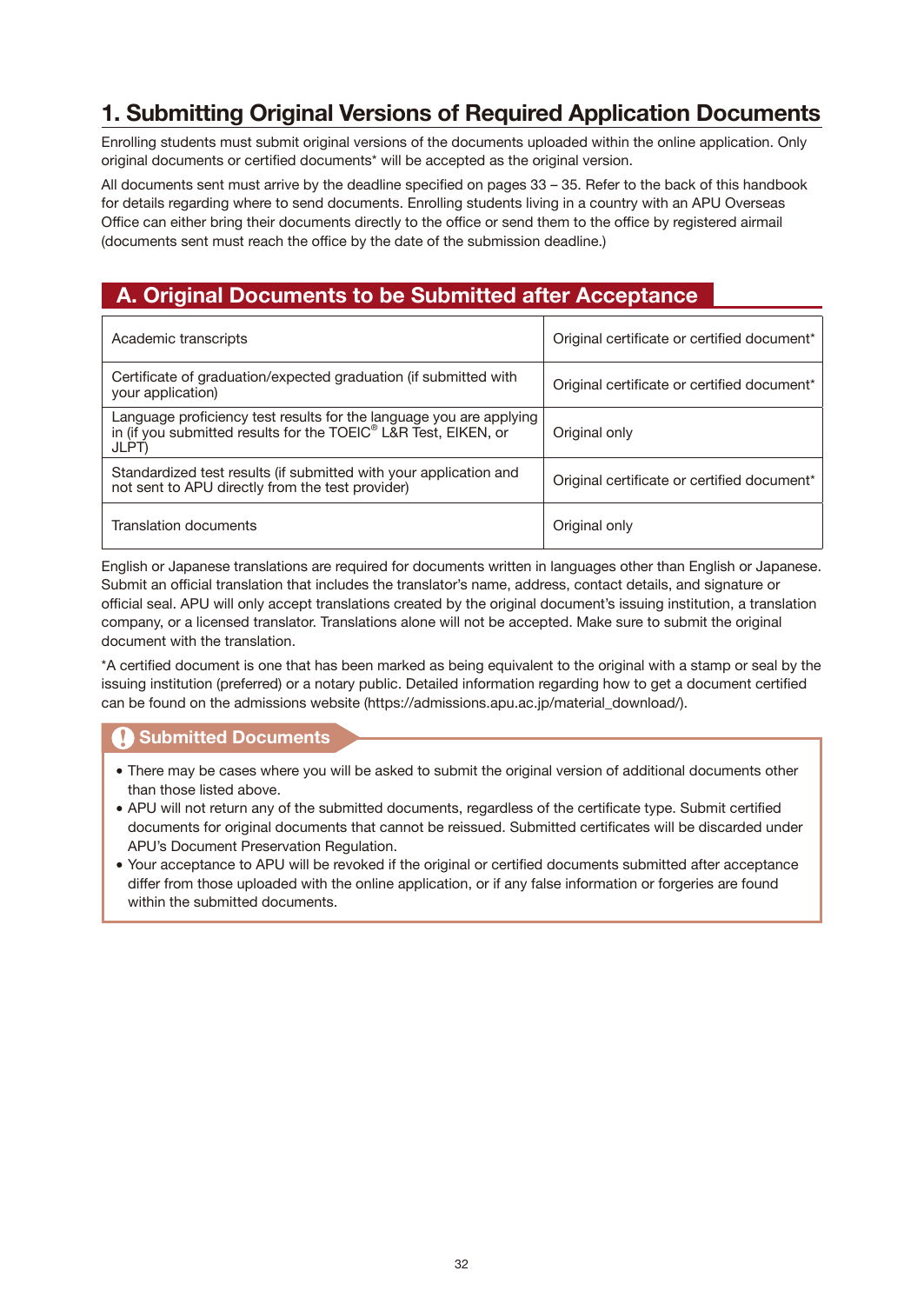### **First Year Application First Year Application**  Overview **Overview**

#### <span id="page-34-0"></span>**2. Enrollment Procedure Deadlines**

Confirm the payment and submission deadlines below with the deadlines that appear on the Invoice for Required Enrollment Fees and Procedures sent together with your final results. "No." corresponds to the "No." column listed in the application schedules.

First year students and second year transfer students: Use section *A. General Enrollment Deadlines* or *B. Country-Specific Enrollment Deadlines* depending on your country of residence.

Third year transfer students: Use section *C. Third Year Transfer Enrollment Deadlines.*

#### **A. General Enrollment Deadlines**

**These schedules are for "admitted applicants" residing outside Japan.** If you reside in China, India, Indonesia, Korea, Thailand, or Viet Nam, please refer to *B. Country-Specific Enrollment Deadlines* below.

|     | <b>April 2022 Enrollment</b>             |                              |                                          |
|-----|------------------------------------------|------------------------------|------------------------------------------|
| No. | <b>Enrollment Fee 1 Payment Deadline</b> | Document Submission Deadline | <b>Enrollment Fee 2 Payment Deadline</b> |
|     | Aug 26, 2021 (Thu)                       |                              | Nov 18, 2021 (Thu)                       |
| 2   | Nov 4, 2021 (Thu)                        | Dec 2, 2021 (Thu)            | Dec 16, 2021 (Thu)                       |
| 3   | Dec 2, 2021 (Thu)                        | Dec 16, 2021 (Thu)           | Jan 13, 2022 (Thu)                       |
| 4   | Jan 6, 2022 (Thu)                        | Jan 13, 2022 (Thu)           | Jan 20, 2022 (Thu)                       |

#### **September 2022 Enrollment**

| No. | <b>Enrollment Fee 1 Payment Deadline</b> | Document Submission Deadline | <b>Enrollment Fee 2 Payment Deadline</b> |
|-----|------------------------------------------|------------------------------|------------------------------------------|
| 15  | Jan 27, 2022 (Thu)                       | Apr 7, 2022 (Thu)            |                                          |
| 16  | Mar 3, 2022 (Thu)                        |                              | Apr 14, 2022 (Thu)                       |
| 17  | Mar 31, 2022 (Thu)                       | May 12, 2022 (Thu)           | May 19, 2022 (Thu)                       |
| 18  | May 12, 2022 (Thu)                       | May 26, 2022 (Thu)           | Jun 9, 2022 (Thu)                        |
| 19  | Jun 23, 2022 (Thu)                       |                              | Jun 30, 2022 (Thu)                       |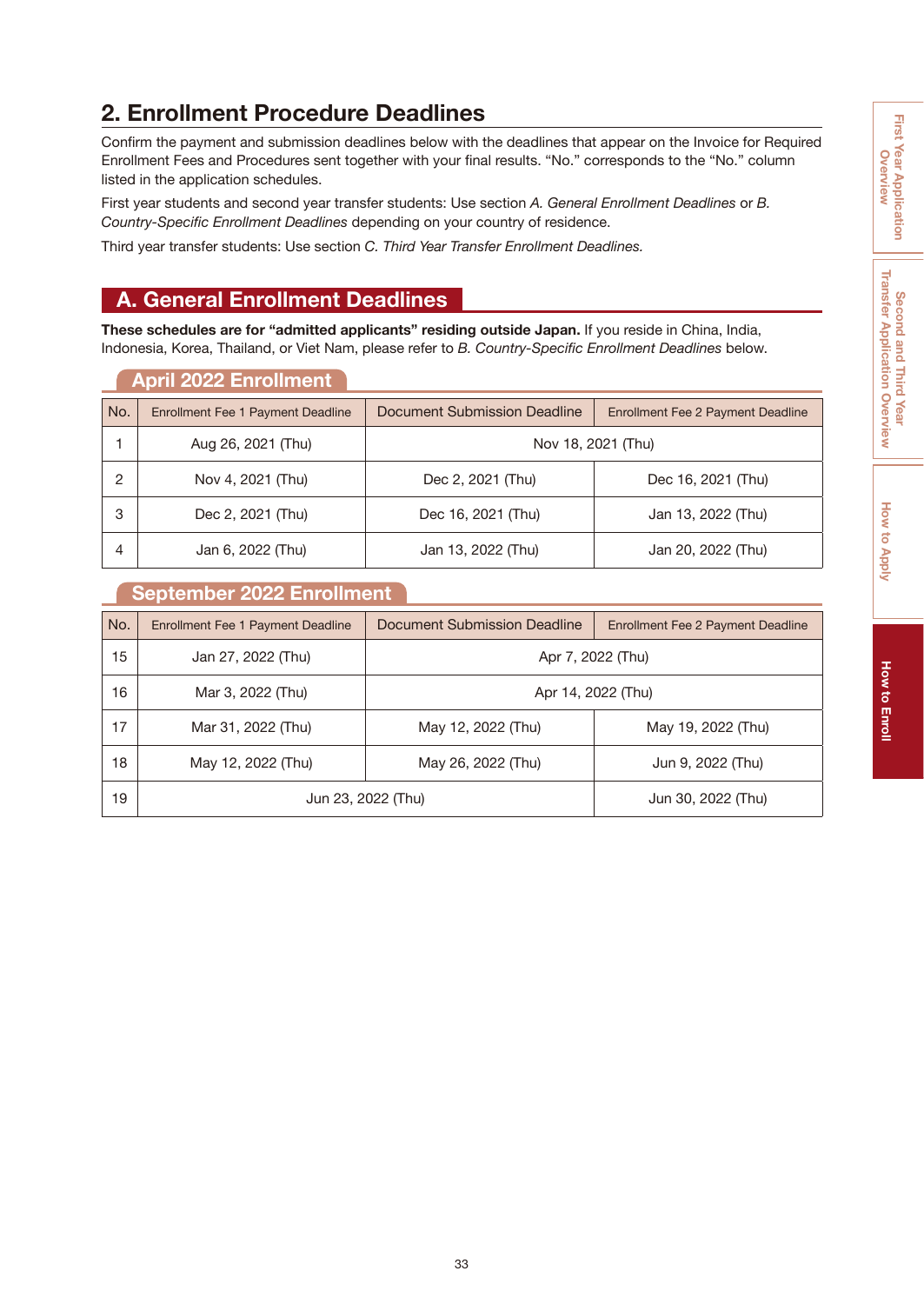#### **B. Country-Specific Enrollment Deadlines**

#### **China**

#### **April 2022 Enrollment**

| No. | <b>Enrollment Fee 1 Payment Deadline</b> | Document Submission Deadline        | <b>Enrollment Fee 2 Payment Deadline</b> |  |  |
|-----|------------------------------------------|-------------------------------------|------------------------------------------|--|--|
| 11  | Dec 23, 2021 (Thu)                       | Jan 6, 2022 (Thu)                   | Jan 13, 2022 (Thu)                       |  |  |
|     | September 2022 Enrollment                |                                     |                                          |  |  |
| No. | <b>Enrollment Fee 1 Payment Deadline</b> | <b>Document Submission Deadline</b> | <b>Enrollment Fee 2 Payment Deadline</b> |  |  |
| 22  | Feb 17, 2022 (Thu)                       | Apr 7, 2022 (Thu)                   |                                          |  |  |
| 23  | Apr 7, 2022 (Thu)                        | May 12, 2022 (Thu)                  | May 19, 2022 (Thu)                       |  |  |
| 24  | Jun 9, 2022 (Thu)                        | Jun 23, 2022 (Thu)                  | Jun 30, 2022 (Thu)                       |  |  |

#### **India**

#### **April 2022 Enrollment**

Please use the schedule listed in *A. General Enrollment Deadlines.*

#### **September 2022 Enrollment**

| No. | <b>Enrollment Fee 1 Payment Deadline</b> | Document Submission Deadline | Enrollment Fee 2 Payment Deadline |
|-----|------------------------------------------|------------------------------|-----------------------------------|
| 35  | Mar 3, 2022 (Thu)                        | Apr 14, 2022 (Thu)           |                                   |
| 36  | Jun 23, 2022 (Thu)                       |                              | Jun 30, 2022 (Thu)                |

#### **Indonesia**

#### **April 2022 Enrollment**

Please use the schedule listed in *A. General Enrollment Deadlines.*

#### **September 2022 Enrollment**

| No. | <b>Enrollment Fee 1 Payment Deadline</b> | Document Submission Deadline | Enrollment Fee 2 Payment Deadline |
|-----|------------------------------------------|------------------------------|-----------------------------------|
| 31  | Feb 17, 2022 (Thu)                       |                              | Apr 7, 2022 (Thu)                 |
| 32  | Mar 31, 2022 (Thu)                       | May 12, 2022 (Thu)           | May 19, 2022 (Thu)                |
| 33  | May 5, 2022 (Thu)                        | May 19, 2022 (Thu)           | Jun 2, 2022 (Thu)                 |
| 34  | Jun 23, 2022 (Thu)                       |                              | Jun 30, 2022 (Thu)                |

#### **Korea**

#### **April 2022 Enrollment**

| No. | Enrollment Fee 1 Payment Deadline | Document Submission Deadline | Enrollment Fee 2 Payment Deadline |
|-----|-----------------------------------|------------------------------|-----------------------------------|
| 5   | Sep 2, 2021 (Thu)                 | Nov 4, 2021 (Thu)            |                                   |
| 6   | Dec 16, 2021 (Thu)                |                              | Jan 13, 2022 (Thu)                |
|     | Jan 27, 2022 (Thu)                |                              |                                   |

#### **September 2022 Enrollment**

| No. | <b>Enrollment Fee 1 Payment Deadline</b> | Document Submission Deadline | Enrollment Fee 2 Payment Deadline |
|-----|------------------------------------------|------------------------------|-----------------------------------|
| 20  | Jun 23, 2022 (Thu)                       |                              | Jun 30, 2022 (Thu)                |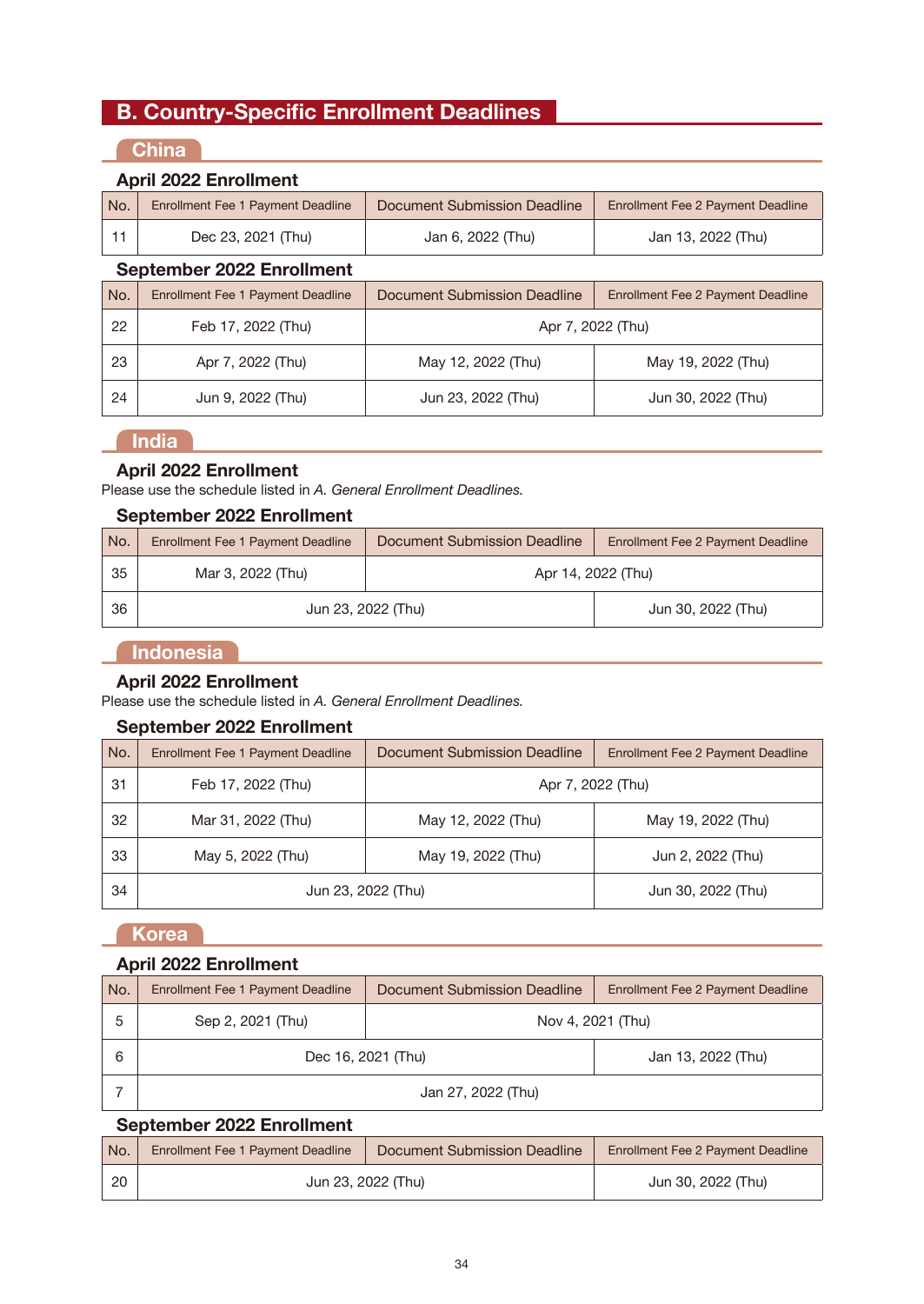#### **Thailand**

|     | <b>April 2022 Enrollment</b>             |                              |                                          |  |
|-----|------------------------------------------|------------------------------|------------------------------------------|--|
| No. | <b>Enrollment Fee 1 Payment Deadline</b> | Document Submission Deadline | <b>Enrollment Fee 2 Payment Deadline</b> |  |
| 8   | Oct 28, 2021 (Thu)                       | Nov 25, 2021 (Thu)           |                                          |  |
| 9   | Jan 6, 2022 (Thu)                        | Jan 13, 2022 (Thu)           | Jan 20, 2022 (Thu)                       |  |
|     | <b>September 2022 Enrollment</b>         |                              |                                          |  |
| No. | <b>Enrollment Fee 1 Payment Deadline</b> | Document Submission Deadline | <b>Enrollment Fee 2 Payment Deadline</b> |  |
| 25  | Apr 14, 2022 (Thu)                       | May 12, 2022 (Thu)           | May 19, 2022 (Thu)                       |  |
| 26  | May 26, 2022 (Thu)                       | Jun 16, 2022 (Thu)           | Jun 23, 2022 (Thu)                       |  |
|     | <b>Viet Nam</b>                          |                              |                                          |  |
|     |                                          |                              |                                          |  |

#### **April 2022 Enrollment**

| No. | Enrollment Fee 1 Payment Deadline | Document Submission Deadline | Enrollment Fee 2 Payment Deadline |
|-----|-----------------------------------|------------------------------|-----------------------------------|
|     | Jan 6, 2022 (Thu)                 |                              | Jan 13, 2022 (Thu)                |

#### **September 2022 Enrollment**

| No. | <b>Enrollment Fee 1 Payment Deadline</b> | Document Submission Deadline | <b>Enrollment Fee 2 Payment Deadline</b> |  |
|-----|------------------------------------------|------------------------------|------------------------------------------|--|
| 27  | Jan 6, 2022 (Thu)                        | Apr 7, 2022 (Thu)            |                                          |  |
| 28  | Feb 10, 2022 (Thu)                       | Apr 14, 2022 (Thu)           |                                          |  |
| 29  | Apr 28, 2022 (Thu)                       | Jun 9, 2022 (Thu)            |                                          |  |
| 30  | Jun 2, 2022 (Thu)                        | Jun 23, 2022 (Thu)           |                                          |  |

#### **C. Third Year Transfer Enrollment Deadlines**

#### **April 2022 Enrollment**

| No. | <b>Enrollment Fee 1 Payment Deadline</b> | Document Submission Deadline | <b>Enrollment Fee 2 Payment Deadline</b> |
|-----|------------------------------------------|------------------------------|------------------------------------------|
| -37 | Dec 2, 2021 (Thu)                        | Dec 16, 2021 (Thu)           | Jan 13, 2022 (Thu)                       |
| 38  | Jan 6, 2022 (Thu)                        | Jan 13, 2022 (Thu)           | Jan 20, 2022 (Thu)                       |

#### **September 2022 Enrollment**

| No. | <b>Enrollment Fee 1 Payment Deadline</b> | Document Submission Deadline | Enrollment Fee 2 Payment Deadline |  |  |
|-----|------------------------------------------|------------------------------|-----------------------------------|--|--|
| 39  | Mar 3, 2022 (Thu)                        | Apr 14, 2022 (Thu)           |                                   |  |  |
| 40  | May 26, 2022 (Thu)                       | Jun 16, 2022 (Thu)           | Jun 23, 2022 (Thu)                |  |  |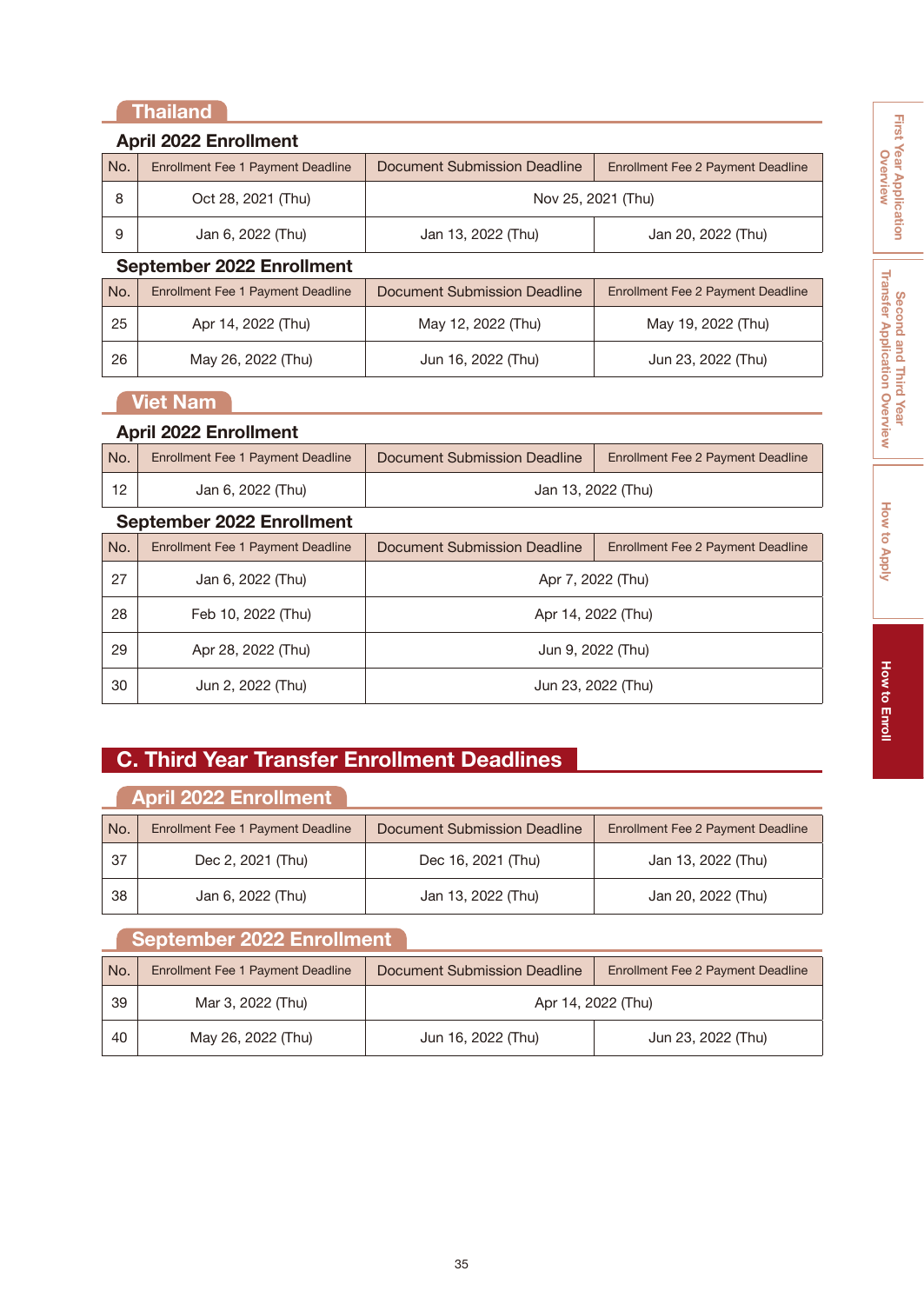#### <span id="page-37-0"></span>**3. Enrollment Procedure Fees**

You must pay the fees listed below in order to complete your enrollment procedures.

Please ensure that you have sufficient financial means before applying. Admitted applicants can view the invoice for the enrollment procedure fees in the APU Online Enrollment Procedures System. You must pay the fees stated in the invoice by the payment deadline to enroll. **Your acceptance will be revoked if any deadlines are missed.** Admissions Fee and AP House moving-in fee are non-refundable.

#### **A. Enrollment Fee 1**

Admission Fee: 200,000 JPY

The admission fee will not be refunded under any circumstances.

#### **B. Enrollment Fee 2**

#### **Important**

Enrollment Fee 2 is composed of three different fees. You must pay all three fees to complete your Enrollment Fee 2 payment.

#### **Tuition Fee**

You must pay the entire first semester's tuition before enrolling at APU.

First year students: 650,000 JPY

Transfer students: 750,000 JPY

If you applied for the APU Tuition Reduction Scholarship, the tuition fee varies according to the awarded APU Tuition Reduction Scholarship percentage.

| <b>APU Tuition Reduction</b><br><b>Scholarship Percentage</b>   | 0% | 30% | 50%                                                         | 65% | 80% | 100%  |
|-----------------------------------------------------------------|----|-----|-------------------------------------------------------------|-----|-----|-------|
| First Year Students:<br><b>Tuition Due Before</b><br>Enrollment |    |     | 650,000 JPY 455,000 JPY 325,000 JPY 227,500 JPY 130,000 JPY |     |     | 0 JPY |
| Transfer Students:<br>Tuition Due Before<br>Enrollment          |    |     | 750,000 JPY 525,000 JPY 375,000 JPY 262,500 JPY 150,000 JPY |     |     | 0 JPY |

#### **Comprehensive Insurance for Students**

First year students: 17,540 JPY Second year students: 13,400 JPY Third year students: 9,250 JPY

All international students must join the insurance program designated by APU. Refer to the Guide to Comprehensive Insurance for Students Lives Coupled with "Gakkensai", which can be accessed within the APU Online Enrollment Procedures System for admitted applicants.

#### **AP House Entrance Fee**

April enrollment: 228,000 JPY

September enrollment: 203,500 JPY

This fee is required for all enrollees, regardless of the scholarship amount. The fee includes a moving-in fee (32,000 JPY), security deposit (98,000 JPY), and rent (49,000 JPY per month) for two months for April enrollees and for one and a half months for September enrollees.

All amounts listed above are subject to change.

#### **C. Standard Tuition Fees for Four Years of Study**

Generally, students need to earn a total of at least 124 credits over four years to graduate from APU. Below is the standard tuition for each year.

|                               | <b>First Year</b> | Second Year   | <b>Third Year</b> | Fourth Year   |
|-------------------------------|-------------------|---------------|-------------------|---------------|
| <b>First Year Students</b>    | 1,300,000 JPY     | 1,500,000 JPY | 1,500,000 JPY     | 1,500,000 JPY |
| Second Year Transfer Students |                   | 1,500,000 JPY | 1,500,000 JPY     | 1,500,000 JPY |
| Third Year Transfer Students  |                   |               | 1,500,000 JPY     | 1,500,000 JPY |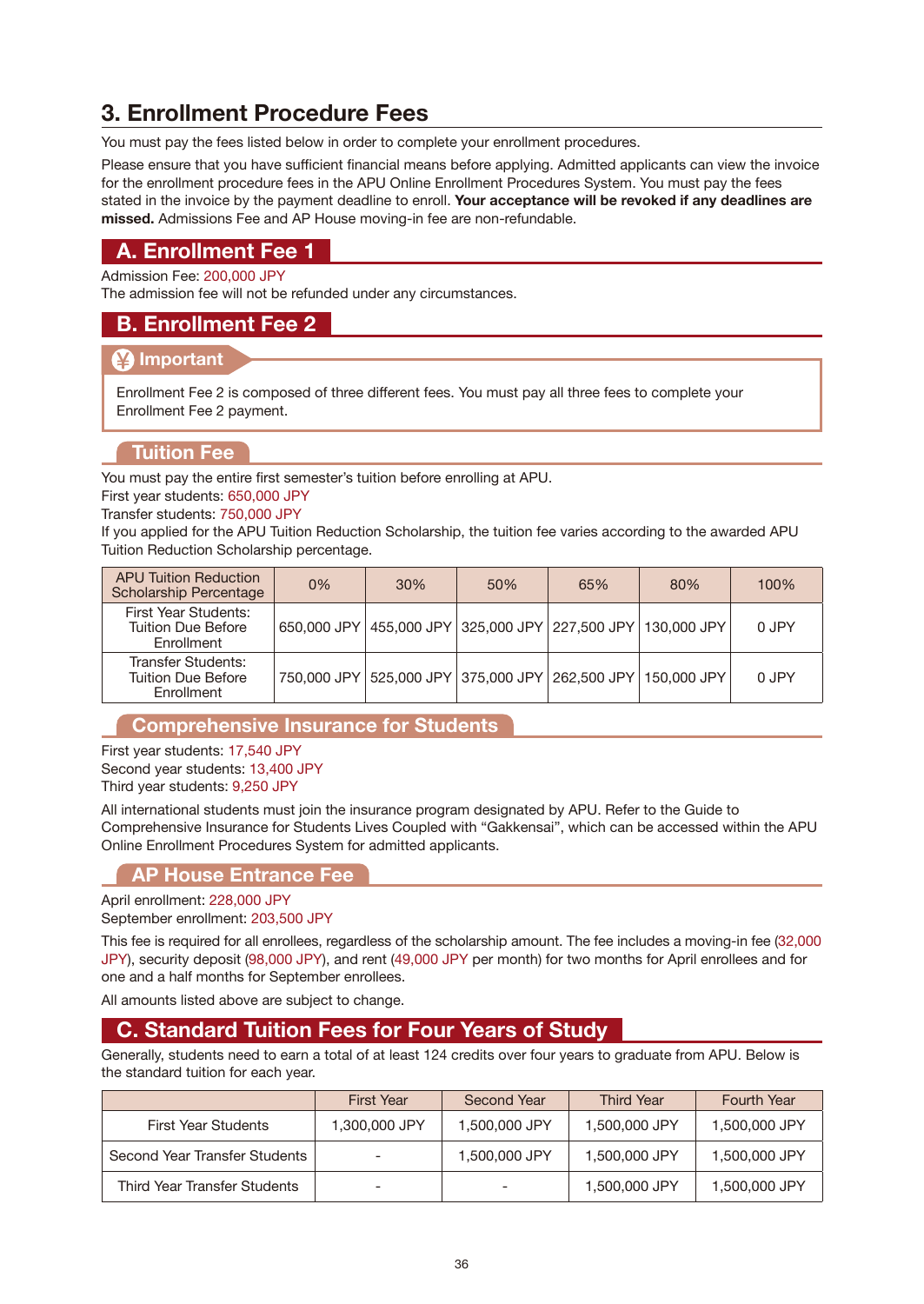#### <span id="page-38-0"></span>**4. Procedures Necessary for Entering Japan**

In order to obtain a student visa, you will need to have a Certificate of Eligibility (COE) issued by the Japanese Immigration Bureau.

#### **Step 1**

#### **Request APU to apply for your COE**

APU will apply for a COE on your behalf as long as you meet all the criteria below.

- 1. You have requested only APU to apply for a COE on your behalf.
- 2. You have paid all the necessary enrollment procedure fees by the stipulated deadlines.
- 3. You are able to prove that you possess sufficient financial means for the entire period of study and have submitted all the required documents.
- 4. APU considers it appropriate to apply for a COE on your behalf.

Once APU is able to confirm payment of necessary fees and your intent to enroll at our university, and you agree to the conditions above, APU will proceed to apply for a COE on your behalf.

#### **Step 2**

#### **Use your COE to apply for your student visa**

After the COE is issued, APU will send the COE to you by post. You must use your COE to apply for a student visa at a Japanese embassy or consulate in your country or region, **before coming to Japan.**

#### **<b>A** If You Already Hold a Visa (status or residence) in Japan

Consult with the Immigration Bureau regarding changing/renewing your status of residence and also with your local municipal authority (city hall) regarding changing/renewing registrations (such as moving-out/ moving-in notification). Once you have confirmed the correct procedures, complete these procedures on your own. Your APU Tuition Reduction Scholarship will be revoked if you do not change your status of residence to Student by the day before enrollment to APU (March 31 for spring enrollment, September 20 for fall enrollment). Refer to [page 23](#page-24-0) for more information.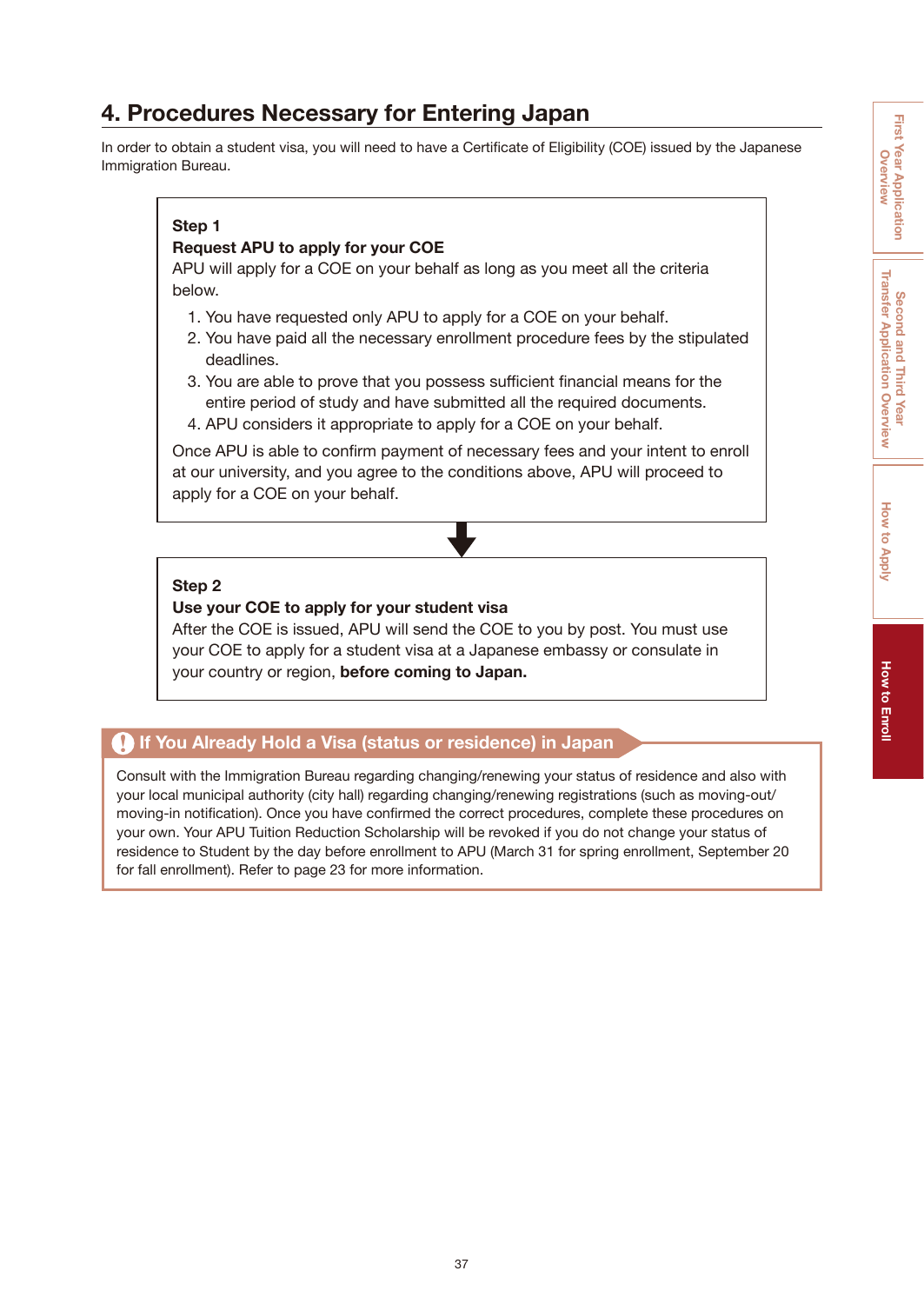## <span id="page-39-0"></span>**Ritsumeikan Asia Pacific University Guidelines on Support Services for Students with Disabilities**

Ritsumeikan Asia Pacific University (hereinafter referred to as "APU") will provide support based on the following guidelines to students with physical, developmental, psychological, and other psychosomatic disabilities (hereinafter referred to as "students with disabilities").

However, these guidelines serve to establish the university's support service standards and core foundation. Support provisions will be finalized through a thorough discussion between the students with disabilities and the relevant parties after reviewing reasonable accommodation for the individual student in line with the student's disability.

#### 1. Core Support Principles

All APU faculty and staff will aid in the process of enabling students with disabilities who request support, to have access to the appropriate support needed in order to use their learning experiences at our university to grow and fully connect with society. APU expects that all enrolled students and relevant parties understand these guidelines and will work together to realize our objectives.

- 2. Basic Policies
	- 1) APU faculty and staff will provide support to students with disabilities, in a way that will avoid making distinctions between students with and without disabilities, so that all are able to lead fulfilling student lives with a mutual appreciation and respect for human character and individuality.
	- 2) Initiatives implemented as support for students with disabilities will aim to contribute to the overall growth and learning of all students.
	- 3) In principle, support provisions for students with disabilities will be implemented based on requests for support by the students with disabilities.
	- 4) In the case of difficult decisions concerning support provisions, APU will refer to the principle of reasonable accommodation in the Basic Act for Persons with Disabilities, as well as the standards and treatment set out in MEXT's Investigative Report on Learning Support for Students with Disabilities (Preliminary and Secondary Summary). Both the disabled student's own individual situation and the university's environment will be taken into consideration in these decisions.
- 3. Support Objectives

The primary objective of APU support for students with disabilities is to ensure that their right to an education and learning is not wrongfully harmed because of their disabilities. At the same time, it is our hope that the provision of appropriate learning support when necessary, in addition to other varieties of support activities, will result in the cultivation of improved personal relationships and will provide opportunities for support persons to better their understanding of disabilities.

4. Support Framework

Individuals involved in support for students with disabilities will consist of APU faculty and staff in addition to enrolled students. APU will cooperate closely with an external specialist regarding support for persons with disabilities. A "Consultation Desk for Students with Disabilities" will be set up in the Student Office in order to provide universitywide support to students with disabilities. Support Coordinators for Students with Disabilities will be placed in the Student Office, Academic Office, Office of International Admissions, and Career Office. Information concerning the placement of Student Coordinators in these offices will be made public to the student body. Students will not only have the option of the Consultation Desk available to them but will also be able to directly consult with Support **Coordinators** 

Staff at the Consultation Desk for Students with Disabilities will connect students with disabilities who come in for a consultation with the appropriate Support Coordinator in the above offices according to the nature of the issue. Support Coordinators will be in charge of making the necessary learning support adjustments for students with disabilities, in addition to monitoring collaborative support efforts between support staff and the relevant departments to ensure that efforts are appropriately carried out.

- 5. Protection of Personal Information and Confidentiality
	- 1) Support persons who possess knowledge of a personal information of students with disabilities (this includes information concerning the disability and consultation records) as a result of their support activities must strictly manage the information in their possession, and obtain consent directly from the student in the case that it is necessary to submit or disclose this information to a third party.
	- 2) Support persons may share personal information concerning the students with disabilities while respecting the boundaries of collective confidentiality in cases where APU determines collaborative support provisions to be necessary.
- 6. Disclosure of Information

Mediums like APU website will be used to spread information on university support policies for students with disabilities, the support system, consultation process, and support provisions. APU will notify students and prospective applicants via appropriate means as seen fit.

- 7. The Student Office will be in charge of all administrative matters concerning these guidelines.
- 8. The President of the university will make the final decision with regards to revision or abolition of these guidelines after deliberation by the Student Affairs Committee and Academic Affairs Committee. Supplementary Provision

These guidelines are in effect as of April 1, 2016.

For more information regarding the support services available to students at APU, please visit (http://en.apu.ac.jp/home/life/content39/).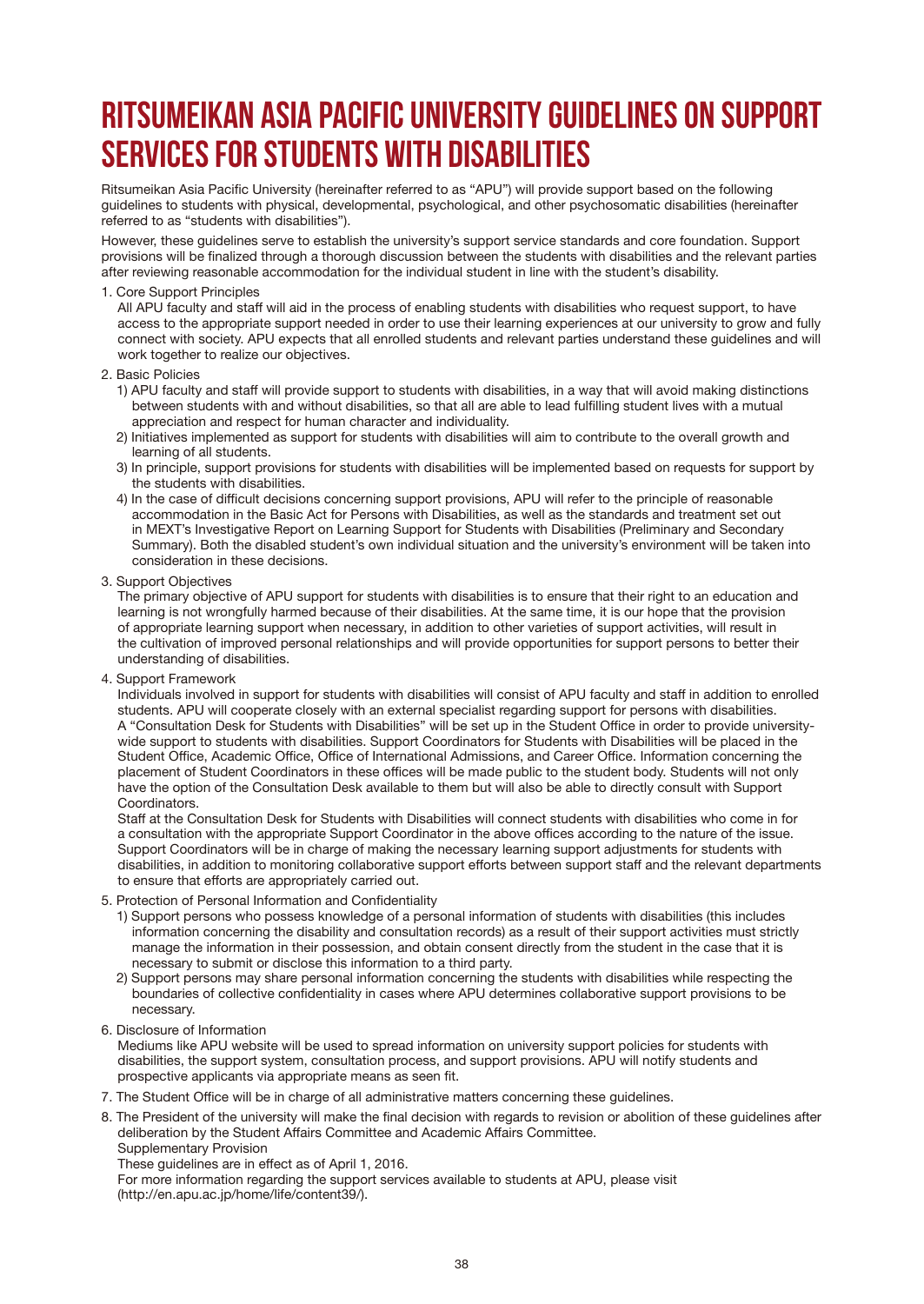## <span id="page-40-0"></span>**Policy Statement on Sexual and Gender Diversity**

APU respects sexual and gender diversity as part of its commitment to human rights. APU aims to create an environment in which people of any sexual orientation and gender identity are able to study and live with the security of knowing that their human rights are fully protected, that they will be treated fairly, and that they need not suffer any discomfort or pain as a consequence of their sexual orientation or gender identity.

For more information regarding Policies and Resources Regarding Sexual and Gender Diversity at APU, please visit (http://en.apu.ac.jp/home/life/content57/).